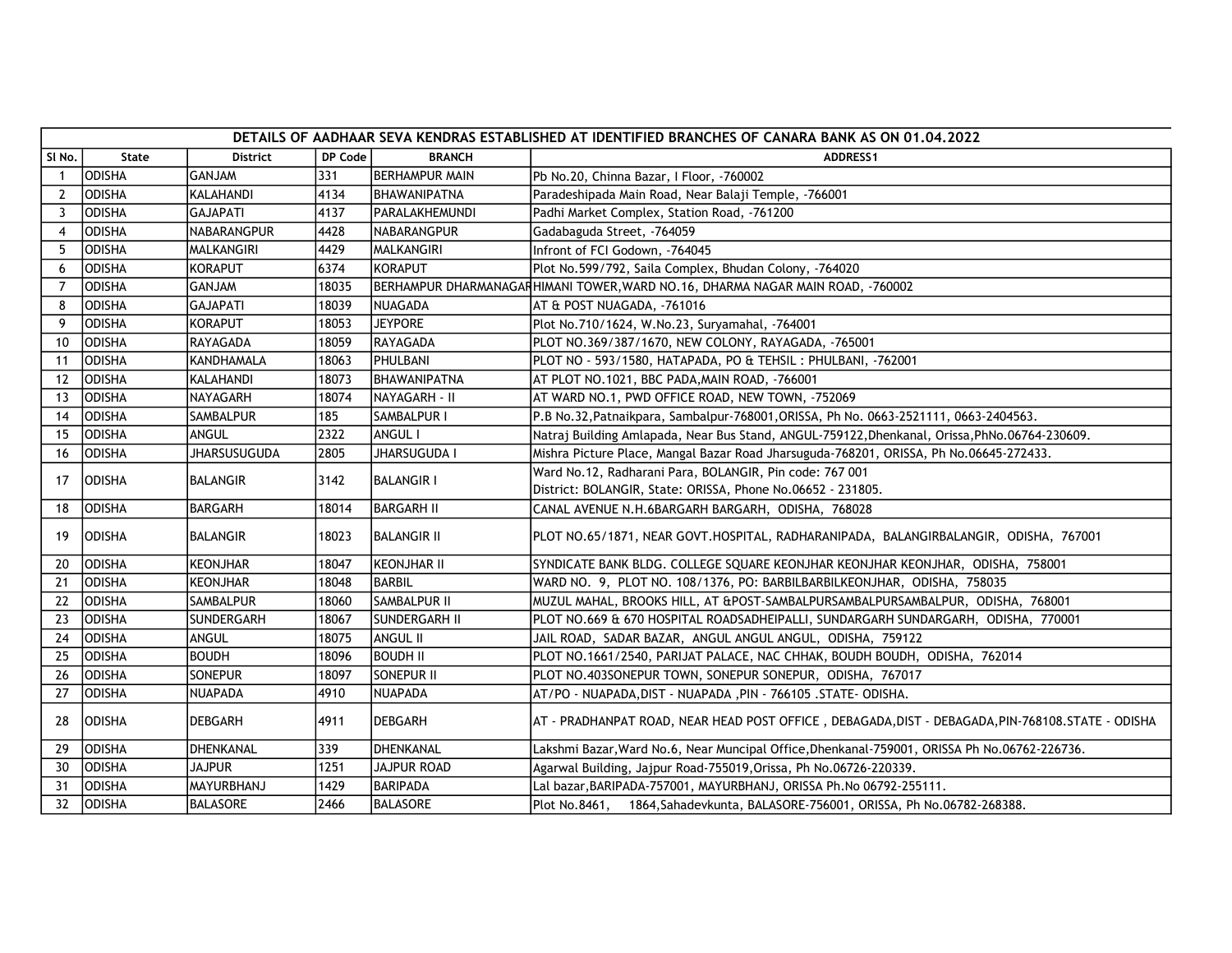| 33 | <b>ODISHA</b>             | <b>JAJPUR</b>               | 4923  | <b>JAJPUR</b>            | AT/PO - JAJATI NAGAR ,UNIT NO - 8 ,JAGESWARPUR ,JAJPUR TOWN ,JAJPUR . PIN - 755001             |
|----|---------------------------|-----------------------------|-------|--------------------------|------------------------------------------------------------------------------------------------|
| 34 | <b>ODISHA</b>             | <b>BALASORE</b>             | 18010 | <b>BALASORE II</b>       | MOTIGANJ BAZAR (GROUND FLOOR), BALASOREBALESHWAR, ODISHA, 756001                               |
| 35 | ODISHA                    | MAYURBHANJ                  | 18055 | <b>BARIPADA II</b>       | HOSPITAL ROAD, GANESH MARKET P B NO.5, BARIPADABARIPADAMAYURBHANJ, ODISHA, 757001              |
| 36 | ODISHA                    | <b>BHADRAK</b>              | 18078 | <b>BHADRAK II</b>        | KAR COMPLEX BYE PASS ROAD RAJGHAT BHADRAK BHADRAK, ODISHA, 756100                              |
| 37 | <b>ODISHA</b>             | DHENKANAL                   | 18083 | <b>IDHENKANAL II</b>     | MAHAVIR MANDAP KUNJKAND DHENKANAL DHENKANAL, ODISHA, 759001                                    |
| 38 | ODISHA                    | <b>KHURDA</b>               | 3366  | KHURDA                   | Champa Bhawan, Main Roadm Near Busstand, Khurda-752056 ph no.-06755-223959.                    |
| 39 | IODISHA                   | KHURDA                      | 16660 | <b>BHIMATANGI</b>        | MIG-4, BHIMATANGI PHASE-1, BHUBANESWAR, DIST- KHURDA, ODISHA-751002                            |
| 40 | IODISHA                   | <b>PURI</b>                 | 18000 | Ipuri-II                 | GRAND ROAD, PURIPURI, ODISHA, 752001                                                           |
| 41 | <b>ODISHA</b>             | <b>KHURDA</b>               | 17991 | <b>SUNDARAPADA</b>       | PLOT NO.790/3155EBARANGASUNDARPADA JATANI ROAD, SUNDARPADABHUBANESWARKHURDA, ODISHA,<br>751002 |
| 42 | <b>ODISHA</b>             | <b>PURI</b>                 | 1439  | PURI-I                   | Holding No.874, Grand Road, PURI-752001, ORISSA, Ph No.06752-223561.                           |
| 43 | <b>ODISHA</b>             | <b>PURI</b>                 | 1797  | <b>DHUMALA</b>           | Main Road, P.O Nayahat, DHUMALA- 752107, Puri, ORISSA Ph No.06758-255625.                      |
| 44 | <b>ODISHA</b>             | <b>KHURDA</b>               | 18058 | <b>SIJUA</b>             | PLOT NO.C-359/1818, NEAR TECHNO SCHOOL, PATRAPADA, BHUBANESWAR KHURDA, ODISHA, 751019          |
| 45 | ODISHA                    | <b>CUTTACK</b>              | 328   | <b>CHOUDHURY BAZAR</b>   | 1ST FLOOR, HOLDING No.13, Choudhry Bazar                                                       |
| 46 | <b>ODISHA</b>             | <b>CUTTACK</b>              | 18092 | <b>B K ROAD</b>          | BOARD OF SECONDARY EDUCATION BUILDING, B K ROAD, CUTTACK                                       |
| 47 | <b>ODISHA</b>             | <b>CUTTACK</b>              | 283   | <b>ADASPUR</b>           | MADNABANNANDA JEW MATH, ADSPUR                                                                 |
| 48 | <b>ODISHA</b>             | <b>KENDRAPARA</b>           | 18028 | <b>KENDRAPARA 2</b>      | KACHERI ROAD, KENDRAPARA                                                                       |
| 49 | <b>ODISHA</b>             | <b>JAGATSINGHPUR</b>        | 18027 | <b>JAGATSINGHPUR</b>     | DURGA BAZAR, JAGATSINGHPUR                                                                     |
| 50 | ASSAM                     | <b>KAMRUP</b>               | 17340 | BIJOYNAGAR               | NH-37, 781122                                                                                  |
| 51 | ASSAM                     | <b>BONGAIGAON</b>           | 3184  | <b>BONGAIGAON</b>        | Kanitara Complex, I Floor, Chapaguri Road, North Bongaigaon, 783380                            |
| 52 | ASSAM                     | <b>DIBRUGARH</b>            | 17390 | DIBRUGARH                | HANUMANPRASAD SINGHANIA ROAD, 786001                                                           |
| 53 | NAGALAND                  | <b>DIMAPUR</b>              | 17980 | <b>DIMAPUR</b>           | NYAMO LOTHA ROAD, DIMAPUR, 797112                                                              |
| 54 | <b>TRIPURA</b>            | <b>WEST TRIPURA</b>         | 5409  | <b>GOLBAZAR</b>          | Town Pratapgarh, Road No.1, Golbazar, 799001                                                   |
| 55 | <b>ASSAM</b>              | <b>HOJAI</b>                | 4158  | <b>HOJAI</b>             | Floor, Masjid Road, 782435                                                                     |
| 56 | MANIPUR                   | <b>IMPHAL WEST</b>          | 17951 | <b>IMPHAL</b>            | NO.89, KHWAILALAMBUNG, RIMS ROAD, 795001                                                       |
| 57 | ARUNACHAL PRAD PAPUM PARE |                             | 17940 | <b>ITANAGAR</b>          | ITANAGAR, V I P ROAD, 791111                                                                   |
| 58 | NAGALAND                  | <b>KOHIMA</b>               | 4077  | kohima                   | Floor, Kohima-Imphal Road, Old Minister Hill Colony, Opp.Indian Oil Pertol Pump,797001         |
| 59 | ASSAM                     | <b>KAMRUP METRO</b>         | 4075  | PANJABARI                | House No.35(A), Panjabari Road, Opp: Girls' High School, Panjabari, 781037                     |
| 60 | <b>MANIPUR</b>            | <b>IMPHAL EAST</b>          | 5414  | POROMPAT                 | Khurai Thanjam Leikai, Ayangpalli Road, (Near NRL Pump), 795005                                |
| 61 | MEGHALAYA                 | RI BHOI (Block- Umling 4156 |       | NONGPOH                  | Ground Floor, Landmark Bldg, Pahamsyiem Opp.Stadium, G S Road, -793102                         |
| 62 | ASSAM                     | <b>CACHAR</b>               | 17334 | SILCHAR                  | WARD NO.13, N S AVENUE, HAILAKANDI ROAD, RANGIRKHARI, 788005                                   |
| 63 | ASSAM                     | <b>SONITPUR</b>             | 17337 | <b>TEZPUR</b>            | SUKHADA COMPLEX, KABARKHANA ROAD, TEHSUL: TEZPUR, 784001                                       |
| 64 | MIZORAM                   | AIZAWL                      | 17960 | AIZAWL                   | POWER HOUSE ROAD, LOWER ZARKAWT, CHANMARI, 796007                                              |
| 65 | <b>TRIPURA</b>            | SEPAHIJALA                  | 17985 | BISHRAMGANJ              | CENTRAL ROAD, NEAR D M OFFICE, 799103                                                          |
| 66 | ASSAM                     | <b>BISWANATH</b>            | 4252  | <b>BISWANATH CHARALI</b> | B G Road, 784176                                                                               |
| 67 | ASSAM                     | <b>NAGAON</b>               | 17342 | JAKHALABANDHA            | J B MARKET, A T ROAD, NEAR POST OFFICE, 781006                                                 |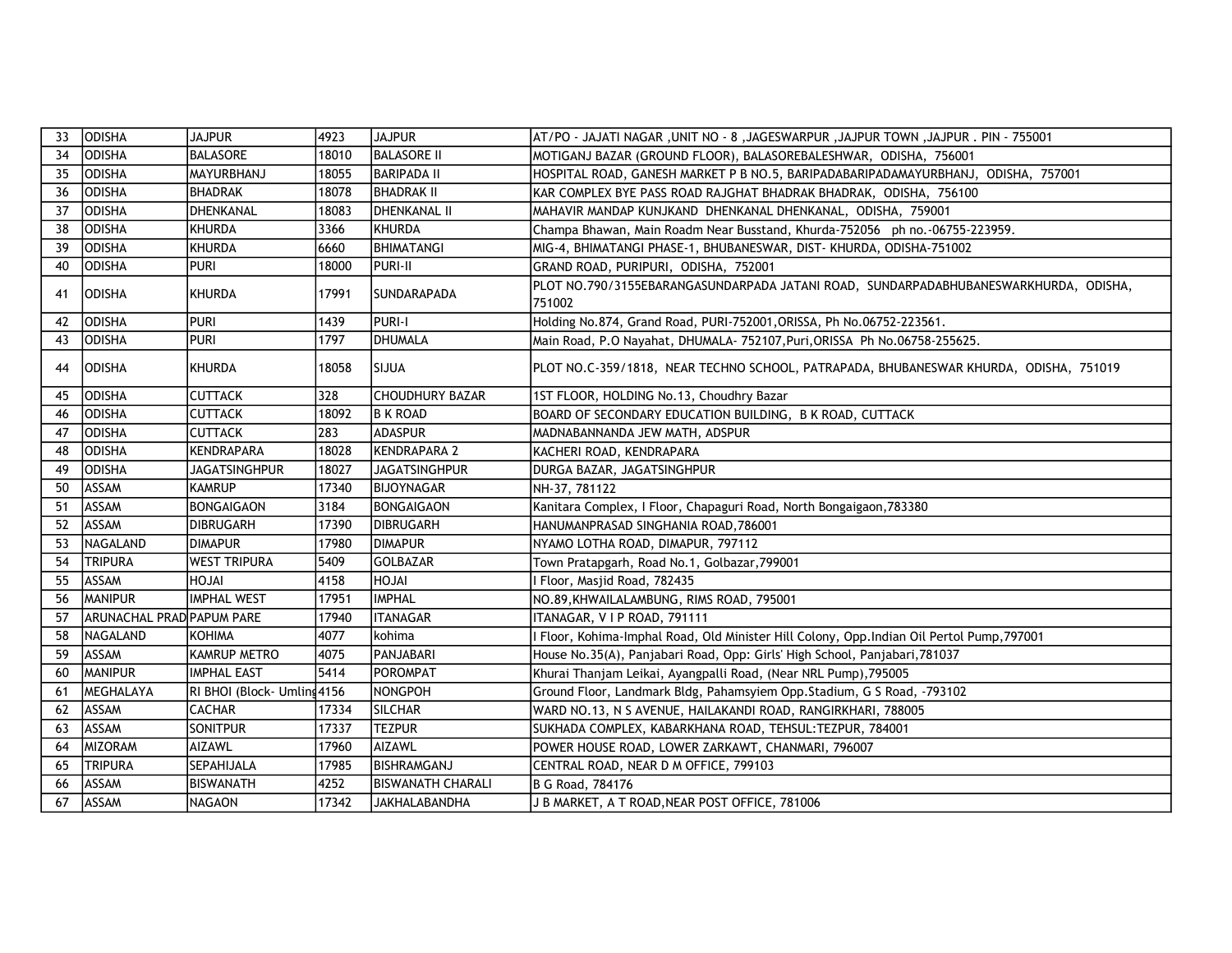| 68  | ASSAM              | <b>JORHAT</b>           | 1154  | <b>JORHAT</b>              | Post Box No.61, 117/118, Garali, 785001                                                          |
|-----|--------------------|-------------------------|-------|----------------------------|--------------------------------------------------------------------------------------------------|
| 69  | <b>TRIPURA</b>     | <b>NORTH TRIPURA</b>    | 17977 | KADAMTALA                  | KADAMTALA BAZAR, 799261                                                                          |
| 70  | ASSAM              | DARRANG                 | 17310 | MANGALDOI                  | LAKHINATH BEZBARUAH ROAD, PO: MANGALDOI, 784125                                                  |
| 71  | ASSAM              | <b>BARPETA</b>          | 17300 | METUAKUCHI                 | B.B.ROAD, METUAKUCHI, BARPETA, 781301                                                            |
| 72  | ASSAM              | <b>SIVASAGAR</b>        | 17362 | SIVASAGAR                  | WARD NO 8, L K B ROAD, SIVASAGAR, 785640                                                         |
| 73  | ASSAM              | TINSUKIA                | 17370 | <b>TINSUKIA</b>            | ANKIT TOWER, S R LOHIA ROAD, TINSUKIA CHIRWA PATTY, 786125                                       |
| 74  | <b>TRIPURA</b>     | <b>GOMATI</b>           | 3484  | <b>UDAIPUR</b>             | New Town Road, Tripura, 799120                                                                   |
| 75  | <b>WEST BENGAL</b> | Dakshin Dinajpur        | 19552 | <b>BALURGHAT-II</b>        | WARD NO 10, NELSON MANDELA SARANI, NEAR BALURGHAT MUNCIPAL BUS STAND, Balurghat                  |
| 76  | <b>WEST BENGAL</b> | Murshidabad             | 2859  | <b>BERHAMPORE</b>          | Green View Apartment, No 2, Sriram Siromani Road, BERHAMPORE                                     |
| 77  | <b>WEST BENGAL</b> | Malda                   | 19550 | MALDA2                     | #18, RAMAKRISHNAPALLY NH 34, Malda                                                               |
| 78  | <b>WEST BENGAL</b> | Dakshin Dinajpur        | 4407  | Gangarampur                | Ward No.16, Rajibpur, Gangarampur                                                                |
| 79  | WEST BENGAL        | Murshidabad             | 19566 | <b>JANGIPUR</b>            | SHANAI LODGE, GROUND FLOOR, VILL. GOPALNAGAR (NEAR KHAR KHARI BRIDGE), RAGHUNATHGANJ I, Jangipur |
| 80  | <b>WEST BENGAL</b> | Birbhum                 | 3715  | <b>SURI</b>                | I FLOOR, SOVA BAZAR, RABINDRAPALLY, SURI                                                         |
| 81  | <b>WEST BENGAL</b> | Malda                   | 4408  | <b>CHANCHAL</b>            | VPO: Chanchal                                                                                    |
| 82  | WEST BENGAL        | Birbhum                 | 19543 | INALHATI                   | PASCHIM BAZAR, MAIN ROAD, Nalhati                                                                |
| 83  | <b>WEST BENGAL</b> | Paschim Burdwan         | 186   | Durgapur Main              | 136, RH, Benachity, Durgapur                                                                     |
| 84  | <b>WEST BENGAL</b> | Bankura                 | 4080  | Bishnupur                  | Moyrapukur, Bishnupur                                                                            |
| 85  | <b>WEST BENGAL</b> | l Purulia               | 1426  | Purulia                    | Geetha Bhawan, Ist Floor, S C Sen Road, OPP. MSA Grounds, Purulia                                |
| 86  | <b>WEST BENGAL</b> | Paschim Burdwan         | 188   | Asansol                    | 116, G.T.Road (East) Ushagram, Asansol                                                           |
| 87  | <b>WEST BENGAL</b> | Purba Burdwan           | 19705 | Burdwan Raj College        | AFTAB AVENUE, RAJ COLLEGE CAMPUS, RAJBATI, Burdwan                                               |
| 88  | <b>WEST BENGAL</b> | Purba Burdwan           | 19523 | <b>BURDWAN II</b>          | 1, PARKAS ROAD, G.T.ROAD JUNTION, Burdwan                                                        |
| 89  | <b>WEST BENGAL</b> | Bankura                 | 19582 | <b>GOBINDNAGAR BANKURA</b> | NEAR SBSTC GOBINDANAGAR, KENDUADIHI PO, Kinduadihi                                               |
| 90  | <b>WEST BENGAL</b> | Purulia                 | 4104  | <b>ADRA</b>                | Lower Benisol, Adra                                                                              |
| 91  | <b>WEST BENGAL</b> | <b>PASCHIM MIDNAPUR</b> | 4983  | Kharagpur Inda             | I Floor, Peerbaba Tower, Inda-OT Road, Inda, Kharagpur                                           |
| 92  | <b>WEST BENGAL</b> | <b>HOOGHLY</b>          | 19536 | CHINSURAH-II               | HOSPITAL ROAD, HUGLI-CHINSURAH, P.O.CHINSURAH,                                                   |
| 93  | <b>WEST BENGAL</b> | <b>PASCHIM MIDNAPUR</b> | 190   | <b>KHARAGPUR</b>           | Near Hanuman Mandir, Fatak Bazar, Kharida                                                        |
| 94  | <b>WEST BENGAL</b> | <b>HOOGHLY</b>          | 19732 | Arambagh II                | WARD NO.5, LINK ROAD, P.S. ARAMBAGH, ARAMBAGH,                                                   |
| 95  | <b>WEST BENGAL</b> | <b>PURBA MIDNAPUR</b>   | 4093  | <b>CONTAI</b>              | Kishore Nagar, Contai                                                                            |
| 96  | <b>WEST BENGAL</b> | <b>HOWRAH</b>           | 4398  | DHULAGARH                  | New Korola, NH-6, Dhulagarh                                                                      |
| 97  | <b>WEST BENGAL</b> | <b>JHARGRAM</b>         | 4103  | <b>JHARGRAM</b>            | 1/669, Balaramdihi, Jhargram                                                                     |
| 98  | <b>WEST BENGAL</b> | <b>HOWRAH</b>           | 189   | <b>HOWRAH</b>              | 351, N.S.Road, Howrah                                                                            |
| 99  | <b>WEST BENGAL</b> | <b>PURBA MIDNAPUR</b>   | 19780 | <b>SALTMILE</b>            | AT : DAKSHIN CHARAIKHEYA, PO : SATMILE, TEHSIL : CONTAI,                                         |
| 100 | <b>WEST BENGAL</b> | KOLKATA                 | 8626  | <b>THAKURPUKUR</b>         | #269, Diamond Harbour Road, Vivekananda College Road, Thakurpukur                                |
| 101 | <b>WEST BENGAL</b> | KOLKATA                 | 4984  | Baghajatin                 | 48, Talpukur, Bagha Jatin Station Road, BAGHAJATIN                                               |
| 102 | <b>WEST BENGAL</b> | <b>KOLKATA</b>          | 146   | RABINDRA SARANI            | P.B.No. 6701, 274, Rabindra Sarani-Road                                                          |
| 103 | <b>WEST BENGAL</b> | <b>KOLKATA</b>          | 19500 | N S ROAD II                | 6, DALHOUSIE AREA, NETAJI SUBHAS ROAD,                                                           |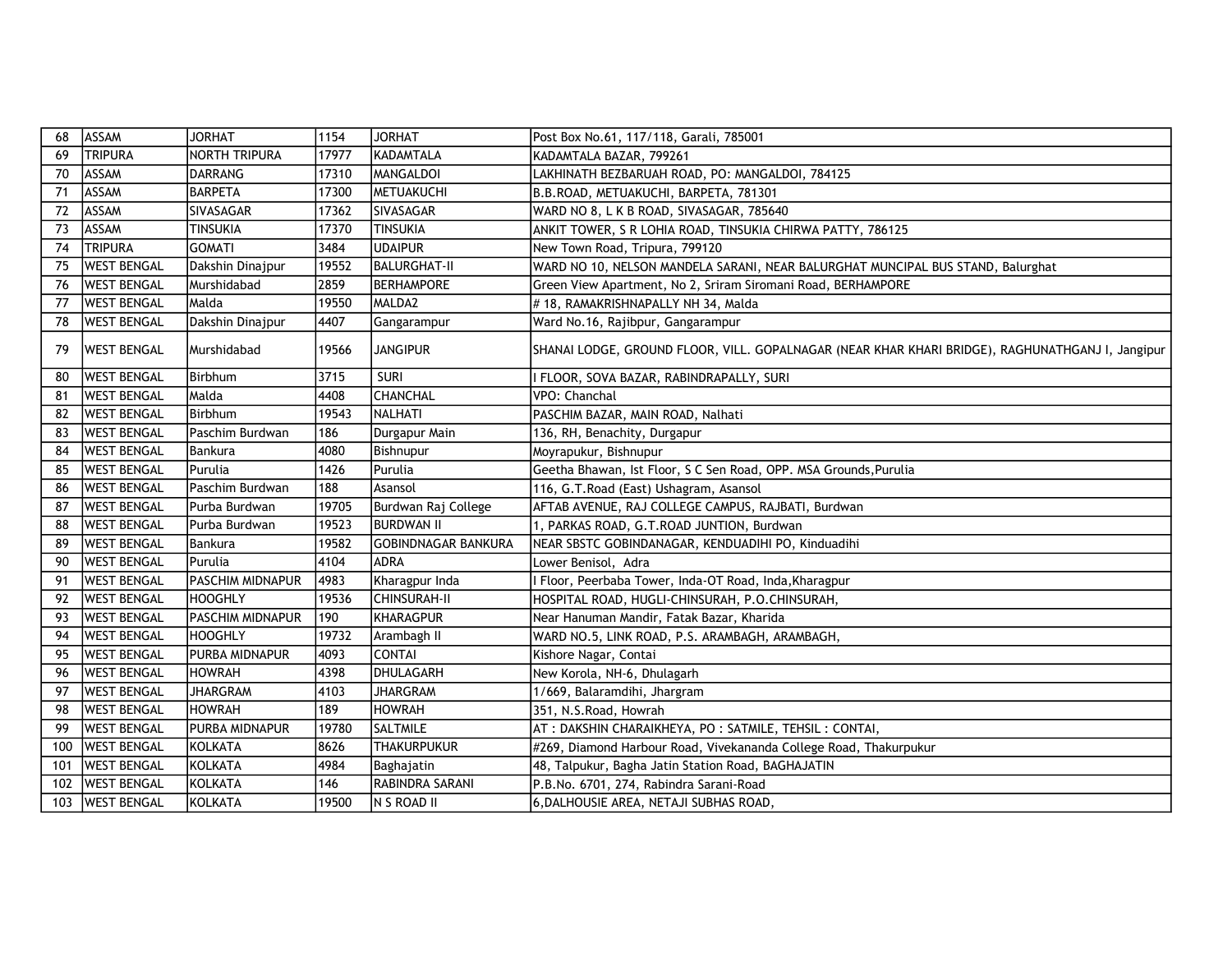| 104 | <b>WEST BENGAL</b>                      | KOLKATA                                 | 19507 | <b>GARIAHAT II</b>     | 226/B RASH BIHARI AVENUE, , GARIAHAT,                                                                            |
|-----|-----------------------------------------|-----------------------------------------|-------|------------------------|------------------------------------------------------------------------------------------------------------------|
| 105 | <b>WEST BENGAL</b>                      | KOLKATA                                 | 2692  | <b>LAKETOWN</b>        | 111, Lake Town, Block A II Floor, Lake Town                                                                      |
| 106 | <b>WEST BENGAL</b>                      | Nadia                                   | 19785 | KALYANI-II             | A-1/3 SHOP, 'A' BLOCK, Kalyani                                                                                   |
| 107 | <b>WEST BENGAL</b>                      | North 24 PGs                            | 19752 | <b>BARASAT-II</b>      | SANGAM MARKET, BARRACKPORE ROAD, BARASAT                                                                         |
| 108 | <b>WEST BENGAL</b>                      | North 24 PGs                            | 19774 | <b>BARRACKPORE -II</b> | NO. 195, BARASAT ROAD, BARRACKPORE                                                                               |
| 109 | <b>WEST BENGAL</b>                      | Nadia                                   | 3324  | <b>KRISHNANAGAR</b>    | CHARU VILLA, 127, D.L. ROY ROAD, BOW BAZAR, Krishnanagar                                                         |
| 110 | <b>WEST BENGAL</b>                      | North 24 PGs                            | 3643  | <b>MADHYAMGRAM</b>     | I FLOOR, MADHYAMGRAM SODEPUR ROAD, NEAR KALIBARI, PS: BARASAT,                                                   |
| 111 | <b>WEST BENGAL</b>                      | North 24 PGs                            | 3716  | Barrackpore            | FLOOR, 181(93/4), OLD CALCUTTA ROAD, WARD NO.12,                                                                 |
| 112 | <b>WEST BENGAL</b>                      | South 24 Pargana                        | 1417  | <b>BUDGE BUDGE</b>     | 538 MG Road, Budge Budge                                                                                         |
| 113 | <b>WEST BENGAL</b>                      | South 24 Pargana                        | 3401  | <b>BARUIPUR I</b>      | SHIBANI MAHAL, KULPI ROAD, OPP. TELEPHONE EXCHANGE, Baruipur                                                     |
| 114 | <b>WEST BENGAL</b>                      | South 24 Pargana                        | 19751 | BARUIPUR II            | 65, KACHARI BAZAR, KULPI ROAD, BARUIPUR,                                                                         |
| 115 | <b>ANDAMAN &amp; NICOLSouth Andaman</b> |                                         | 1185  | Port Blair             | Krishna House, Aberdeen Bazar                                                                                    |
| 116 | <b>ANDAMAN &amp; NICOLSouth Andaman</b> |                                         | 19900 | PORT BLAIR II          | 19-TAGORE ROAD GANDHI NAGAR MOHANPURA PORT BLAIR                                                                 |
| 117 | ANDAMAN & NICOINICOBAR                  |                                         | 19901 | <b>CAMPBELL BAY</b>    | CAMPBELL BAY, GREAT NICOBAR ISLANDS CAMPBELL BAY                                                                 |
| 118 |                                         | ANDAMAN & NICOINORTH & MIDDLE AND 19904 |       | RANGAT                 | A T S BUILDING, OP SUBRAMANYAN BHASATI MARKETING COMPLEX RANGAT RANGAT                                           |
| 119 | <b>WEST BENGAL</b>                      | DARJEELING                              | 6437  | Paschim madati         | Bhimbar (Madati), Madati Post, Paschim Madati                                                                    |
| 120 | <b>WEST BENGAL</b>                      | DARJEELING                              | 19530 | <b>SILIGURI II</b>     | KILLA BHAWAN-S.RAJKUMAR COMPLEX, STATION, FEEDER ROAD, SILIGURI,                                                 |
| 121 | <b>WEST BENGAL</b>                      | <b>Uttar Dinajpur</b>                   | 3717  | RAIGANJ                | FLOOR, HOLDING NO.47/41, SOUTH SUDARSHANPUR, Raiganj                                                             |
| 122 | <b>WEST BENGAL</b>                      | <b>JALPAIGURI</b>                       | 3268  | <b>JALPAIGURI</b>      | Gumti No.3, Plot No.1312, Pandapara Main Road, Opp.Haldibari Bus Stand, Jalpaiguri                               |
| 123 | <b>WEST BENGAL</b>                      | <b>COOCHBEHAR</b>                       | 3719  | <b>COOCHBEHAR</b>      | I FLOOR, RAJ RAJENDRA NARAYANA ROAD, MUSTAFIPARA (BACKSIDE OF RAYMOND'S SHOWROOM),                               |
| 124 | <b>SIKKIM</b>                           | East Sikkim                             | 3952  | <b>ARITHANG</b>        | Barfung Building, Upper Arithang                                                                                 |
| 125 | <b>WEST BENGAL</b>                      | Alipurduar                              | 4100  | Alipurduar             | Holding No.611G, Ward No.12, Hospital Road, Opp.Greenland Nursing Home,                                          |
| 126 | <b>WEST BENGAL</b>                      | <b>JALPAIGURI</b>                       | 19759 | IRAIKATPARA            | HOLDING NO.221, RAIKATPARA MAIN ROAD, BESIDE DIN BAZAR, WARD NO.01, jalpaiguri                                   |
| 127 | <b>WEST BENGAL</b>                      | <b>Uttar Dinajpur</b>                   | 19784 | RAIGANJ II             | SOCIAL WELFARE INSTITUTE (CARITAS), N.S. ROAD, MOHANBATI, NEAR GITANJALI CINEMA, Raiganj                         |
| 128 | <b>WEST BENGAL</b>                      | <b>COOCHBEHAR</b>                       | 19547 | COOCH BEHAR II         | WARD NO.8, R R N ROAD, AT/PO/-KOCH BIHAR,                                                                        |
| 129 | <b>WEST BENGAL</b>                      | Alipurduar                              | 19783 | FALAKATA               | OPP. LIC BUILDING, BABUPARA MAIN ROAD, Falakata                                                                  |
| 130 | <b>SIKKIM</b>                           | South Sikkim                            | 4184  | <b>NAMCHI</b>          | Near Ropeway Towers, Jorethang Road                                                                              |
| 131 | <b>SIKKIM</b>                           | East Sikkim                             | 19411 | <b>GANGTOK II</b>      | M.G. MARG, NEW MARKET,                                                                                           |
| 132 | <b>WEST BENGAL</b>                      | Murshidabad                             | 4409  | <b>DOMKOL</b>          | Rabindra More, Near SBI Co-op Society Domkol, West Bengal                                                        |
| 133 | <b>WEST BENGAL</b>                      | Birbhum                                 | 3269  | Bolpur                 | Shantiniketan Road, Mission Compound, West Bengal                                                                |
| 134 | <b>WEST BENGAL</b>                      | <b>PASCHIM BURDWAN</b>                  | 1092  | NINGAH                 | NINGAH COLLLERY, NINGHA, POST OFFICE - NINGAH, DISTT - PASCIM BURDWAN,                                           |
| 135 | <b>WEST BENGAL</b>                      | <b>PURBA MEDINIPUR</b>                  | 5191  | KASBA EGRA             | GRAM PANCHAYAT KASBA EGRA, VILL MAHA BISHRA POST KOINTHORE                                                       |
| 136 | <b>WEST BENGAL</b>                      | <b>HOOGHLY</b>                          | 5168  | <b>TANTISAL</b>        | <b>TANTISAL</b>                                                                                                  |
| 137 | <b>WEST BENGAL</b>                      | KOLKATA                                 | 8419  | <b>Science City</b>    | EM BYE-PASS & PARK CIRCLES, CONNECTOR, Gobinda Khatick Road SO                                                   |
| 138 | <b>WEST BENGAL</b>                      | KOLKATA                                 | 152   | <b>BOW BAZAR</b>       | 67, BB GANGULY STREET , KOLKATA, W B                                                                             |
| 139 | <b>WEST BENGAL</b>                      | <b>KOLKATA</b>                          | 153   |                        | KOLKATA LOWER CIRCULAR P.B.No. 16406, No. 5, Acharya Jagadish Chandra Bose Road, (Formerly Lower Circular Road), |
| 140 | <b>WEST BENGAL</b>                      | <b>KOLKATA</b>                          | 19509 | <b>CIRCUS AVENUE</b>   | 40 A&B CIRCUS AVENUE,                                                                                            |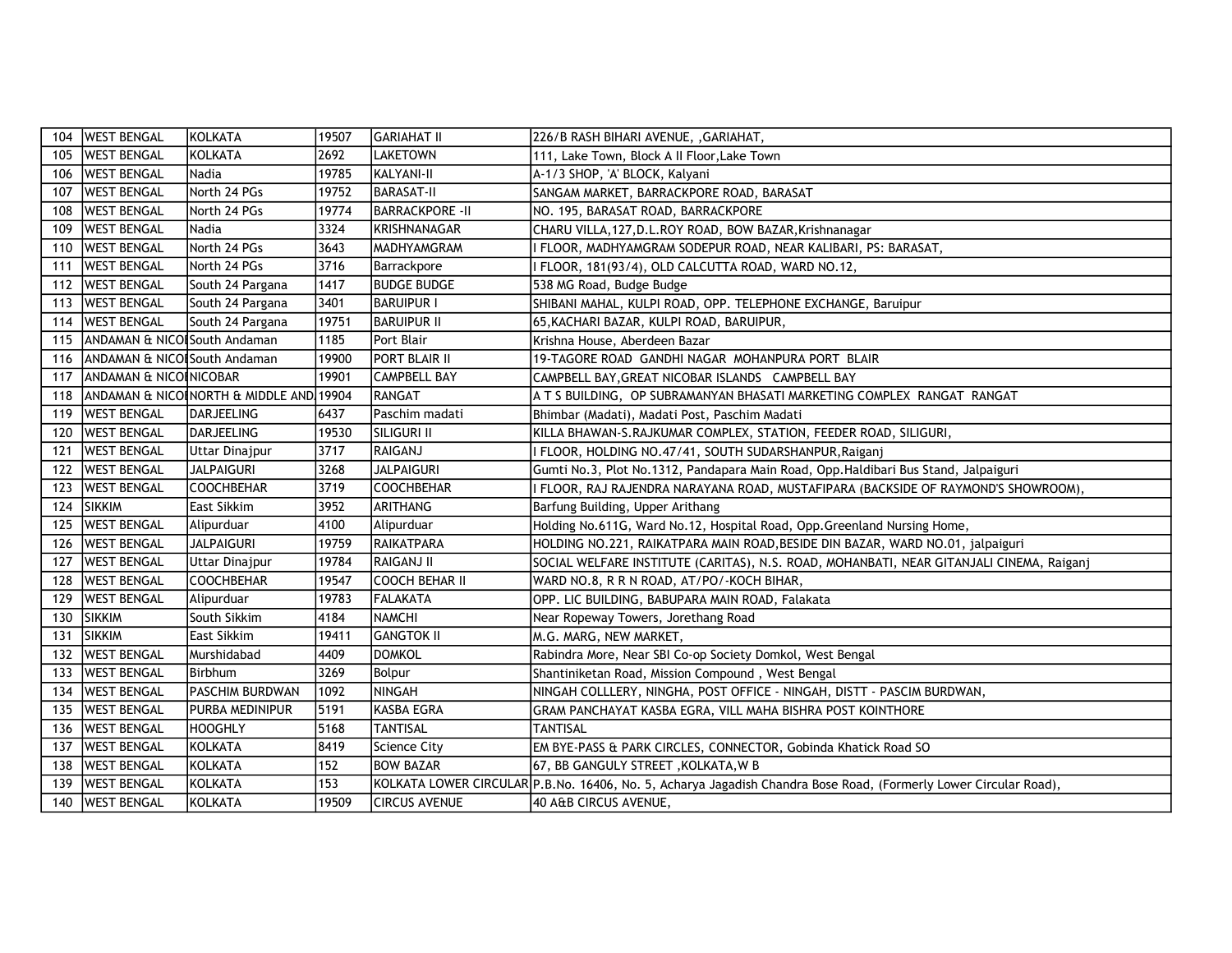| 141 | <b>WEST BENGAL</b> | North 24 PGs          | 19708 | <b>Basirhat</b>      | MIRJAPUR COLLEGE PARA TAKI, BLOCK: BASHIRHAT-1,                                                                     |
|-----|--------------------|-----------------------|-------|----------------------|---------------------------------------------------------------------------------------------------------------------|
| 142 | <b>WEST BENGAL</b> | North 24 PGs          | 19771 | Baguiati             | #1B/3 HATIARA ROAD ASHWINI NAGAR, BAGUIHATI (NEAR 44 BUS STOP),                                                     |
| 143 | <b>WEST BENGAL</b> | South 24 PGs          | 2939  | İGARIA               | 167, GARIA MAIN ROAD, TENTULTALA, Garia                                                                             |
| 144 | <b>WEST BENGAL</b> | <b>DARJEELING</b>     | 6396  | SILIGURI COLLEGEPARA | 17, Ashutosh Mukherjee Road, Opp. BSNL GM Office, Siliguri 734001                                                   |
| 145 | <b>WEST BENGAL</b> | <b>COOCHBEHAR</b>     | 4097  | IMATHABHANGA         | HOSPITAL ROAD PASCHIMPARA MATHABHANGA, POST MATHABHANGA, DIST.COOCHBEHAR-736146                                     |
| 146 | <b>WEST BENGAL</b> | <b>JALPAIGURI</b>     | 4101  | MALBAZAR             | HOLDING NO. 2/63, GROUND FLOOR CALTEX MORE, MALBAZAR, DIST-JALPAIGURI                                               |
| 147 | <b>ISIKKIM</b>     | <b>NORTH SIKKIM</b>   | 4875  | MANGAN               | MANGAN NAGAR PANCHAYAT, DAC ROAD DIST NORTH SIKKIM, MANGAN SIKKIM 737116                                            |
| 148 | <b>WEST BENGAL</b> | <b>COOCHBEHAR</b>     | 4096  | <b>IDINHATA</b>      | DINHATA MAIN ROAD, OPP. HDFC BANK, COOCH BEHAR DIST: DINHATA- 736135                                                |
| 149 | <b>BIHAR</b>       | ARWAL                 | 3473  | larwal               | GROUND FLOOR DAUDNAGAR ROAD -804401                                                                                 |
| 150 | BIHAR              | <b>JEHANABAD</b>      | 3289  | <b>JEHANABAD</b>     | FIRST FLOOR ARWAL MORE -804408                                                                                      |
| 151 | <b>BIHAR</b>       | <b>BHABHUA</b>        | 3347  | <b>BHABHUA</b>       | GROUND FLOOR, BHABHUA MOHANIYA MAIN ROAD -821101                                                                    |
| 152 | BIHAR              | <b>LAKHISARAI</b>     | 3288  | <b>LAKHISARAI</b>    | FIRST FLOOR, MISHRA MARKET, NAYA BAZAR, -811311                                                                     |
| 153 | <b>BIHAR</b>       | <b>NALANDA</b>        | 140   | BIHAR SHARIEF        | Pulpur, -803101                                                                                                     |
| 154 | <b>BIHAR</b>       | <b>GAYA</b>           | 257   | lG.B. ROAD GAYA      | P.B.54, 85, G.B.Road, -823001                                                                                       |
| 155 | <b>BIHAR</b>       | <b>SHEIKHPURA</b>     | 1721  | <b>PACHNA</b>        | Girhinda Chowk, -811107                                                                                             |
| 156 | <b>BIHAR</b>       | <b>ROHTAS</b>         | 2315  | SASARAM              | Floor, Raj Lakhan Complex, GT Road, -821115                                                                         |
| 157 | BIHAR              | <b>SHEIKHPURA</b>     | 2474  | <b>SHEIKHPURA</b>    | Prince Market, Chandini Chowk -811105                                                                               |
| 158 | BIHAR              | <b>JAMUI</b>          | 2944  | <b>JAMUI</b>         | SRI. SHYAM SUNDER SINGH KHATA NO 1, KHASRA 332 STATION ROAD, I FLOOR, BESIDES SBI, -811307                          |
| 159 | BIHAR              | <b>NAWADA</b>         | 3290  | <b>NAWADA</b>        | FLOOR, MADHURI COMPLEX, BANK ROAD, -805110                                                                          |
| 160 | <b>BIHAR</b>       | AURANGABAD            | 3135  | <b>AURANGABAD</b>    | INFRONT OF ANSM COLLEGE, OLD G T ROAD, -824101                                                                      |
| 161 | <b>BIHAR</b>       | <b>ROHTAS</b>         | 6337  | Idehri               | Near Middle Town School, Pani Tanki Road, -821307                                                                   |
| 162 | <b>BIHAR</b>       | AURANGABAD            | 6049  | ICHAURIYA            | VPO: Chauriya -824102                                                                                               |
| 163 | <b>BIHAR</b>       | <b>MUZAFFARPUR</b>    | 5742  | laghoriya bazar      | CANARA BANK, AGHORIYA BAZAR BRANCH(5742)SRI RAM & SHYAM MARKET, PO-AGHORIYA BAZAR, MUZAFFARPUR                      |
| 164 | BIHAR              | <b>WEST CHAMPARAN</b> | 3628  | <b>BARDAHA</b>       | CANARABANK, BARDAHA BRANCH (3628), AT+PO-BARDAHA, PS-JAGDISHPUR, PASCHIM CHAMPARAN                                  |
| 165 | BIHAR              | MUZAFFARPUR           | 5741  | SARAIYAGANJ          | CANARA BANK, MUZAFFARPUR SARAIYAGANJ BRANCH(5741), PO-SARAIGANJ, MUZAFFARPUR                                        |
| 166 | BIHAR              | MUZAFFARPUR           | 3627  | LODHIA               | CANARA BANK,LODIA BRANCH(3627),PO-RAJWARA,MUZAFFARPUR                                                               |
| 167 | BIHAR              | <b>SIWAN</b>          | 3373  | SRINAGAR SIWAN       | CANARA BANK, SIWAN SRINAGAR BRANCH(3373), FIRST FLOOR , MAIRWA ROAD, SRINAGAR, PO-SIWAN, DIST-SIWAN                 |
| 168 | BIHAR              | IGOPALGANJ            | 17444 | lGOPALGANJ 2         | CANARA BANK,GOPALGANJ II BRANCH,THAKUR MANSION ,SHYAM CINEMA ROAD,PO-GOPALGANJ,DIST-<br><b>GOPALGANJ</b>            |
| 169 | BIHAR              | <b>SHEOHAR</b>        | 3132  | SHEOHAR              | CANARA BANK, SHEOHAR BRANCH(3132), HANUMAN GARH CAMPUS, ZERO MILE, PO-SHEOHAR, DIST-SHEOHAR                         |
| 170 | BIHAR              | <b>WEST CHAMPARAN</b> | 3873  | BANUCHAPAR           | CANARA BANK,BANU CHHAPAR BRANCH(3873),BUILDING NO.101,SANT KABIR ROAD,BETTIAH,PO-BANU<br>CHHAPAR, PASCHIM CHAMPARAN |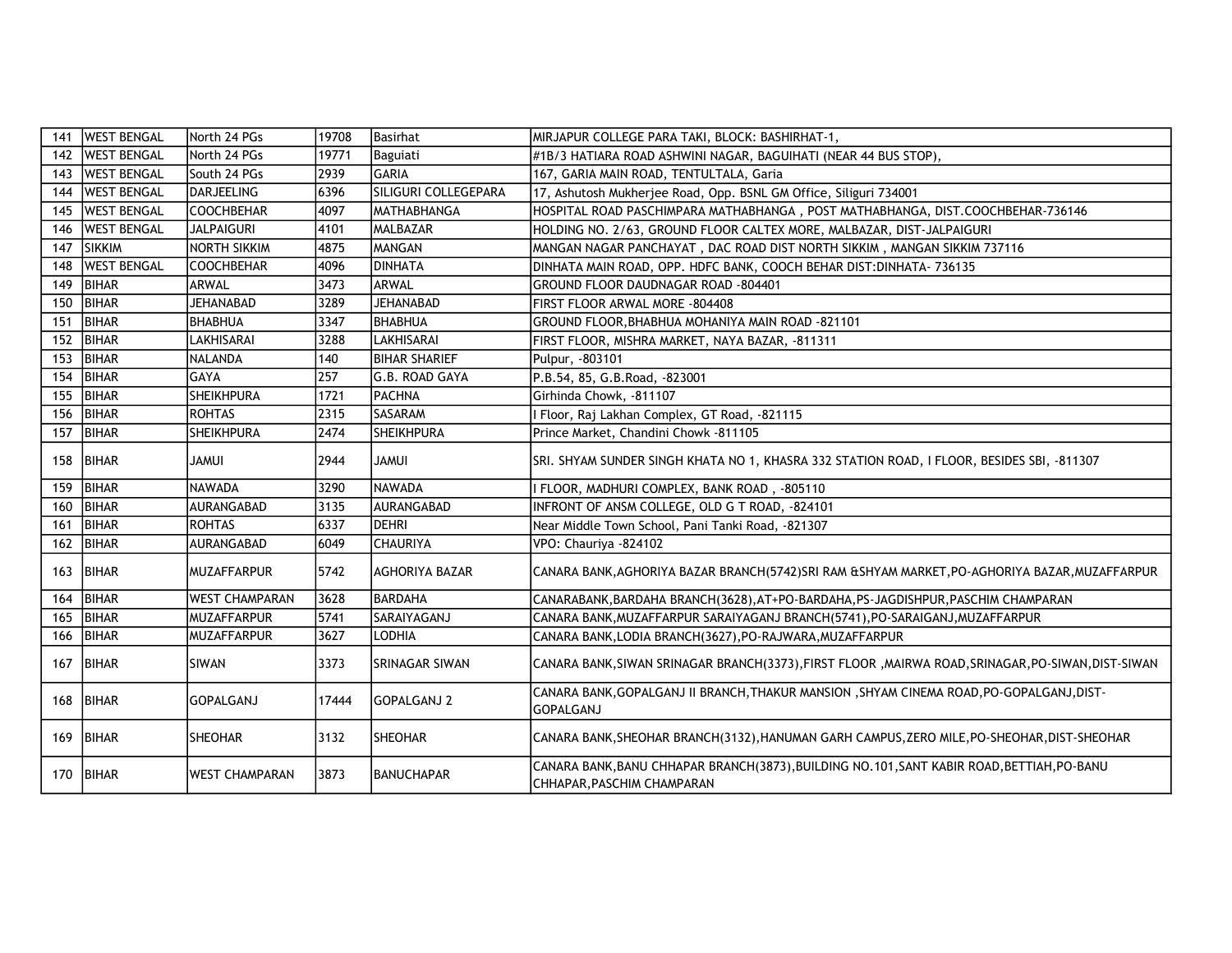| 171 | <b>IBIHAR</b> | <b>EAST CHAMPARAN</b> | 17484 | <b>MOTIHARI II</b>      | CANARA BANK, MOTIHARI II BRANCH (17484), KUTCHERY ROAD, BALUA CHOWK, MOTIHARI, PURBI CHAMPARAN                |
|-----|---------------|-----------------------|-------|-------------------------|---------------------------------------------------------------------------------------------------------------|
| 172 | BIHAR         | <b>SITAMARHI</b>      | 6245  | IDUMRA                  | Ram Vilas Market, Shankar chok dumra                                                                          |
| 173 | <b>BIHAR</b>  | <b>WEST CHAMPARAN</b> | 6262  | <b>INARKATIYAGANJ</b>   | CANARA BANK, NARKATIYAGANJ BRANCH (6262), SUGAR FACTORY ROAD, NARKATIYAGANJ, DIST-PASCHIM<br><b>CHAMPARAN</b> |
| 174 | <b>BIHAR</b>  | PATNA                 | 4192  | MASAURHI                | INFRONT OF SANDHYA TALKIES, MASAURHI, BIHAR                                                                   |
| 175 | <b>BIHAR</b>  | PATNA                 | 17403 | <b>IDANAPUR NIYAMAT</b> | RAJPATI PALACE, TAKYAPAR, OPP DANAPUR MO, PO DANAPUR, PATNA                                                   |
| 176 | <b>BIHAR</b>  | PATNA                 | 2820  | HANUMAN NAGAR           | SO, FIRST FLOR, K-60, PEOPLES CO-COOPERATIVE COLONY, LOHIANAGAR, PATNA BIHAR                                  |
| 177 | <b>BIHAR</b>  | PATNA                 | 4956  | <b>AGAMKUAN</b>         | STATION ROAD, AGAMKUAN, GULZARBAG, PATNA, BIHAR                                                               |
| 178 | BIHAR         | PATNA                 | 286   | <b>FATWAH</b>           | BIRJU BHAWAN, STATION ROAD , FATWAH, BIHAR                                                                    |
| 179 | <b>BIHAR</b>  | PATNA                 | 6340  | BARH                    | R.S., MAA SHARDA COMPLEX, STATION BARODPUR ROAD, BARH, BIHAR                                                  |
| 180 | <b>BIHAR</b>  | Samastipur            | 1724  | Dhurlakh                | 2218, Kishanpur Post, District-Samastipur, Bihar                                                              |
| 181 | <b>BIHAR</b>  | Bhojpur               | 1743  | Jamuaon                 | GROUND FLOOR, HOUSE OF BAIJNATH RAY, District-Vaishali, Bihar                                                 |
| 182 | <b>BIHAR</b>  | Vaishali              | 3631  | Halalpur Madar          | PO-Halalpur, District-Vaishali, District-Samastipur, Bihar                                                    |
| 183 | <b>BIHAR</b>  | Samastipur            | 4565  | Dalsinghsarai           | Tripit Sunder Complex, Near Mahavir Chowk, Gudari Road, District-Samastipur, Bihar                            |
| 184 | <b>BIHAR</b>  | Samastipur            | 4572  | Rosera                  | Shashi-Asha Complex, Block Road, Ward No. 18, District-Samastipur, Bihar                                      |
| 185 | <b>BIHAR</b>  | Saran                 | 6341  | Marhaura                | Sudram Complex, Grahdevi Chowk, District-Saran, Bihar                                                         |
| 186 | BIHAR         | Vaishali              | 9208  | Mansinghppur Bijrauli   | VPO Mansinghpur Bijrauli, District-Vaishali, Bihar                                                            |
| 187 | <b>BIHAR</b>  | Samastipur            | 17530 | Kasba Ahar              | Kasba Ahar, District-Samastipur, Bihar                                                                        |
| 188 | BIHAR         | lBuxar                | 4193  | Dumraon                 | Station Road, District Buxar, Bihar                                                                           |
| 189 | <b>BIHAR</b>  | <b>MUNGER</b>         | 141   | <b>MUNGER</b>           | <b>MUNGER</b>                                                                                                 |
| 190 | <b>BIHAR</b>  | MADHUBANI             | 2313  | MADHUBANI               | <b>MADHUBANI</b>                                                                                              |
| 191 | <b>BIHAR</b>  | <b>DARBHANAGA</b>     | 2865  | LAHERSARAE              | LAHERSARAE                                                                                                    |
| 192 | BIHAR         | <b>SUPAUL</b>         | 6445  | MALHANI                 | <b>MALHANI</b>                                                                                                |
| 193 | BIHAR         | <b>MADHEPURA</b>      | 3346  | <b>MADHEPURA</b>        | <b>MADHEPURA</b>                                                                                              |
| 194 | <b>BIHAR</b>  | <b>BANKA</b>          | 3346  | <b>BANKA</b>            | <b>BANKA</b>                                                                                                  |
| 195 | <b>BIHAR</b>  | BHAGALPUR             | 5744  | <b>BGP HUSSA INABAD</b> | <b>HUSSAINABAD</b>                                                                                            |
| 196 | <b>BIHAR</b>  | <b>BEGUSRAE</b>       | 5750  | <b>HARRAK</b>           | <b>HARRAK</b>                                                                                                 |
| 197 | <b>BIHAR</b>  | KATIHAR               | 17473 | <b>IKATIHAR II</b>      | <b>KATIHAR</b>                                                                                                |
| 198 | <b>BIHAR</b>  | PURNEA                | 17473 | PURNEA II               | <b>PURNEA</b>                                                                                                 |
| 199 | <b>BIHAR</b>  | PURNEA                | 5472  | KAJHI                   | KAJHI                                                                                                         |
| 200 | <b>BIHAR</b>  | <b>SUPAUL</b>         | 6446  | DARHARIA                | DARHARIA                                                                                                      |
| 201 | <b>BIHAR</b>  | <b>BEGUSRAE</b>       | 17443 | <b>KORJANA</b>          | <b>KORJANA</b>                                                                                                |
| 202 | <b>BIHAR</b>  | KHAGARIA              | 3120  | <b>OLAPUR GANGUR</b>    | <b>OLAPUR GANGUR</b>                                                                                          |
| 203 | <b>BIHAR</b>  | <b>PURNEA</b>         | 5471  | KOHBARA                 | <b>KOHBARA</b>                                                                                                |
| 204 | <b>BIHAR</b>  | <b>BEGUSRAE</b>       | 17447 | <b>SANWAK</b>           | SANWAK                                                                                                        |
| 205 | BIHAR         | <b>MUNGER</b>         | 1917  | BANGALAWA               | BANGALAWA                                                                                                     |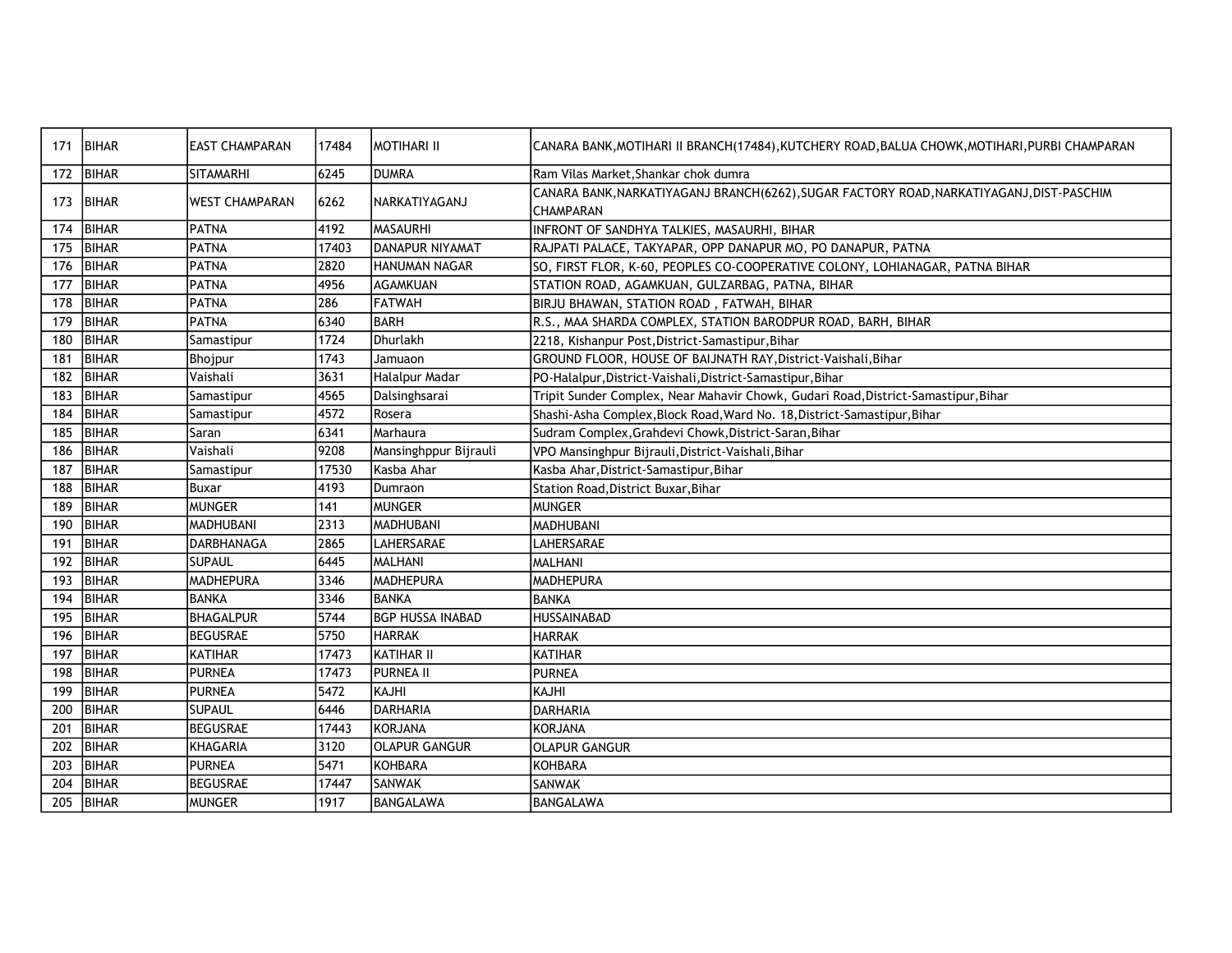| 206 | JHARKHAND        | Bokaro                  | 3707  | Jena More                  | Bermo-Phusro Road, Jaina More, Dist: Bokaro                                                   |
|-----|------------------|-------------------------|-------|----------------------------|-----------------------------------------------------------------------------------------------|
| 207 | JHARKHAND        | Dhanbad                 | 17452 |                            | Dhanbad Bartand(NIIT Camd NIIT CAMPUS SURAL COMPLEX, BARTAND HOUSING COLONY, BARTAND, DHANBAD |
| 208 | JHARKHAND        | <b>EAST SINGHBHUM</b>   | 995   | KHASHMAHAL                 | <b>KHASHMAHAL</b>                                                                             |
| 209 | JHARKHAND        | <b>WEST SINGHBHUM</b>   | 329   | <b>CHAKRADHARPUR</b>       | <b>CHAKRADHARPUR</b>                                                                          |
| 210 | <b>JHARKHAND</b> | SAREIKELA KHARSWAN 3230 |       | <b>SAREIKELA</b>           | <b>SAREIKELA</b>                                                                              |
| 211 | JHARKHAND        | LOHARDAGA               | 3374  | LOHARDAGA                  | MAIN ROAD LOHARDAGA                                                                           |
| 212 | <b>JHARKHAND</b> | RANCHI                  | 17525 | <b>PISKA MORE</b>          | VIJETA ENCLAVE, PISKA MORE                                                                    |
| 213 | JHARKHAND        | RANCHI                  | 5365  | <b>ASHOK NAGAR</b>         | <b>ASHOK NAGAR GATE NO 1</b>                                                                  |
| 214 | JHARKHAND        | <b>GARHWA</b>           | 5231  | <b>GARHWA</b>              | SARIJANA COLNY, OPP POLICE STATION                                                            |
| 215 | JHARKHAND        | <b>RANCHI</b>           | 17524 | KANKE RD II                | <b>CHANDNI COWK KANKE RD</b>                                                                  |
| 216 | JHARKHAND        | <b>LATEHAR</b>          | 4901  | LATEHAR                    | <b>BUS STAND RD LATEHAR</b>                                                                   |
| 217 | JHARKHAND        | <b>DHANBAD</b>          | 251   | <b>DHANBAD MAIN</b>        | New Market Bank More,                                                                         |
| 218 | JHARKHAND        | DEOGHAR                 | 2517  | Deoghar                    | HOTEL PRABHA COMPLEX, ASSAM ACCESS ROAD, DEOGHAR                                              |
| 219 | JHARKHAND        | <b>DUMKA</b>            | 2864  | <b>I</b> Dumka             | Plaza Shopping Centre, No.7, Thana Road, Tape Belpatra, Sadar Thana,                          |
| 220 | JHARKHAND        | <b>GODDA</b>            | 4325  | Godda                      | Nahar Chowk, Dumka Road,                                                                      |
| 221 | JHARKHAND        | <b>BOKARO</b>           | 1253  | Bokaro Main                | P.B.No. 8, Western Avenue, Nayamore, -                                                        |
| 222 | <b>JHARKHAND</b> | <b>KODERMA</b>          | 3376  | Jhumari Tilaiya            | MAA GAYATRI SURYA COMPLEX, FIRST FLOOR, NEAR JAWAHAR TALKIES,                                 |
| 223 | <b>JHARKHAND</b> | <b>DHANBAD</b>          | 4908  | <b>HIRAPUR</b>             | Shyam Sarovar, Abhaya Sundari School Road, Hirapur,                                           |
| 224 | JHARKHAND        | <b>PAKUR</b>            | 4326  | IPAKUR                     | Tin Bungla, Harindanga Bazar Main Road -                                                      |
| 225 | <b>JHARKHAND</b> | <b>GODDA</b>            | 5711  | PORAIYAHAT                 | Gayatri nagar, Near Poraiyahat Block Office, -                                                |
| 226 | JHARKHAND        | <b>DEOGHAR</b>          | 17589 | <b>CHITTOLORIYA</b>        | VILLAGE CHITTOLORIYA, PO: DEOSUNG-                                                            |
| 227 | <b>JHARKHAND</b> | SAHIBGANJ               | 17528 | SAHIBGANJ II               | BANJHI ROAD POKHARIYA NEAR EAST RAILWAY FATAK SAHEBGANJ JHARKHAND 816109                      |
| 228 | JHARKHAND        | <b>BOKARO</b>           | 17451 | <b>BOKARO STEEL CITY 2</b> | E-10, CITY CENTRE, SECTOR-IV, BOKARO STEEL CITY, -                                            |
| 229 | JHARKHAND        | <b>GIRIDIH</b>          | 3229  | <b>GIRIDIH</b>             | GURUDWARA SHRI GURU SINGH SABHA, STATION ROAD, GURU NANAK MARG, -                             |
| 230 | <b>JHARKHAND</b> | <b>DUMKA</b>            | 17408 | <b>HANSDIHA</b>            | HANSDIHA CHOWK, DUMKA ROAD                                                                    |
| 231 | JHARKHAND        | <b>WEST SINGHBHUM</b>   | 351   | Noamundi                   | Central Camp, -                                                                               |
| 232 | JHARKHAND        | <b>WEST SINGHBHUM</b>   | 4515  | SPECIALISED SME BRANCH     | Jain Market, -                                                                                |
| 233 | JHARKHAND        | <b>EAST SINGH BHUM</b>  | 184   | TELCO BRANCH               | Palsania Centre, Zone No.11, Plot No 29, (Near TELCO Nursery), Birasnagar,                    |
| 234 | JHARKHAND        | <b>WEST SINGHBHUM</b>   | 247   | Chaibasa                   | P B No. 33, Jain Market, Sadar Bazar,                                                         |
| 235 | JHARKHAND        | SARAIKELA               | 17465 | <b>ADITYAPUR</b>           | TATA CANDRA MAIN ROAD,., NEAR NAGAR PARISHAD OFFICE, -                                        |
| 236 | JHARKHAND        | <b>EAST SINGH BHUM</b>  | 17570 | <b>JAMSHEDPUR</b>          | NO.1, MONUMENT ROAD, BISTUPUR, -                                                              |
| 237 | JHARKHAND        | KHUNTI                  | 3375  | <b>KHUNTI</b>              | DAK BUNGLOW ROAD -                                                                            |
| 238 | JHARKHAND        | RANCHI                  | 5229  | Tupudana                   | Hatia PO, Tupudana Chowk,                                                                     |
| 239 | JHARKHAND        | <b>HAZARIBAGH</b>       | 1421  | Hazaribagh                 | PB No. 47, Guru Govind Singh Road,                                                            |
| 240 | JHARKHAND        | RAMGARH                 | 2515  | RAMGARH                    | MAIN RAOD NEAR SUBHAS CHOWK                                                                   |
| 241 | <b>JHARKHAND</b> | <b>HAZARIBAGH</b>       | 6702  | <b>MATWARI</b>             | Magadh Complex, Matwari,                                                                      |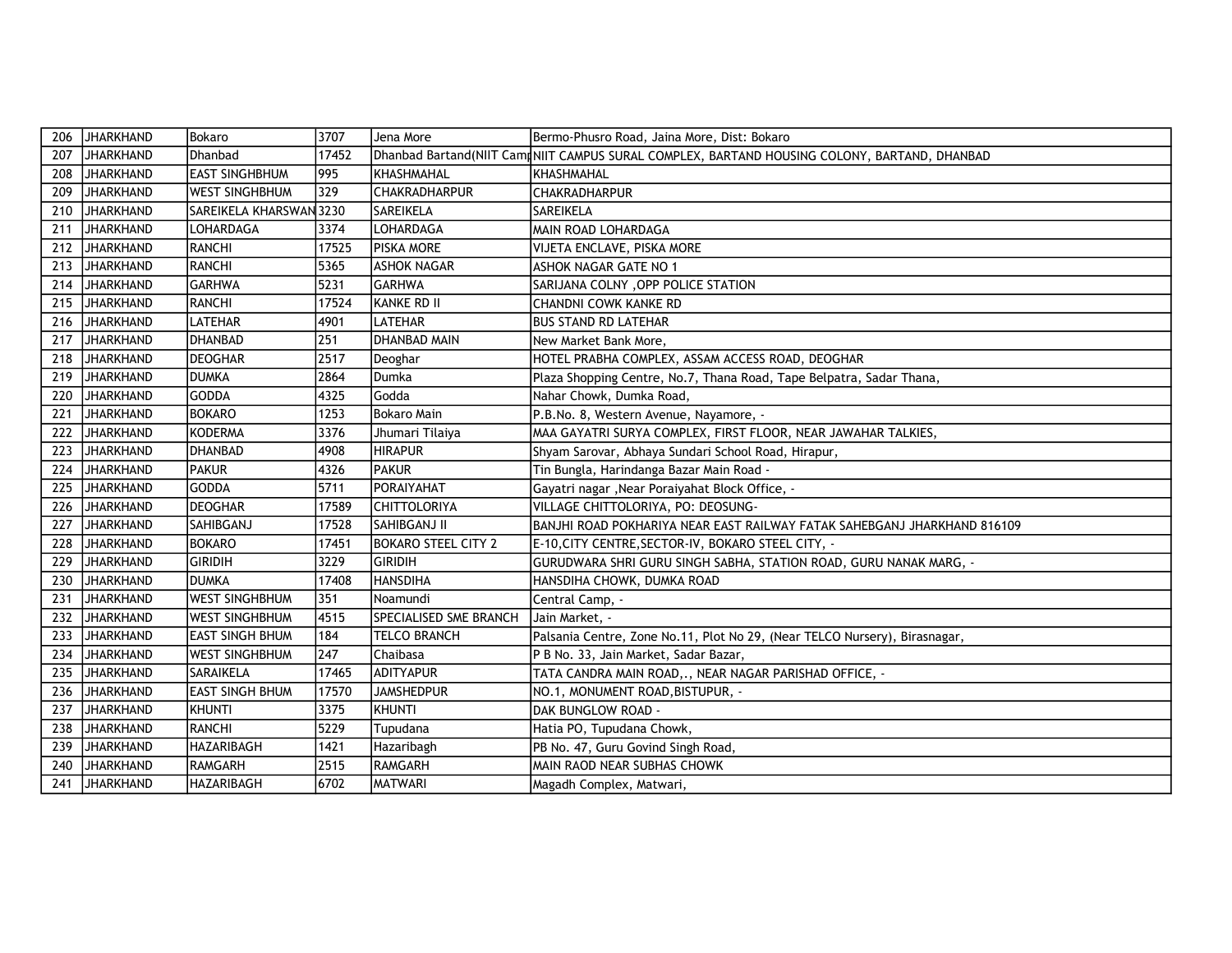| 242 | <b>JHARKHAND</b> | PALAMU                 | 3906  | DALTONGANJ                                          | HALDHAR PRESS BUILDING, JAIL ROAD, NEAR MOHAN CINEMA, NEAR TELEPHONE BHAWAN, MAIN MARKET, -       |
|-----|------------------|------------------------|-------|-----------------------------------------------------|---------------------------------------------------------------------------------------------------|
| 243 | JHARKHAND        | <b>RANCHI</b>          | 17520 | RANCHI                                              | AMOUNA COMPLEX, OLD HAZARIBAG ROAD, THARPAKNA,                                                    |
| 244 | JHARKHAND        | RAMGARH                | 17471 | RAMGHARH                                            | D.S. COMPLEX, MAIN ROAD THANA CHOWK, RAMGARH CANTONMENT,                                          |
| 245 | KARNATAKA        | <b>BANGALORE URBAN</b> | 408   |                                                     | JAYANAGAR SHOPPING COM9TH MAIN ROAD, JAYANAGAR 3RD BLOCK                                          |
| 246 | KARNATAKA        | <b>BANGALORE URBAN</b> | 492   | J P NAGAR II PHASE                                  | <b>JP NAGAR</b>                                                                                   |
| 247 | KARNATAKA        | <b>BANGALORE URBAN</b> | 10409 | JAYANAGAR 3RD BLOCK                                 | 9TH MAIN ROAD, JAYANAGAR 3RD BLOCK                                                                |
| 248 | KARNATAKA        | <b>BANGALORE URBAN</b> | 10425 | BANASHANKARI                                        | <b>BANASHANKARI</b>                                                                               |
| 249 | KARNATAKA        | <b>BANGALORE URBAN</b> | 476   | BAGLUR                                              | BAGLUR DEVANHALLI ROAD, BAGALUR, BANGALORE                                                        |
| 250 | KARNATAKA        | <b>BANGALORE URBAN</b> | 10694 | SONNAPANAHALLI                                      | SHAKTI BISCUIT BUILDING, SONNAPANAHALLI                                                           |
| 251 | KARNATAKA        | <b>BANGALORE URBAN</b> | 432   | D COSTA SQUARE                                      | WHEELER ROAD EXT,D COSTA LAYOUT,COX TOWN,BLORE                                                    |
| 252 | KARNATAKA        | <b>BANGALORE URBAN</b> | 4787  | <b>MARUTINAGAR</b>                                  | OPP MARUTI HOSPITAL, KOGILU MAIN ROAD, MARUTINAGAR                                                |
| 253 | KARNATAKA        | <b>BANGALORE URBAN</b> | 411   | RAJAJINAGAR 3RD BLOCK                               | 628, 629, III Block, Rajajinagar 560010                                                           |
| 254 | KARNATAKA        | <b>BANGALORE URBAN</b> | 850   | <b>PEENYA</b>                                       | Sri Muniswara Industrial Estate, Peenya, - KARNATAKA 560058                                       |
| 255 | KARNATAKA        | <b>BANGALORE URBAN</b> | 10656 | R P C LAYOUT                                        | # 2920/A, CHORD ROAD, RPC LAYOUT, -560040                                                         |
| 256 | KARNATAKA        | <b>BANGALORE URBAN</b> | 10428 | YESHWANTHPUR                                        | GOPAL COMPLEX NO 47, S C ROAD YESHWANTHPUR, -560022                                               |
| 257 | KARNATAKA        | <b>BANGALORE URBAN</b> | 885   | Koramangala                                         | P B No.3421, No.348, 100 Ft Road, 4th Block, St.John Medical College Post, Koramangala Layout,    |
| 258 | KARNATAKA        | <b>BANGALORE URBAN</b> | 430   | Indiranagar                                         | No.628/4, lst, Stage, Indiranagar,                                                                |
| 259 | KARNATAKA        | <b>BANGALORE URBAN</b> | 2673  | HSR Layout                                          | "Avani Arcade", L-1135, 17th Cross, 80 Feet Road, Sector-7, HSR Layout,                           |
| 260 | <b>KARNATAKA</b> | <b>BANGALORE URBAN</b> | 681   | BENGALURU SHANTINAGAR                               | 18, Kengal Hanumanthaiah Road, Shantinagar,                                                       |
| 261 | KARNATAKA        | <b>BANGALORE URBAN</b> | 412   | BENGALURU MAJESTIC                                  | World Trade Centre, FKCCI Building, K G Road,                                                     |
| 262 | KARNATAKA        | <b>BANGALORE URBAN</b> | 788   |                                                     | BENGALURU MADHAVNAGAR12/6, Kumarcot Layout, Madhavnagar,                                          |
| 263 | KARNATAKA        | <b>BANGALORE URBAN</b> | 1927  | BENGALURU INFANTRY ROA #91, I Floor, Infantry Road, |                                                                                                   |
| 264 | KARNATAKA        | Bengaluru Rural        | 10490 | Nelamangala II                                      | No 3385,3388, B H road, Nelamangala                                                               |
| 265 | KARNATAKA        | Bengaluru Rural        | 10392 | Devanahalli II                                      | 117, D B Cross junction B B Road, NH 44, Devanahalli                                              |
| 266 | KARNATAKA        | Bengaluru Rural        | 10659 | Doddaballapur                                       | #37/39/5211 V ward, Shenigara peth, opp, Soundarya Mahal theater                                  |
| 267 | KARNATAKA        | Bengaluru Rural        | 4431  | Ittasandra Hindaganala                              | Shop 2 Hindaganala Main Road, Hindaganala, Ittasandra                                             |
| 268 | KARNATAKA        | CHAMRAJNAGAR           | 797   | Chamrajnagar                                        | No.1065, Ramasudra Road, (Br Hills Road)                                                          |
| 269 | IKARNATAKA       | CHAMRAJNAGAR           | 795   | Kollegal                                            | Post Box No.14 `Atchams Mansions', No. 7-4-34, Southern Extension Road                            |
| 270 | IKARNATAKA       | <b>CHIKKABALLAPURA</b> | 487   | Chikkaballapura                                     | Post Box No. 6, Railway Station Road                                                              |
| 271 | KARNATAKA        | CHIKKABALLAPURA        | 496   | Chintamani                                          | P Box No3, Temple Street                                                                          |
| 272 | KARNATAKA        | KOLAR                  | 484   | Malur                                               | Near Bus Stand, Main Road                                                                         |
| 273 | KARNATAKA        | KOLAR                  | 539   | Kolar                                               | Ground Floor, New Extension, Near I T O, -563101                                                  |
| 274 | KARNATAKA        | <b>MANDYA</b>          | 516   | <b>MANDYA</b>                                       | No.1572, KCM Building, K.R.Road, Vidyanagar, OPP. Lakshmi Janardana Girls, P.B.No.2, High School, |
| 275 | KARNATAKA        | <b>MANDYA</b>          | 3175  | MALAVALLY                                           | #772, NES EXTENSION, NEAR TALUK OFFICE, MYSORE ROAD,                                              |
| 276 | KARNATAKA        | MANDYA                 | 1297  | BASARALU                                            | Sri Siddalingeswara Nilaya, Muthegere Road,                                                       |
| 277 | KARNATAKA        | <b>MYSORE</b>          | 4793  | Periyapatna                                         | B M Road (Opp.KSRTC),                                                                             |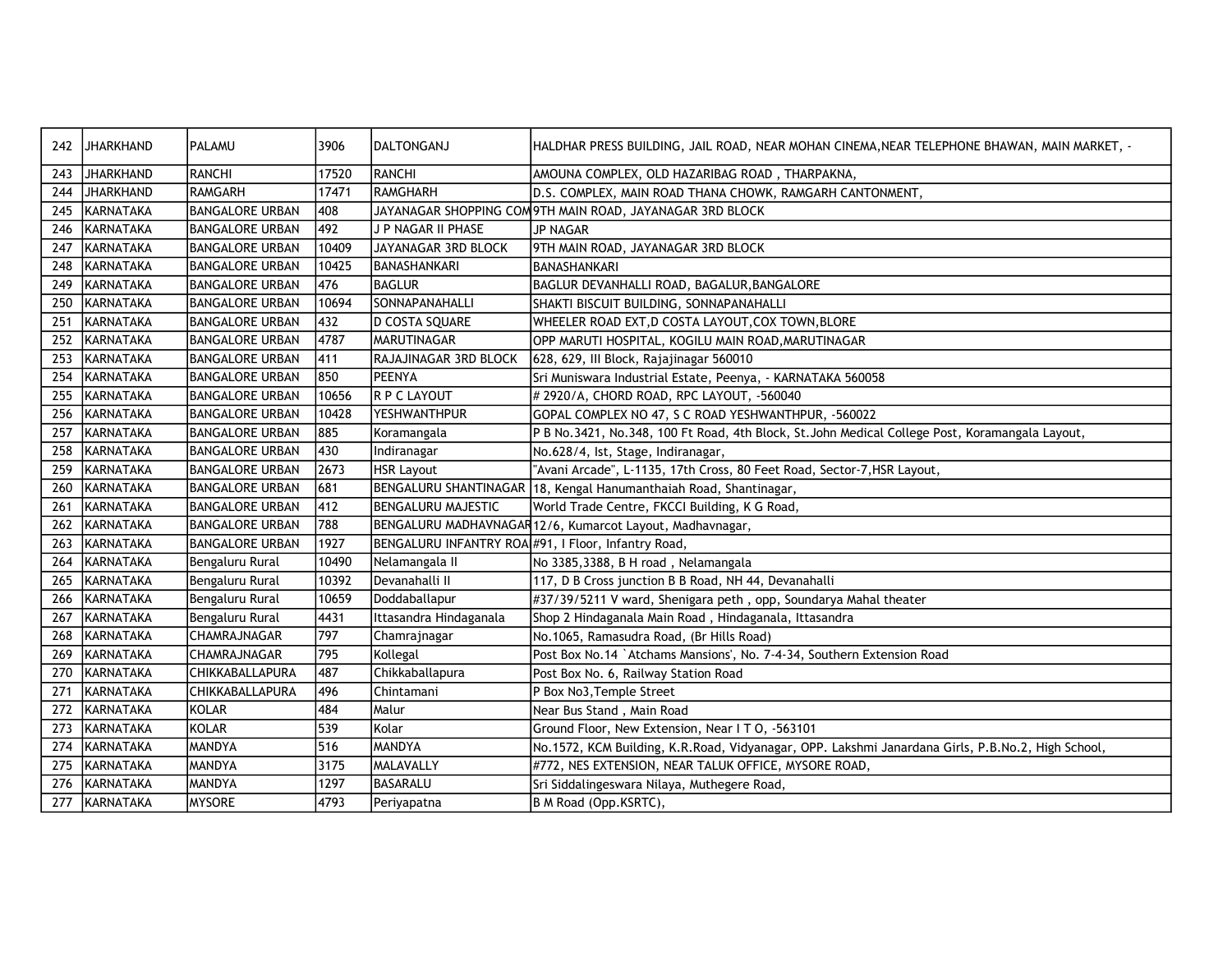| 278 | KARNATAKA        | <b>MYSORE</b>      | 597   | Nanjangud           | Priya Complex MGS Road,                                                                                                       |
|-----|------------------|--------------------|-------|---------------------|-------------------------------------------------------------------------------------------------------------------------------|
| 279 | KARNATAKA        | Mysuru             | 6265  | Nadanahalli         | Nadanahalli                                                                                                                   |
| 280 | KARNATAKA        | Mysuru             | 11712 | Bannimantap         | Bannimantap                                                                                                                   |
| 281 | <b>KARNATAKA</b> | RAMANAGARA         | 593   | <b>RAMANAGARAM</b>  | P.O. No.8, 796, M.G.Road,                                                                                                     |
| 282 | KARNATAKA        | Tumakuru           | 527   | Kunigal             | Tapcms Bldg, 1333/1292, Opp. Muncipal Office, B.M.Road,                                                                       |
| 283 | KARNATAKA        | Tumakuru           | 530   | Chikkanayakanahalli | 95/96, Kuncham Bldg, B H Road,                                                                                                |
| 284 | KARNATAKA        | Tumakuru           | 587   | Sira                | No.2155/A, Main Road, Sira                                                                                                    |
| 285 | KARNATAKA        | Tumakuru           | 2603  |                     | Tumakuru Someshwara ExteNo. 2141, 15th Cross, Someshwara Extension,                                                           |
| 286 | KARNATAKA        | Tumakuru           | 443   | Pattanayakanahalli  | Dr.Chickabhanumaiah's Premises, Main Road,                                                                                    |
| 287 | <b>TAMILNADU</b> | <b>CHENNAI</b>     | 931   | <b>TONDIARPET</b>   | 50 Ga Road, Tondiarpet                                                                                                        |
| 288 | <b>TAMILNADU</b> | <b>CHENNAI</b>     | 16028 | ANNANAGAR           | PLOT NO.1742, 18TH MAIN ROAD, WEST ANNA NAGAR                                                                                 |
| 289 | <b>TAMILNADU</b> | <b>CHENNAI</b>     | 918   | VILLIVAKKAM         | No.27, Reddy Street, Villivakkam                                                                                              |
| 290 | <b>TAMILNADU</b> | Chennai            | 934   | Vadapalani          | No 1, Sannidhi Street, Vadapalani,                                                                                            |
| 291 | <b>TAMILNADU</b> | Chennai            | 16018 | NUNGAMBAKKAM        | SATYA PLAZA NO. 7, THIRUMURTHY NAGAR MAIN ROAD,                                                                               |
| 292 | <b>TAMILNADU</b> | <b>THIRUVALLUR</b> | 2761  | TIRUVALLUR 1        | 168, Jawaharlal Nehru Street Tiruvallur                                                                                       |
| 293 | <b>TAMILNADU</b> | <b>THIRUVALLUR</b> | 16100 | TIRUVALLUR 2        | NO.3, PANGAL STREET TIRUVALLUR                                                                                                |
| 294 | <b>TAMILNADU</b> | <b>THIRUVALLUR</b> | 935   | POONAMALLE 1        | No.9, Sannathy Street, Poonamallee                                                                                            |
| 295 | <b>TAMILNADU</b> | coimbatore         | 16123 | RS Puram II         | 661 Mettupalayam Road RS Puram Coimbatore                                                                                     |
| 296 | <b>TAMILNADU</b> | coimbatore         | 16124 | Kuniyamuthur II     | 444B Palakkad Road Kuniyamuthur Coimbatore                                                                                    |
| 297 | <b>TAMILNADU</b> | <b>COIMBATORE</b>  | 1314  | Mettupalayam        | 5A, Railway station Road                                                                                                      |
| 298 | <b>TAMILNADU</b> | <b>COIMBATORE</b>  | 1326  | Irugur              | 35C, Ponnurammankovil street                                                                                                  |
| 299 | <b>TAMILNADU</b> | <b>COIMBATORE</b>  | 1228  | Pollachi            | P B No5, LacMansion, Venkatarama lyer street                                                                                  |
| 300 | <b>TAMILNADU</b> | THE NILGIRIS       | 1247  | Coonoor             | P B No.9, Door No.29, Mount Road                                                                                              |
| 301 | <b>TAMILNADU</b> | <b>DHARMAPURI</b>  | 1271  | <b>IDHARMAPURI</b>  | 68/2 Kanadasamy Vathiyar Street, Kamalalayam Ground Floor, Dharmapuri                                                         |
| 302 | <b>TAMILNADU</b> | <b>HOSUR</b>       | 1972  | <b>HOSUR MAIN</b>   | S-555, 556, Hosur Town, , Opp. Bus Stand, Bye Pass Road, , Hosur                                                              |
| 303 | <b>TAMILNADU</b> | KRISHNAGIRI        | 2836  | KRISHNAGIRI         | New No. 293 Old No. 133, Ground Floor, Sri Venkatesh-, Wara Nilayam Adj Raja Theatre, Krishnagiri                             |
| 304 | <b>TAMILNADU</b> | KALLAKURICHI       | 4724  | KALLAKURICHI        | Survey No.272/4, Kpr Building, First Floor Sundara Vinayagar Koil Street Kallakkurichi Taluk Villupuram Dist<br>Kallakkurichi |
| 305 | <b>TAMILNADU</b> | Eorde              | 1029  | Arachalur           | Kangeyam Main Road, Arachalur                                                                                                 |
| 306 | <b>TAMILNADU</b> | Eorde              | 1215  | l Chennimalai       | North Raja Street, Chennimalai                                                                                                |
| 307 | <b>TAMILNADU</b> | Eorde              | 1236  | Gobichettipalayam   | Modachur road, Gobichettipalayam                                                                                              |
| 308 | <b>TAMILNADU</b> | Eorde              | 1376  | Talavady            | Saint Marry Building, Talamalai Road, Talavady                                                                                |
| 309 | <b>TAMILNADU</b> | Eorde              | 16125 | <b>SME II</b>       | 246, Erode Municipal Corporation Building, Opp to Peria Mariamman Temple, Brough Road, Erode                                  |
| 310 | <b>TAMILNADU</b> | KANCHEEPURAM       | 939   | KANCHEEPURAM        | Post Bag No. 84, 293, Gandhi Road, -631501                                                                                    |
| 311 | <b>TAMILNADU</b> | KANCHEEPURAM       | 1038  | <b>CHEYYUR</b>      | 328, Salt Road, Po-Cheyyur, Dist-Chengalpet, Tamil Nadu-603302                                                                |
| 312 | <b>TAMILNADU</b> | KANCHEEPURAM       | 2696  | <b>CHENGALPET</b>   | I Floor, No. 9 Alagesan Street, Vedachalam Nagar, -603001                                                                     |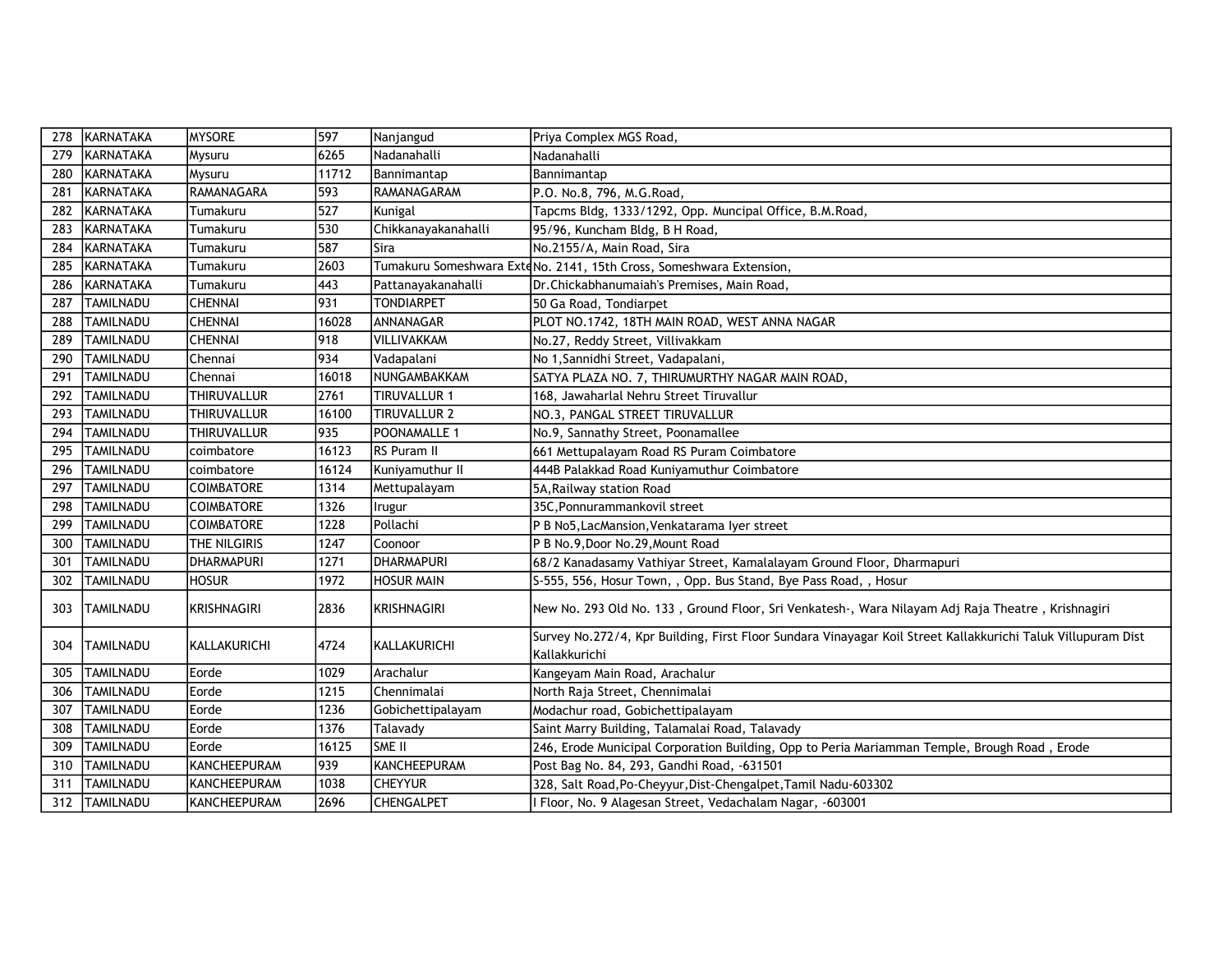| 313 | <b>TAMILNADU</b>  | KANCHEEPURAM       | 2541  | <b>TAMBARAM WEST</b>     | No.1, Siva Shanmugam Street, Tambaram West, -600045                                |
|-----|-------------------|--------------------|-------|--------------------------|------------------------------------------------------------------------------------|
| 314 | <b>TAMILNADU</b>  | <b>CUDDALORE</b>   | 16320 | Cuddalore New Town       | 13A, NETAJI STREET, MANJAKUPPAM, CUDDALORE                                         |
| 315 | <b>TAMILNADU</b>  | NAGAPATTINAM       | 16420 |                          | VELIPALAYAM NAGAPATTINANO 4 , PUBLIC OFFICE , VELIPALAYAM, NAGAPATTINAM            |
| 316 | <b>TAMILNADU</b>  | KARAIKAL           | 1277  | IKARAIKAL                | No.77, Church Street, Karaikal                                                     |
| 317 | <b>TAMILNADU</b>  | <b>PONDICHERRY</b> | 19601 | PONDICHERRY BAZAR        | 122&124, JN STREET, PONDICHERRY                                                    |
| 318 | <b>TAMILNADU</b>  | MAYILADUTHURAI     | 16423 | <b>MAYILADUTHURAI II</b> | NO 22, AYYARAPAAR STREET, MAYILADUTHURAI                                           |
| 319 | <b>TAMILNADU</b>  | NAMAKKAL           | 985   | <b>RASIPURAM</b>         | CP KANNIAH STREET OLD BUS STAND RASIPURAM                                          |
| 320 | <b>TAMILNADU</b>  | <b>SALEM</b>       | 16292 | NAMAKKAL II              | PARAMATHI ROAD, NAMAKKAL                                                           |
| 321 | <b>TAMILNADU</b>  | Salem              | 1770  | Vaikuntam                | VCK COMPLEX, SALEM MAIN ROAD, VAIKUNTAM, SANGAGIRI                                 |
| 322 | <b>TAMILNADU</b>  | Salem              | 16295 | Kondappanaickenpatty     | Perumayee ammal complex, Yercaud main road, kondappanaickenpatty bus stop, Salem   |
| 323 | <b>TAMILNADU</b>  | Salem              | 1226  | Yercaud                  | Sathiagnanam convent road, Yercaud                                                 |
| 324 | <b>TAMILNADU</b>  | Salem              | 16299 | <b>SMC</b>               | 215/4, Abi roopa towers, Omalur main road, near five roads, municipal coroperation |
| 325 | <b>TAMILNADU</b>  | Salem              | 1217  | Salem fort               | Post Box No 20 fort mainroad, C.S.I Compound.                                      |
| 326 | <b>TAMILNADU</b>  | <b>TIRUPPUR</b>    | 1243  | DHARAPURAM I             | Post Box No. 9, 4 Big Bazar Street, Dharapuram-638656                              |
| 327 | <b>TAMILNADU</b>  | <b>TIRUPPUR</b>    | 1510  | TIRUPPUR P N ROAD        | Sai Bhagyalaxmi Shopping Complex, P N Road Tiruppur-641602                         |
| 328 | <b>TAMILNADU</b>  | <b>TIRUPPUR</b>    | 1244  | <b>AVINASHI I</b>        | 1st Floor, 4/5 Main Road, Avanashi-641654                                          |
| 329 | <b>TAMILNADU</b>  | <b>TIRUPPUR</b>    | 16126 | UDUMALPET II             | 240, POLLACHI RD, UDUMALPET-642126                                                 |
| 330 | <b>TAMILNADU</b>  | <b>TIRUPPUR</b>    | 16130 | Tiruppur SME II          | NO.356 NADUPANGUTHOTTAM DHARAPURAM ROADTIRUPUR 641604                              |
| 331 | <b>TAMILNADU</b>  | <b>VELLORE</b>     | 952   | TIRUPATHUR               | #19, NORTH AGRAHARAM STREET KRISHNAGIRI ROAD TIRUPATHUR                            |
| 332 | <b>TAMILNADU</b>  | <b>VELLORE</b>     | 953   | TIRUVANNAMALAI           | No.19 KOSAMADA STREET, TIRUVANNAMALAI                                              |
| 333 | <b>TAMILNADU</b>  | <b>VELLORE</b>     | 959   | <b>AMBUR</b>             | No.19, & 20, KOSA STREET, AMBUR                                                    |
| 334 | <b>TAMILNADU</b>  | <b>VELLORE</b>     | 1266  | ARAKONAM                 | No.4, TIRUMALAI ACHARI STREET, ARAKONAM                                            |
| 335 | <b>TAMILNADU</b>  | <b>VELLORE</b>     | 16250 | VELLORE MAIN II          | 10 MUNDY ST., P.B.NO.401, VELLORE-4                                                |
| 336 | <b>TAMILNADU</b>  | <b>DINDIGUL</b>    | 1306  | PALLAPATTI               | 7/58 North Street, Main Road                                                       |
| 337 | <b>TAMILNADU</b>  | <b>DINDIGUL</b>    | 945   | KODAIKANAL               | Jayaraj Residency, Main Road                                                       |
| 338 | <b>TAMILNADU</b>  | <b>DINDIGUL</b>    | 1318  | ISENDURAI                | 30-B, Main Road                                                                    |
| 339 | <b>TAMILNADU</b>  | <b>MADURIA</b>     | 1008  |                          | MADURAI GRAND CENTRAL PB NO 197, 118 B, WEST PERUMAL MAISTRY STREET, MADUIRAI      |
| 340 | <b>TAMILNADU</b>  | <b>MADURIA</b>     | 16209 | MOONDRUMAVADI            | SF NO 83/1, 120 FT ROAD, SWAMI VIVEKANANDA NAGAR, MADURAI                          |
| 341 | <b>TAMILNADU</b>  | <b>MADURIA</b>     | 1021  | TIRUMANGALAM             | 310, USILAMPATTI ROAD, TIRUMANGALAM, MADURAI DT                                    |
| 342 | <b>TAMILNADU</b>  | <b>MADURIA</b>     | 1022  | <b>USILAMPATTI</b>       | 7-7-26 POST OFFICE ROAD, USILAMPATTI                                               |
| 343 | <b>TAMIL NADU</b> | <b>THENI</b>       | 1345  | ROYAPPANPATTY            | R C Church Compound, -625526                                                       |
| 344 | <b>TAMIL NADU</b> | <b>THENI</b>       | 3339  | THENI ALLINAGARAM        | NO.53, Nehru Road, Allinagaram - 625531                                            |
| 345 | <b>TAMIL NADU</b> | <b>TENKASI</b>     | 1101  | <b>AMBASAMUTHIRAM</b>    | AMBASAMUTHIRAM                                                                     |
| 346 | <b>TAMIL NADU</b> | <b>TENKASI</b>     | 16405 | POTTALPUTHUR             | <b>POTTALPUTHUR</b>                                                                |
| 347 | <b>TAMIL NADU</b> | KANYAKUMARI        | 16184 | PARVATHIPURAM            | <b>NAGERCOIL</b>                                                                   |
| 348 | <b>TAMIL NADU</b> | KANYAKUMARI        | 16188 | <b>LEEPURAM</b>          | <b>KANYAKUMARI</b>                                                                 |
| 349 | <b>TAMIL NADU</b> | <b>TIRUNELVELI</b> | 16392 | <b>PALAYAMKOTTAI II</b>  | <b>TIRUNELVELI</b>                                                                 |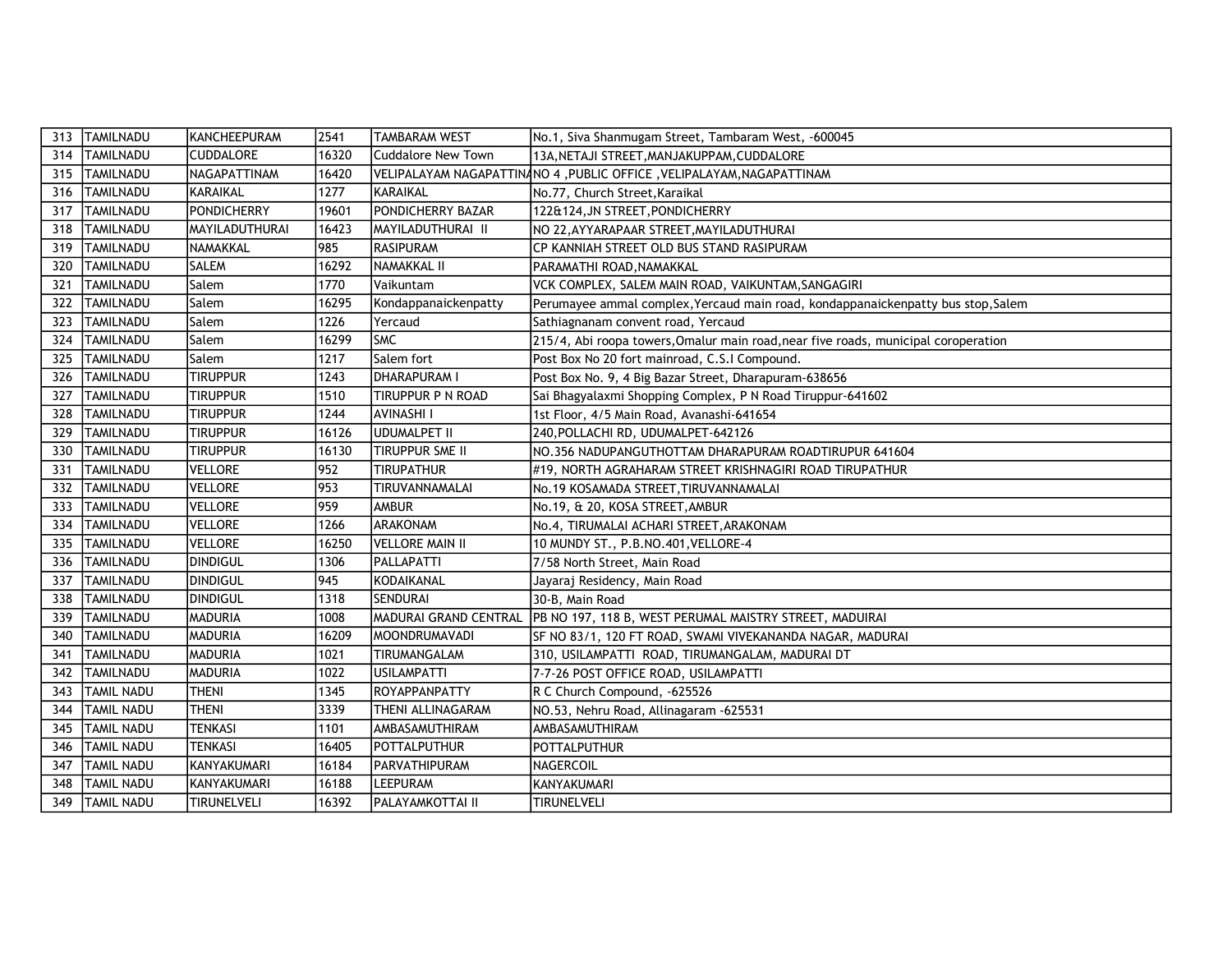| 350 | <b>TAMIL NADU</b> | <b>TIRUNELVELI</b>  | 16397 | <b>TIRUNELVELI KTC NAGAR</b> | <b>TIRUNELVELI</b>                                                               |
|-----|-------------------|---------------------|-------|------------------------------|----------------------------------------------------------------------------------|
| 351 | TAMIL NADU        | Karur               | 4037  | Karur SME                    | #37, I Cross, Vaiyapuri Nagar, Karur                                             |
| 352 | TAMIL NADU        | Ariyalur            | 16269 | Ariyalur II                  | 26 A, MELA AGRAHARAM, 40 FEET ROAD, AYIRANGALMANDAPAM, Ariyalur                  |
| 353 | <b>TAMIL NADU</b> | Ariyalur            | 964   | Jayamkonda Cholapuram        | 41 A, Chidambaram Main Road, Cholapuram,                                         |
| 354 | TAMIL NADU        | Perambalur          | 1050  | Labbaikudikadu               | 15, East Main Road, Labbaikudikadu                                               |
| 355 | <b>TAMIL NADU</b> | Trichy              | 16375 | Tiruverumbur                 | #3/1073, Ground Floor, Burma Colony, Tiruverumbur                                |
| 356 | <b>TAMIL NADU</b> | Trichy              | 1224  | Turaiyur                     | No 19, Perumar Koil Samadhi Street, Turaiyur                                     |
| 357 | <b>TAMIL NADU</b> | Trichy              | 5234  | Musiri                       | #31/5, Nathan Arcade, Musiri                                                     |
| 358 | <b>TAMILNADU</b>  | IPUDUKKOTTAI        | 1216  | PUDUKKOTTAI                  | T S No 3068, Lakshmi Nivas, East Main Street, -622001                            |
| 359 | <b>TAMILNADU</b>  | <b>THANJAVUR</b>    | 1209  | KUMBAKONAM                   | P.B.No.40, 143, TSR Big Bazar Street, -612001                                    |
| 360 | <b>TAMILNADU</b>  | <b>THANJAVUR</b>    | 1854  |                              | THANJAVUR ARULANANDA NNo.67, N.K. Road, Arulanandanagar, -613007                 |
| 361 | <b>TAMILNADU</b>  | SIVAGANGA           | 5157  | ISIVAGANGA                   | 182, Madurai-Thondi Main Road, -630561                                           |
| 362 | <b>TAMILNADU</b>  | <b>THANJAVUR</b>    | 4045  | RAMANATHAPURAM ADDL          | 2745, I Street, Vidya Nagar, -613004                                             |
| 363 | <b>TAMILNADU</b>  | PUDUKKOTTAI         | 4686  | KEERANUR PUDUKKOTTAI         | 82, KRS Bldg (Opp.OSP Kalyana Mahal), Pudukottai Main Road, -622502              |
| 364 | <b>TAMILNADU</b>  | <b>TIRUVRAUR</b>    | 16380 | <b>TIRUVARUR II</b>          | 74 & 75, North Main Street, -610001                                              |
| 365 | <b>TAMILNADU</b>  | <b>THOOTHUKUDI</b>  | 8508  | <b>NANDAGOPALAPURAM</b>      | 30/4, NANDAGOPALAPURAM WEST, THOOTHUKUDI                                         |
| 366 | TAMILNADU         | <b>THOOTHUKUDI</b>  | 1107  | KOVILPATTI                   | 27/3, SIMMA (SOUTH INDIA MATCH MANUFACTURERS ASSOCIATION BLDG) ETTAYARPURAM ROAD |
| 367 | <b>TAMILNADU</b>  | <b>VIRUDHUNAGAR</b> | 901   | <b>ARUPPUKOTTAI</b>          | 23-1-130A, SATHYAMOORTHY BAZAAR, KARADI MALIGA                                   |
| 368 | TAMILNADU         | <b>VIRUDHUNAGAR</b> | 920   | <b>SATTUR</b>                | 171-7, ETHEL HARUCY ROAD                                                         |
| 369 | <b>TAMILNADU</b>  | RAMANATHAPURAM      | 1900  | <b>MANJUR</b>                | 1/47, MANJOOR, PANDIKANMOI POST                                                  |
| 370 | KARNATAKA         | <b>HASSAN</b>       | 11400 | <b>HASSAN MAIN II</b>        | CANARA BANK FIRST FLOOR VIDYABHAVAN CCOMPLEX OPPPO CITY BUS STAND HASSAN         |
| 371 | KARNATAKA         | <b>HASSAN</b>       | 11406 | CHANNARAYAPATNA II           | RUKMINI PLAZA FIRST FLOOR OPPO GOVT HOSPITAL B M ROAD CHANNARAYPATNA             |
| 372 | KARNATAKA         | <b>HASSAN</b>       | 11401 | <b>ARSIKERE</b>              | RAILWAY STATION ROAD ARSIKERE                                                    |
| 373 | KARNATAKA         | <b>HASSAN</b>       | 525   | <b>BELUR</b>                 | NEAR REVIER BRIDGE BELUR                                                         |
| 374 | KARNATAKA         | <b>HASSAN</b>       | 2501  | B M ROAD HASSAN              | OPPO TO APMC YARD B M ROAD HASSAN                                                |
| 375 | KARNATAKA         | <b>HASSAN</b>       | 782   | ARKALGUD                     | OPPO TO COURT SINGHA PATELAMMA COMPLEX ARKALGUD                                  |
| 376 | KARNATAKA         | Dakshina Kannada    | 10120 | Belthangady                  | Canara Bank Belthangady Branch, Main Road Belthangady                            |
| 377 | KARNATAKA         | Dakshina Kannada    | 10140 | Uppinangady                  | Canara Bank Uppinangady                                                          |
| 378 | KARNATAKA         | Dakshina Kannada    | 615   | Puttur I                     | Canara Bank Puttur I Branch, Krishna Prasad, Main Road                           |
| 379 | KARNATAKA         | Dakshina Kannada    | 10137 | Bantwal                      | Canara Bank, Bantwal Branch                                                      |
| 380 | KARKATAKA         | CHIKKAMAGALURU      | 10900 | CHIKKAMAGALURU UNIT II       | IG ROAD BRANCH                                                                   |
| 381 | KARKATAKA         | CHIKKAMAGALURU      | 1162  | MUDIGERE MAIN BRANCH         | <b>MUDIGERE</b>                                                                  |
| 382 | KARKATAKA         | CHIKKAMAGALURU      | 5944  | KADUR UB ROAD BRANCH         | <b>KADUR</b>                                                                     |
| 383 | KARKATAKA         | CHIKKAMAGALURU      | 6201  | <b>CKM GAVANAHALLI</b>       | <b>GAVANAHALLI</b>                                                               |
| 384 | KARKATAKA         | CHIKKAMAGALURU      | 1453  | <b>NARASIMHARAJAPURA</b>     | NARASIMHARAJAPURA                                                                |
| 385 | KARNATAKA         | DAKSHINA KANNADA    | 613   | IMULKI                       | MULKI SABAGRIHA BUILDING, Mulki, Karnataka 574154                                |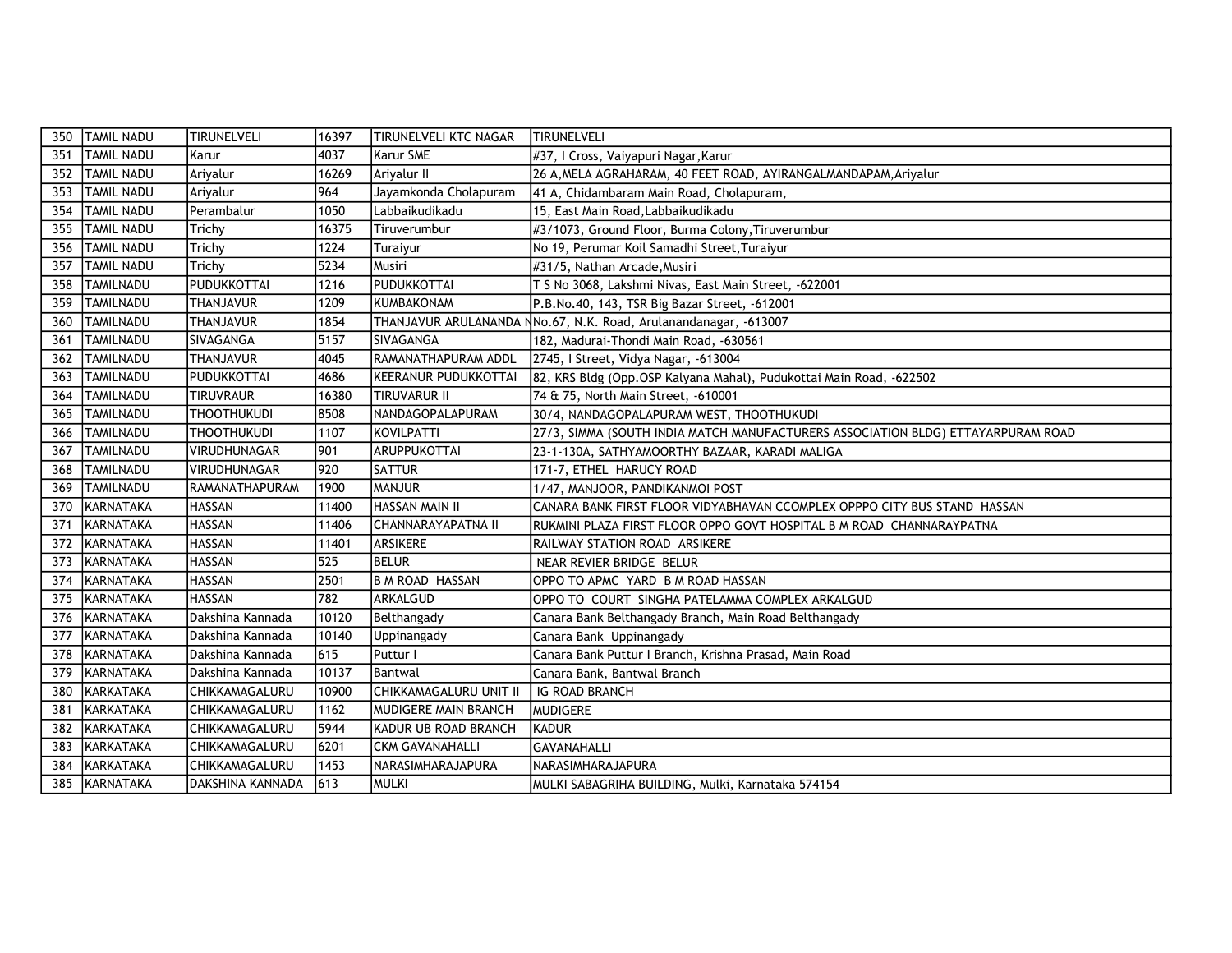| 386 | KARNATAKA        | DAKSHINA KANNADA   | 1842  | SHIVABAGH               | S 1585/2, WARD NO. 19 PARTHASARATHI COML. COMPLEX, KADRI MARKET KANKANADY S.O MANGALURU,  |
|-----|------------------|--------------------|-------|-------------------------|-------------------------------------------------------------------------------------------|
|     |                  |                    |       |                         | Mangaluru, Karnataka 575002                                                               |
| 387 | KARNATAKA        | DAKSHINA KANNADA   | 8520  |                         | FISHERIES COLLEGE CAMPUSFISHERIES COLLEGE CAMPUS, NH-17, GORIGUDDA, MANAGLURU             |
| 388 | IKARNATAKA       | DAKSHINA KANNADA   | 2928  | KOTTARA CHOWKI          | Edapally - Panvel Hwy, Bangrakuloor, Kodikal, Mangaluru, Karnataka 575013                 |
| 389 | KARKATAKA        | Kodagu             | 559   | <b>VIRAJPET</b>         | Floor, B.M. Complex, Field Marshal Cariappa Road, -571218                                 |
| 390 | <b>KARKATAKA</b> | Kodagu             | 689   | KUSHALANAGAR            | Opp.Govt.Primary School, B.M.Road, -571234                                                |
| 391 | KARKATAKA        | Kodagu             | 563   | SOMWARPET               | CAUVERY COMPLEX, 62/1 A, M G ROAD, -                                                      |
| 392 | <b>KARKATAKA</b> | Kodagu             | 517   | <b>MADIKERI</b>         | KODAVA SAMAJ BLDG NEAR POLICE STATION, OPP.FORT, -571201                                  |
| 393 | KARNATAKA        | <b>UDUPI</b>       | 10126 | <b>HEBRI-II</b>         | <b>AGUMBE ROAD HEBRI</b>                                                                  |
| 394 | KARNATAKA        | <b>UDUPI</b>       | 1609  | KARKALA-I               | NEAR BUSTANDKARKALA                                                                       |
| 395 | KARNATAKA        | <b>UDUPI</b>       | 603   | KUNDAPURA-I             | NEAR PRIVATE BUSTAND KUNDAPURA                                                            |
| 396 | KARNATAKA        | ludupi             | 618   | <b>UDUPI COURT ROAD</b> | <b>COURT ROAD</b>                                                                         |
| 397 | KARNATAKA        | <b>UDUPI</b>       | 10111 | MANIPAL                 | <b>MANIPAL</b>                                                                            |
| 398 | KARNATAKA        | <b>UDUPI</b>       | 10125 | IKAUP                   | MAIN ROAD KAUP                                                                            |
| 399 | KARNATAKA        | <b>CHITRADURGA</b> | 453   | <b>HOLALKERE</b>        | Maruthi Kutir, Main Road, - Holalkere                                                     |
| 400 | KARNATAKA        | DAVANGERE          | 464   | <b>HONNALI</b>          | Block No. 1422-1075-1074, Thimbinakatte Road, - Honnali                                   |
| 401 | KARNATAKA        | DAVANGERE          | 572   | <b>CHANNAGIRI</b>       | Ist Floor, `Jyothi Nilaya', Nrupathunga Road, - Channagiri                                |
| 402 | KARNATAKA        | <b>CHITRADURGA</b> | 698   | <b>CHALLAKERE MAIN</b>  | Jayalaxmi Complex, Bangalore-Bellary Road, - Challakere                                   |
| 403 | IKARNATAKA       | <b>DAVANGERE</b>   | 1064  | DAVANGERE P B ROAD      | NO.123/12, MAHESH PLAZA, OLD BUS STAND P B ROAD, - Davangere                              |
| 404 | KARNATAKA        | <b>CHITRADURGA</b> | 6353  |                         | CHITRADURGA HOLALKERE ISri Guru Nilaya, Near Kanaka Circle, Holalkere Road, - Chitradurga |
| 405 | KARNATAKA        | <b>CHITRADURGA</b> | 11000 | <b>CHITRADURGA</b>      | PB NO 6 FIRST FLOOR, WESTERN WING REDDY JANASANGHA COMPLEX, - Chitradurga                 |
| 406 | KARNATAKA        | DAVANGERE          | 11021 | <b>JAGALUR</b>          | WARD NO 13, VIDYANAGAR, - Jagaluru                                                        |
| 407 | KARNATAKA        | DAVANGERE          | 11024 | <b>HADADI ROAD</b>      | 896, 2ND STAGE, SHIVAKUMARA SWAMY BADAVANE, HADADI ROAD, - Davangere                      |
| 408 | <b>GOA</b>       | <b>NORTH GOA</b>   | 308   | PANAJI MAIN             | <b>18 JUNE ROAD PANAJI</b>                                                                |
| 409 | GOA              | <b>SOUTH GOA</b>   | 1164  | PONDA                   | RAJAKRISHNA TOWER SHOP NO 128 PONDA                                                       |
| 410 | <b>GOA</b>       | <b>SOUTH GOA</b>   | 314   | MARGOA                  | LUIS MIRINDA ROAD NEAR MMC MARGOA GOA                                                     |
| 411 | <b>IGOA</b>      | <b>SOUTH GOA</b>   | 5207  | <b>ZUARI NAGAR</b>      | Shop no 07-09 Greeva Residency MES College Road Zuari Nagar                               |
| 412 | KARNATAKA        | UTTARA KANNADA     | 10300 | <b>KARWAR II</b>        | <b>SYNDICATE HOUSE KARWAR</b>                                                             |
| 413 | KARNATAKA        | UTTARA KANNADA     | 515   | KARWAR I                | Floor, Ray Kar Manor, Kaikini Road, -581301                                               |
| 414 | KARNATAKA        | UTTARA KANNADA     | 520   | SIRSI I                 | P.B.No.9, C P Bazar, -581401                                                              |
| 415 | KARNATAKA        | SHIVAMOGGA         | 465   | <b>HOSANAGAR</b>        | Shimoga Road, Hosanagar                                                                   |
| 416 | <b>KARNATAKA</b> | SHIVAMOGGA         | 503   | <b>BHADRAVATHI MAIN</b> | Bhadravathi BH Road                                                                       |
| 417 | KARNATAKA        | SHIVAMOGGA         | 3066  | SHIVAMOGGA APMC         | A P M C YARD, SAGAR ROAD, Shimoga                                                         |
| 418 | KARNATAKA        | SHIVAMOGGA         | 4648  | SAGAR B H ROAD          | Green Square, NH-206, B H Road, Sagar                                                     |
| 419 | KARNATAKA        | SHIVAMOGGA         | 575   | <b>SHIKARIPUR</b>       | Shikaripura                                                                               |
| 420 | KARNATAKA        | SHIVAMOGGA         | 571   | <b>THIRTHAHALLI</b>     | Gandhi Chowk Thirthahalli                                                                 |
| 421 | KARNATAKA        | SHIVAMOGGA         | 11905 | <b>BHADRAVATHI II</b>   | Bhadravathi                                                                               |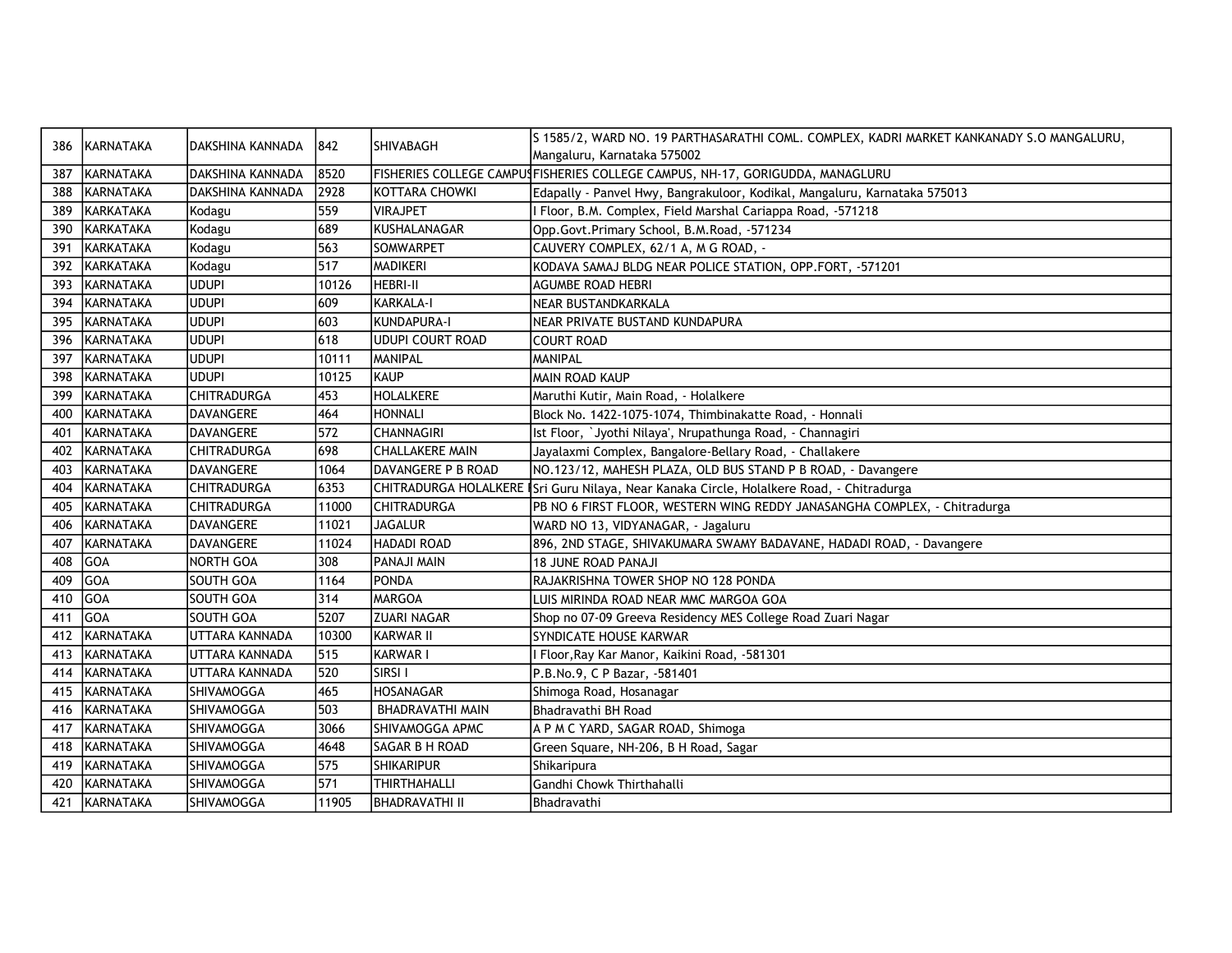| 422 | KARNATAKA                    | SHIVAMOGGA             | 11915 | SHIVAMOGGA DURGIGUDI             | Durgigudi Shivamogga                                                                                 |
|-----|------------------------------|------------------------|-------|----------------------------------|------------------------------------------------------------------------------------------------------|
| 423 | KERALA                       | ALAPPUZHA              |       | 701 ALAPPUZHA B J ROAD           | Boat Jetty Road, P.B.4004, -688001                                                                   |
| 424 | KERALA                       | <b>TRIVANDRUM</b>      | 14000 | THIRUVANANTHAPURAM<br>STATUE (M) | STATUE JUNCTION, P.B.NO.110, -695001                                                                 |
| 425 | <b>KERALA</b>                | <b>IPATHANAMTHITTA</b> |       | 2318 PATHANAMTHITTA I            | Padinjareveettil Chambers, No.30/582/2, T K Road, -689645                                            |
| 426 | KERALA                       | KOLLAM                 |       | 14500 KOLLAM II                  | PATTATHUVILA PLAZA, WARD NO.17, VADAYATTUKOTTA, -691001                                              |
| 427 | KERALA                       | LAKSHADWEEP            |       | 19950 KAVARATTI                  | KAVARATTI (VIA) CALICUT H.P.O., -682555                                                              |
| 428 | KERALA                       | KOTTAYAM               |       | 14350 KOTTAYAM MAIN BRANCH       | KMC IX/1200 A A1, SANKARAMANGALAM BUILDING, SASTHRI ROAD MUTTAMBALAM, -686001                        |
| 429 | KERALA                       | <b>ERNAKULAM</b>       |       | 6756 KAKKANAD INFO PARK          | #10/576-AA, Thuruthummel Prime Infopark, Main Road, Kakkanad, KochiErnakulam                         |
| 430 | <b>KERALA</b>                | <b>IDUKKI</b>          |       | 3499 Kattappana                  | K.P.COMPLEX, I FLOOR, EDASSERY JUNCTION, NEW BUS STAND, -685508                                      |
| 431 | <b>KERALA</b>                | Thrissur               |       | 14563 THRISSUR WEST FORT         | 52/2311 & 2312, KAMATH BUILDINGS, SANKARAYYA ROAD, WEST FORT, THRISSUR 680004                        |
| 432 | KERALA                       | PALAKKAD               |       | 812 PKD SULTANPET                | BLDG 628, NEDUNGADEES COMMERCIAL COMPLEX, COLLEGE ROAD, -678001                                      |
| 433 | KERALA                       | <b>MALAPPURAM</b>      |       | 755 MALAPPURAM MAIN              | 19/300Q, City Centre, Perinnthalamanna Road, Uphill, -676505                                         |
| 434 | <b>KERALA</b>                | KOZHIKODE              |       | 837 QUILANDY                     | Fasila Building, Q.P. 318/7/8, Main Road, -673305                                                    |
| 435 | KERALA                       | KANNUR                 |       | 14200 KANNUR MAIN                | 27/191, FORT ROAD, P B NO.28, -670001                                                                |
| 436 | <b>KERALA</b>                | WAYANAD                |       | 137 KALPETTA                     | #REF!                                                                                                |
| 437 | <b>KERALA</b>                | KASARGOD               |       | 724 KANHANGAD-I                  | #REF!                                                                                                |
| 438 | ANDHRA PRADESH Anantapur     |                        | 659   | <b>ANANTAPUR MAIN-I</b>          | #246, Subhash Road, Near The Bridge Between Old & New Town, Anantapur H.OAnantapur                   |
| 439 | ANDHRA PRADESH Anantapur     |                        | 851   | <b>DHARMAVARAM</b>               | 12-631-40, First Floor, Hotel Manju Complex, Dharmavaram H.ODharmavaram                              |
| 440 | ANDHRA PRADESH Anantapur     |                        | 13233 | VENUGOPAL NAGAR                  | 19-4-11, ARAVETI COMPLEX, VENUGOPAL NAGAR, AnantapuramuAnantapur                                     |
| 441 | ANDHRA PRADESH Anantapur     |                        | 13122 | <b>HINDUPUR</b>                  | EDIGA RAMAIAH BLDG, BALAJI TALKIES CIRCLE RAILWAY STATION ROAD, HindupurHindupur                     |
| 442 | ANDHRA PRADESH Anantapur     |                        | 2351  | PUTTAPARTHY                      | Sri Satyasai Central Trust Bldg, Main Road, PuttaparthiPuttaparthi                                   |
| 443 | ANDHRA PRADESH Guntur        |                        | 774   | Tenali-I                         | #14-8-5, Kallurivari Street, Morrispeta, Morrispeta S.OTenali                                        |
| 444 | ANDHRA PRADESH Guntur        |                        | 8696  | Narasaraopet-I                   | D.No.9-6-2 & 9-6-2/2, Ground Floor, Bank Street, Arundalpet, Arundalpet (Nsv)Narasaraopet            |
| 445 | ANDHRA PRADESH Guntur        |                        | 1418  | Bapatla                          | Near Railway Station, BapatlaBapatla                                                                 |
| 446 | ANDHRA PRADESH Guntur        |                        | 13279 | Guntur AC COllege                | ANDHRA CHRISTIAN COLLEGE PREMISES, STATION ROAD, SAMPOSIVAPET, SamposivapetGuntur                    |
| 447 | ANDHRA PRADESH Y.S.R.        |                        | 1963  | <b>PRODUTTUR</b>                 | Sri. Vivekananda Wholesale Cloth Market, Sri Vivekananda Road, Proddatur H. OProddatur               |
| 448 | ANDHRA PRADESH Y.S.R.        |                        | 8635  | KADAPA MARIAPURAM                | H.No.2/485, Ground Floor, ITI Circle, Mariapuram, Cuddapah(Kadapa), Ravindra Nagar S.OCuddapah       |
| 449 | ANDHRA PRADESH East Godavari |                        | 4475  | <b>TUNI</b>                      | D.No.6-1-14 (Sy.No.268/1), Bellapu Veedhi, TuniTuni                                                  |
| 450 | ANDHRA PRADESH East Godavari |                        | 3118  | KIMS AMALAPURAM                  | Konaseema Instt of Medical Scences & Research Foundation, Chaitanyangr, NH-214, AmalapuramAmalapuram |
| 451 | ANDHRA PRADESH East Godavari |                        | 642   | RAJAHMUNDRY MAIN                 | Door No.6-10-3, Hothavasi Street, Innespeta, Rajahmundry H.ORajahmundry                              |
| 452 | ANDHRA PRADESH East Godavari |                        | 626   | KAKINADA MAIN                    | #13-1-57, I Floor, NVR Complex, Opp. Appolo Hospital, Suryaraopeta, Main Road, Kakinada H.OKakinada  |
| 453 | ANDHRA PRADESH Kurnool       |                        | 601   | Adoni                            | Post Box No. 59, Xv, 463 Govt-Workers & Children's Hospital Road, Adoni H.OAdoni                     |
| 454 | ANDHRA PRADESH Kurnool       |                        | 661   | Kurnool                          | P B No. 31 Park Road, Kurnool H.OKurnool                                                             |
| 455 | ANDHRA PRADESH Kurnool       |                        | 13374 | Nandyal Main-II                  | 25 / 256, SRINIVASNAGAR, NandyalNandyal                                                              |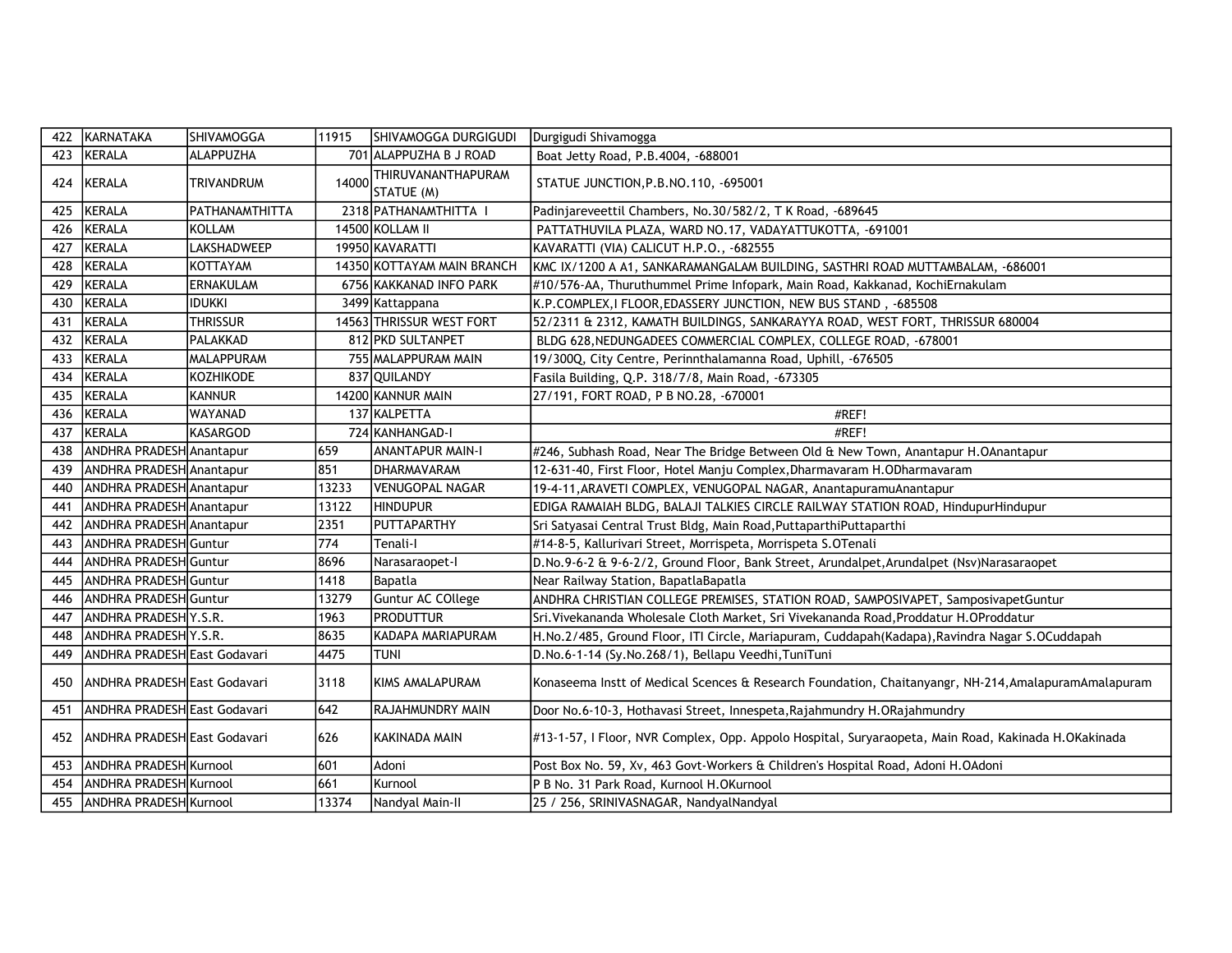| 456 | <b>ANDHRA PRADESH Kurnool</b> |                                              | 4494  | Yemmiganur             | #1-3453, Adoni Bypass Road, YemiiganurYemmiganur                                                                     |
|-----|-------------------------------|----------------------------------------------|-------|------------------------|----------------------------------------------------------------------------------------------------------------------|
| 457 | <b>ANDHRA PRADESHIKurnool</b> |                                              | 13377 | Sirvel                 | 439-1A, HUSSAIN NAGAR, SirvelSirvel                                                                                  |
| 458 |                               | ANDHRA PRADESHSFI Potti Sriramulu Nel 13503  |       | NELLORE UM             | GRAND NATIONAL TRUNK ROAD, DARGAMITTA, NELLORE, NelloreNellore                                                       |
| 459 |                               | ANDHRA PRADESH Sri Potti Sriramulu Nel 13483 |       | IVARIKUNTAPADU         | VARIKUNTAPADU, VarikuntapaduVarikuntapadu                                                                            |
| 460 |                               | ANDHRA PRADESHSSri Potti Sriramulu Nel 13485 |       | DAGADARTHI             | BRANCH DAGADARTHI, KOVUR TEHSIL, DagadarthiDagadarthi                                                                |
| 461 |                               | ANDHRA PRADESH Sri Potti Sriramulu Nel 13469 |       | <b>TADA</b>            | G N T ROAD, 2-79, NEAR POLICE STATION, TadaTada                                                                      |
| 462 | ANDHRA PRADESH Prakasam       |                                              | 13644 | ONGOLE UDYAMI MITRA    | H.NO.7-1200, HARIHAR NAGAR, MANGAMURU ROAD, ONGOLE, OngoleOngole                                                     |
| 463 | ANDHRA PRADESH Prakasam       |                                              | 13671 | <b>TALLUR</b>          | TALLUR, DARSI TEHSIL, TallurTallur                                                                                   |
| 464 | ANDHRA PRADESH Prakasam       |                                              | 13687 | PEDAERLAPADU           | PEDDA-ERRALAPADU, Pedda ErlapaduPedda Erlapadu                                                                       |
| 465 | ANDHRA PRADESH Prakasam       |                                              | 13688 | GOTLAGATTU             | D.NO.3/93A, GOTLAGATU, Gotlagattu Gotlagattu                                                                         |
| 466 | ANDHRA PRADESH Prakasam       |                                              | 13704 | NARASINGOLU            | MAIN ROAD, NARASINGOLU, DIST:PRAKASAM, NarasingoluNarasingolu                                                        |
| 467 | ANDHRA PRADESH West Godavari  |                                              | 13620 | ieluru um              | D NO 23A-3-87, NEAR SWARAJ HOTEL, RAMACHANDRA RAO PET, EluruEluru                                                    |
| 468 | ANDHRA PRADESH West Godavari  |                                              | 13825 | SIVADEVUNI CHIKKALA    | HNO.1/45, SUBBA RAJU COMPLEX, NR Z.P. HIGH SCHOOL, PALAKOLLU, PAMARU ROAD, SivadevunichikkalaSiva<br>Devuni Chikkala |
| 469 | ANDHRA PRADESH West Godavari  |                                              | 18481 | BHIMAVARAM J P ROAD    | Sivaroopeta, J P RoadSivaraopeta S.OBhimavaram                                                                       |
| 470 | ANDHRA PRADESH West Godavari  |                                              | 6815  | <b>THOLERU</b>         | Near Ranga Statue, Ramalayam Street, Toleru B.OTholeru                                                               |
| 471 | ANDHRA PRADESH Chittoor       |                                              | 13182 | BANGARUPALEM           | D.NO.3/113, MBT ROAD, BANGARUPALEM, BangarupalemBangarupalem                                                         |
| 472 | ANDHRA PRADESH Chittoor       |                                              | 13170 | CHITTOOR -II           | 10-402, IST FLOOR, DORAISWAMY IYENGAR ROAD PB NO 36, ChitoorChitoor                                                  |
| 473 | ANDHRA PRADESH Chittoor       |                                              | 2371  | MADANAPALLE            | Radha Nilayam, Sri-Krishna Complex, Patel Road, B.K. PalemMadanapalle H.OMadanapalle                                 |
| 474 | ANDHRA PRADESH Chittoor       |                                              | 1965  | <b>TIRUPATI MAIN-I</b> | #8/115/A,M M COMPLEX, ROYAL NAGAR, OPP.RLY GATE, R C ROAD, Tirupati H.OTirupati                                      |
| 475 | ANDHRA PRADESH Krishna        |                                              | 895   | Gudivada               | NTR Stadium Complex, Gudivada H.OGudivada                                                                            |
| 476 | ANDHRA PRADESH Krishna        |                                              | 13341 |                        | Vijayawada Buckinghampet D NO 27-33-18, GUDAVALLIVARI STREET BUCKINGHAMPET, VaijayawadaVijayawada V                  |
| 477 | ANDHRA PRADESH Krishna        |                                              | 893   | Machilipatnam-I        | Valluri Raja Center, D.No. 12167, Machilipatnam H.OMachilipatnam                                                     |
| 478 | ANDHRA PRADESH Krishna        |                                              | 13760 | Nandigama              | 3-54, OPP DONBOSCO HIGH SCHOOL, MAIN ROAD, NandigamaNandigama                                                        |
| 479 | ANDHRA PRADESH Visakhapatnam  |                                              | 2958  | MURALINAGAR            | 39-7-56/1 MURALINAGARIndustrial Estate S.O (Visakhapatnam)Visakhapatnam                                              |
| 480 | ANDHRA PRADESH Visakhapatnam  |                                              | 2424  | DWARAKANAGAR           | No.48-14-44, Assillumetta, Rama Talkies Road, Dwarakanagar,Akkayyapalem S.OVisakhapatnam                             |
| 481 | ANDHRA PRADESH Visakhapatnam  |                                              | 6086  | ANAKAPALLY             | D.No.9-20-1/16, NTR Market Yard, Ring Road, Anakapalle Anakapalle                                                    |
| 482 | ANDHRA PRADESH Visakhapatnam  |                                              | 13588 | MADHURWADA-II          | D.NO.3-8/1,8/2, SAI SRINIVASA RESIDENCY MAIN ROAD, P M PALEM, MADHURWADA, Madhurwada                                 |
|     |                               |                                              |       |                        | VisakhapatnamVishakapatnam                                                                                           |
| 483 | ANDHRA PRADESH Vizianagaram   |                                              | 13846 |                        | VIZIANAGARAM RING ROAD D.NO.20-18/1, ADITYA NIVAS, RING ROAD, VizianagaramVizianagaram                               |
| 484 | ANDHRA PRADESH Vizianagaram   |                                              | 897   | IPARVATHIPURAM         | Bandham Street, ParvathipuramParvathipuram                                                                           |
| 485 | ANDHRA PRADESH Srikakulam     |                                              | 13560 | SRIKAKULAM-II          | 8-6-129/A NEHRU ROAD, SrikakulamSrikakulam                                                                           |
| 486 | ANDHRA PRADESH Srikakulam     |                                              | 5581  | <b>PALASA</b>          | D.No.1-5-740, Indhira Chowk, K T Road, Palasa Palasa Kasibugga                                                       |
| 487 | <b>GUJARAT</b>                | <b>BANASKANTHA</b>                           | 17160 | <b>HIMMATNAGAR II</b>  | RATAN SAGAR COMPLEX, SAHKARI JIN CHAR RASTA, CHHAPARIA ROAD, -383001                                                 |
| 488 | <b>GUJARAT</b>                | <b>SABARKANTHA</b>                           | 4544  | MODASA                 | 5, Ganesh Society, Malpur Road, -383315                                                                              |
| 489 | GUJARAT                       | <b>NAVSARI</b>                               | 1151  | Navsari Main           | CANARA BANK (NAVSARI BRANCH), GROUND FLOOR KRISHNA COMMERCIAL CENTRE, TECHNICAL SCHOOL ROAD                          |
|     |                               |                                              |       |                        | NAVSARI, GUJARAT - 396445                                                                                            |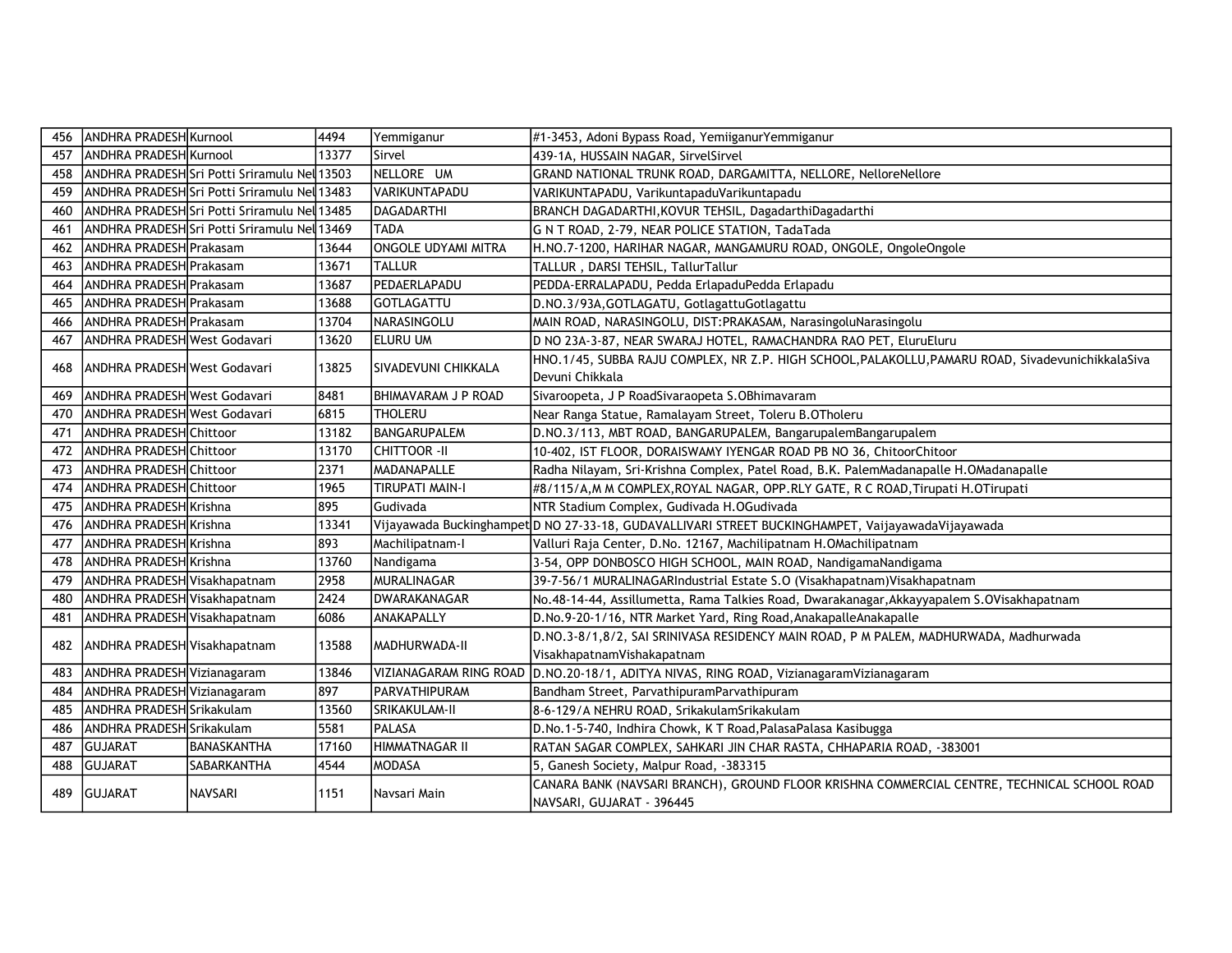| 490 | GUJARAT                   | SURENDRANAGAR                            | 17184 | <b>WADHWAN</b>       | SHOP NO. 11 & 12, GROUND FLOOR, INDRAPRASTH, 80 FT ROAD, OPP. TAPOVAN BUNGLOWS, NEAR BHAKTHINAGAR                                    |
|-----|---------------------------|------------------------------------------|-------|----------------------|--------------------------------------------------------------------------------------------------------------------------------------|
|     |                           |                                          |       |                      | CIRCLE, -363030                                                                                                                      |
| 491 | GUJARAT                   | <b>GANDHINAGAR</b>                       | 2381  | <b>GANDHINAGAR</b>   | Plot No 286, Sector-16, Near Patnagar Yojna Bhavan, G H A Road, -382016                                                              |
| 492 | <b>GUJARAT</b>            | PALANPUR                                 | 17030 | <b>IPALANPUR</b>     | 1,2,3, H.K.TOWERS, HANUMAN TEKARI, ABU HIGHWAY, -385001                                                                              |
| 493 | <b>GUJARAT</b>            | <b>MEHSANA</b>                           | 3255  | <b>MEHSANA</b>       | RAJKAMAL CITY MALL, PALAMPUR HIGHWAY, RAJKAMAL COMPOUND, -384002                                                                     |
| 494 | <b>IGUJARAT</b>           | <b>SURAT</b>                             | 277   | Surat Nanpura        | CANARA BANK (NANPURA BRANCH) 1 FLOOR TRADE HOUSE ATHUGAR STREET NANPURA SURAT GUJARAT<br>395001                                      |
| 495 | GUJARAT                   | PATAN                                    | 3802  | <b>PATAN</b>         | Show Room No.2, Chinmay Corporate House, Patan-Deesa Road, -384265                                                                   |
| 496 | GUJARAT                   | <b>SURAT</b>                             | 2658  | <b>GHOD DOD ROAD</b> | CANARA BANK (GHODDOD RD BRANCH) PRATISHTHAN COMPLEX, OPP ST XAVIERS SCHOOL, GHODDOD RD SURAT<br><b>GUJARAT 395001</b>                |
| 497 | GUJARAT                   | VALSAD                                   | 17191 | <b>BULSAR</b>        | SYNDICATE BANK (VALSAD BRANCH) NOW CANARA BANK RAMKRUPAM.G.ROAD, BULSAR396001                                                        |
| 498 |                           | DAMAN AND NAGA Daman, Dadra & Naga 2565  |       | SILVASSA I           | CANARA BANK (SILVASSA) PRATHAMESH APARTMENTS, TIRUPATI NAGAR, TOKAR KHADA SILVASSA DADRA AND<br>NAGAR HAVELI 396230                  |
| 499 |                           | DAMAN AND NAGA Daman, Dadra & Naga 3520  |       | <b>BHIMPORE</b>      | Canara Bank (DAMAN BHIMPORE) Unnati Apartment Bhimpore-Kadaiya Road, Bhimpore, Nani Daman - 396 210<br>Dist. Daman UT of Daman & Diu |
| 500 |                           | DAMAN AND NAGA Daman, Dadra & Naga 17074 |       | DAMAN                | SYNDICATE BANK (DAMAN BRANCH) CANARA BANK<br>SHOP NO.5,6 & 7, NEELKANTH<br>RESIDENCYDAMAN VAPI MAIN ROADKHARIWADDAMAN396210          |
| 501 | GUJARAT                   | <b>SURAT</b>                             | 17176 | <b>SURAT NANPURA</b> | SYNDICATE BANK (NANPURA BRANCH) NOW CANARA BANK GANDHI SMRITHI HALL, NANPURA, SURAT 395001                                           |
| 502 | <b>GUJARAT</b>            | NAVSARI                                  | 17192 | <b>CHHAPRA</b>       | SYNDICATE BANK (CHHAPRA BRANCH) NOW CANARA BANK NO.1928, UPPER LEVEL, SURYA KIRAN<br>APARTMENTCHHAPRA396445                          |
| 503 | GUJARAT                   | THE DANGS                                | 6634  | AHWA                 | CANARA BANK (AHWA BRANCH) KESHAV KAMAL COMPLEX, MAIN ROAD, AHWA, THE DANGS DISTRICT, AHWA<br><b>GUJARAT, 394710</b>                  |
| 504 | GUJARAT                   | <b>TAPI</b>                              | 3578  | <b>VYARA</b>         | Canara Bank (VYARA BRANCH)<br>Station Road, Opp- APMC Market & New Bus Stand, Vyara Distt Tapi -<br>394650                           |
| 505 | <b>GUJARAT</b>            | <b>SURAT</b>                             | 4827  | <b>VESU</b>          | CANARA BANK (SURAT VESU BRANCH) G 7 10 RS NO 111 2 A PLOT NO 169 TP NO 2 CANARA WALK SHOPPERS<br>VESU GUJARAT 395007                 |
| 506 | GUJARAT                   | Bharuch                                  | 17060 | Bharuch              | CITY S.O., Blue Chip Complex, Secashram Road, Bharuch, Gujarat                                                                       |
| 507 | GUJARAT                   | Anand                                    | 163   | Anand                | Rao Saheb Building, Opp. Tashkand petrol Pump, Railway Station Road, Near Gamdivadi Char Rasta, Anand,<br>Gujarat                    |
| 508 | <b>GUJARAT</b>            | Panchmahal                               | 17140 | <b>Godhra II</b>     | Bus Stand, No. 1 to 6, Lower Ground Floor, Jai Jalaram Plaza, Opp. S.T. Behind Science College, Godhra,<br>Gujarat                   |
| 509 | GUJARAT                   | Vadodara                                 | 160   | Alkapuri I           | GJ house, RC Dutt Road, opposite Express tower Hotel, Alkapuri, Vadodara, Gujarat                                                    |
| 510 | <b>GUJARAT</b>            | Vadodara                                 | 17043 | Alkapuri II          | Building II, Opp. Bank of baroda, Alkapuri, Vadodara                                                                                 |
| 511 | GUJARAT                   | Narmada                                  | 3425  | Rajpipla             | Shiv Shakti building, Mahavidyalaya Road, Santosh, Vijay Char Rasta, Rajpipla, Gujarat                                               |
| 512 | MADHYA PRADESH GWALIOR    |                                          | 295   | <b>GWALIOR</b>       | LASHKAR, DALBAZAR,                                                                                                                   |
| 513 | MADHYA PRADESH EAST NIMAR |                                          | 2546  | KHANDWA              | PATNI PLAZA TOWN HALL PANDHARA ROAD -450001                                                                                          |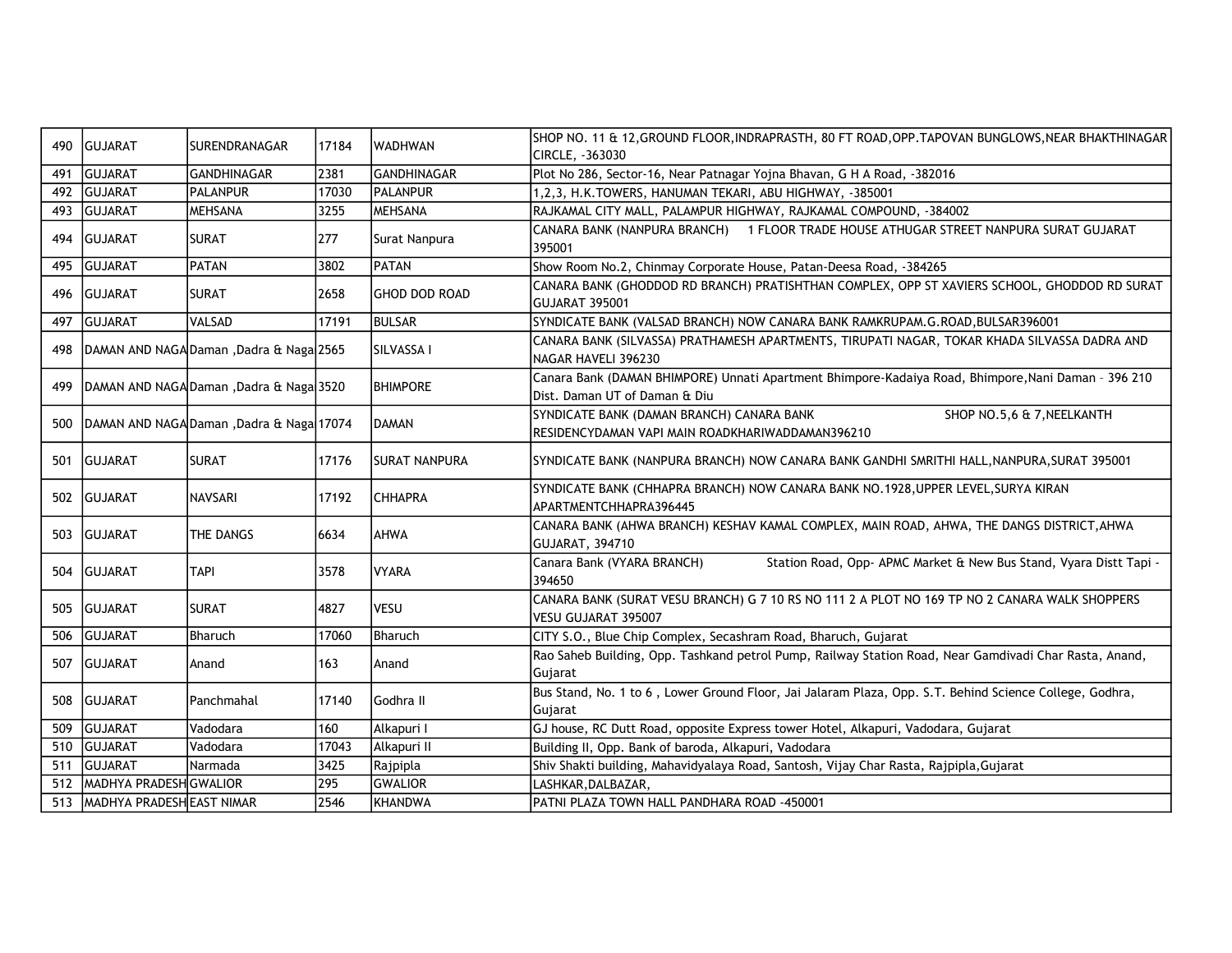| 514 | MADHYA PRADESH PANNA                |                  | 4114  | <b>PANNA</b>           | Ward No.12, Benisar Mohalla,                                                           |
|-----|-------------------------------------|------------------|-------|------------------------|----------------------------------------------------------------------------------------|
| 515 | MADHYA PRADESH Tikamgarh            |                  | 14145 | <b>TIKAMGARH</b>       | 306 & 307, Ward No.22, Jhansi Road,                                                    |
| 516 | MADHYA PRADESH Shivpuri             |                  | 4781  | <b>SHIVPURI</b>        | Vashisht Plaza, New Block, Jalmandir Road,                                             |
| 517 | MADHYA PRADESH Ashoknagar           |                  | 4140  | ASHOKNAGAR             | Ward No.3, Shanti Vihar Colony, By Pass Road,                                          |
| 518 | MADHYA PRADESH BHIND                |                  | 17746 | <b>SHERPUR</b>         | VILLAGE: SHERPUR, POST: BARAHEAT, BLOCK & TEHSIL: GOHAD,                               |
| 519 | MADHYA PRADESH DATIA                |                  | 17751 | DATIA                  | 182/22, GANDHI ROAD, DATIA,                                                            |
| 520 | MADHYA PRADESH GWALIOR              |                  | 17780 | <b>GWALIOR</b>         | MOTI MARKET, JAYENDRA GANJ,LASKAR,                                                     |
| 521 | MADHYA PRADESH MORENA               |                  | 17837 | <b>MORENA</b>          | DATT PURA, MILL AREA ROAD, MORENA,                                                     |
| 522 | MADHYA PRADESH GUNA                 |                  | 2860  | GUNA                   | Plot No 8, Rameshree Complex, Near Badapul, A B Road,                                  |
| 523 | IMADHYA PRADESH <b>I</b> CHHATARPUR |                  | 17736 | NOWGONG                | WARD NO.7, R S PURAM, CHHATARAPUR ROAD,                                                |
| 524 | MADHYA PRADESH NIWARI               |                  | 5921  | NIWARI                 | Khasra No.1837/1/4, Ward No.5, Infront of Police Thana,                                |
| 525 | MADHYA PRADESH CHHATARPUR           |                  | 17735 | <b>CHHATARPUR</b>      | OLD PANNA NAKA, OPP.COLLECTORATE BUNGALOW, CHHATARPUR,                                 |
| 526 | MADHYA PRADESH SHEOPUR              |                  | 4116  | <b>SHEOPUR</b>         | Near Canal Pali Road,                                                                  |
| 527 | MADHYA PRADESH Bhopal               |                  | 17700 | Bhopal main            | 102 lalachand mansion berasia road bhopal                                              |
| 528 | MADHYA PRADESH Vidisha              |                  | 17755 | Vidisha 2              | G sahab shopping centre swarnkar colony vidisha                                        |
| 529 | MADHYA PRADESH Bhopal               |                  | 1471  | Arera Colony           | Plot no.8/9. E5 ravishamker nagar arera colony                                         |
| 530 | MADHYA PRADESH Bhopal               |                  | 2625  | <b>Gulmohar Colony</b> | E8 Basant kunj Arera colony bhopal                                                     |
| 531 | <b>CHHATTISGARH</b>                 | <b>RAIPUR</b>    | 381   | <b>RAIPUR MAIN</b>     | Kanji House, I Floor, Opp.Gandhi Chowk, Raipur -492001                                 |
| 532 | <b>CHHATTISGARH</b>                 | <b>KANKER</b>    | 3482  | <b>KANKER</b>          | MAIN ROAD, GILLI CHOWK, SHITALA PARA KANKER, -494334                                   |
| 533 | <b>CHHATTISGARH</b>                 | RAJNANDGAON      | 5146  | Rajnandgaon            | Anand Mangal Bhavan, Main Road, Mamtanagar Rajnandgaon -491441                         |
| 534 | <b>CHHATTISGARH</b>                 | <b>JAGDALPUR</b> | 17716 | <b>JAGDALPUR</b>       | SHUKLA COMPLEX, PALACE ROAD, MOTILAL NEHRU WARD, JAGDALPUR -494001                     |
| 535 | <b>CHHATTISGARH</b>                 | <b>IDHAMTARI</b> | 17848 | <b>IDHAMTARI</b>       | WARD NO.24, MAHAVIR TOWER COMPLEX, POST OFFICE ROAD, KACHAHARI CHOWK, DHAMTARI -493773 |
| 536 | <b>CHHATTISGARH</b>                 | <b>SURGUJA</b>   | 4309  | AMBIKAPUR              | 243/25, Opp. P G College, Main Road -497001                                            |
| 537 | <b>CHHATTISGARH</b>                 | <b>DURG</b>      | 17766 | Idurg                  | ANAND BHAVAN, AAPAPURA BSNL OFFICE, Durg -491001                                       |
| 538 | MADHYA PRADESHUMARIA                |                  | 3727  | <b>UMARIA</b>          | NEAR JAISTAMBH CHOWK STATION ROAD, , Umaria(M.P.) 484661                               |
| 539 | MADHYA PRADESH DAMOH                |                  | 4776  | DAMOH                  | Opp. Church Gate, Bus Stand Road, ,Damoh,Damoh 470661                                  |
| 540 | MADHYA PRADESH SIDHI                |                  | 3944  | <b>SIDHI</b>           | Behind Aditya Lok Hotel, Near Puja Park , Sidhi, Sidhi 486661                          |
| 541 | MADHYA PRADESH SATNA                |                  | 17885 | SATNA                  | PLOT NO. 109/1, WARD NO.4, MUKHTYAR GANJ, OPP HOTEL AKASH, SATNA                       |
| 542 | MADHYA PRADESH MANDLA               |                  | 17825 | IMANDLA                | PLOT NO. 10/8, RANI AVANTI BAI WARD MANDLA - RAIPUR MAIN ROAD MANDLA                   |
| 543 | MADHYA PRADESH ANUPPUR              |                  | 3728  | ANUPPUR                | WARD NO.11, CHETHNA NAGAR NEAR PETROL PUMP, AMARKANT ROAD, Anuppur, Anuppur 484224     |
| 544 | MADHYA PRADESH SEONI                |                  | 1413  | <b>SEONI</b>           | Budhwari Bazar, Nehru Road, Seoni, Seoni 480661                                        |
| 545 | MADHYA PRADESH BALAGHAT             |                  | 17747 | BALAGHAT               | WARD NO. 18, RISHI COMPLEX, GONDIA ROAD (CIRCUIT HOUSE ROAD), BALAGHAT                 |
| 546 | <b>CHHATTISGARH</b>                 | <b>IDURG</b>     | 17765 | <b>BHILAI G E ROAD</b> | MAYURA PICTURES COMPLEX, BHILAINAGAR, G.E.ROAD, TEH. BHILAI, -490023                   |
| 547 | MADHYA PRADESH SHAHDOL              |                  | 17890 | SHAHDOL                | WARD NO 5 PANDAV NAGAR ROAD SHAHDOL SHAHDOL                                            |
| 548 | MADHYA PRADESH RATLAM               |                  | 17870 | Ratlam Manek Chowk     | <b>MANEK CHOWK, RATLAM</b>                                                             |
| 549 | MADHYA PRADESH NARSIMHAPUR          |                  | 17840 | NARSIMHAPUR            | NAVEEN ROAD WAYS BAHARI ROAD NARASIMHAPUR NARASIMHAPUR                                 |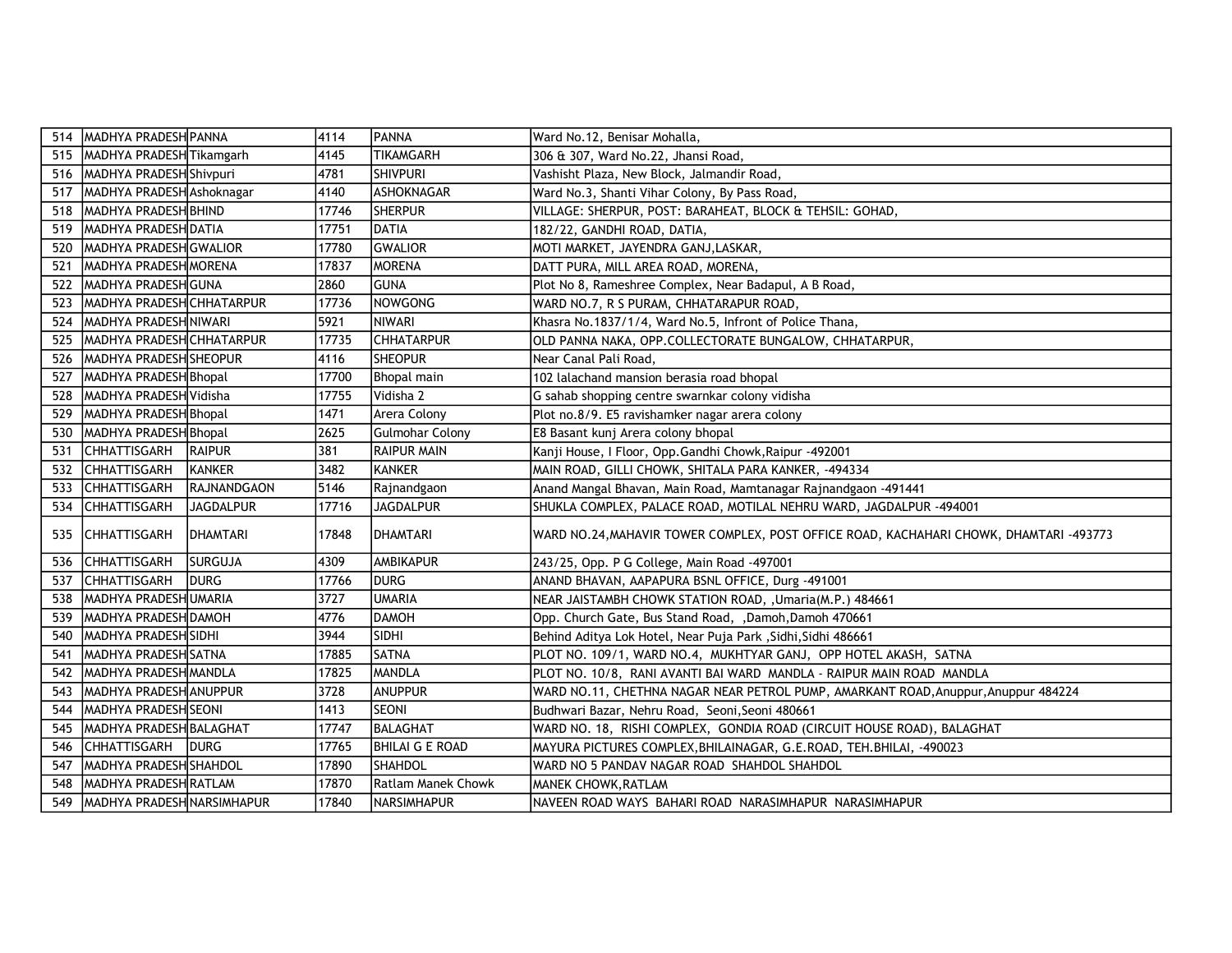| 550 | MADHYA PRADESH KATNI                    | 17820 | KATNI                | DR.NIGAM BUILDING, STATION ROAD, KATNI, -483501                                     |
|-----|-----------------------------------------|-------|----------------------|-------------------------------------------------------------------------------------|
| 551 | MADHYA PRADESH JABALPUR                 | 17810 | <b>JABALPUR</b>      | MOTIWALA MARKET, JAIN MANDIR MARG, JABALPUR                                         |
| 552 | MADHYA PRADESH DINDORI****              | 4113  | <b>DINDORI</b>       | Main Road, Near Colletrate                                                          |
| 553 | MADHYA PRADESH Indore                   | 359   | Siyaganj             | SIYAGANJ, INDORE                                                                    |
| 554 | MADHYA PRADESH Ratlam                   | 2463  | Chandni Chowk        | CHANDNI CHOWK,RATLAM                                                                |
| 555 | MADHYA PRADESH KHARGONE                 | 17789 | Khargone Main        | JAWAHAR MARG, KHARGONE                                                              |
| 556 | MADHYA PRADESH DHAR                     | 17745 | Dhar                 | GHODA CHOPATI, INDORE-AHEMDABAD ROAD, INDORE                                        |
| 557 | MADHYA PRADESH MANDSAUR                 | 17830 | Mandsaur 2           | CANARA BANK, HR TOWER, NAI ABADI, MANDSAUR, MADHYA PRADESH-458001                   |
| 558 | MADHYA PRADESH NEEMUCH                  | 3178  | Neemuch1             | TARMAL BUILDING, CRPF ROAD, NEEMUCH                                                 |
| 559 | MADHYA PRADESH REWA                     | 17875 | <b>REWA</b>          | #16/371, COLLEGE ROAD, GULFAM COMPLEX, OPP. JOHN TOWERS, REWA                       |
| 560 | MADHYA PRADESH BARWANI                  | 3387  | Barwani 1            | JAWAHAR MARG, OPPO TO PANJATANIYA COMPLEX, BARWANI                                  |
| 561 | MADHYA PRADESH SAGAR                    | 17880 | SAGAR                | BEHIND JAMA MASJID, KATRA BAZAR, SAGAR,                                             |
| 562 | MADHYA PRADESH ALIRAJPUR                | 4144  | Alirajpur            | 126, SUBHASH MARG, SORVA ROAD, ALIRAJPUR                                            |
| 563 | MADHYA PRADESH JHABUA                   | 6264  | Thandla              | M G ROAD, ANUAANGAN, THANDLA, JHABUA                                                |
| 564 | CHHATTISGARH<br><b>BILASPUR</b>         | 191   | <b>BILASPUR MAIN</b> | OPP. HIGH COURT, HIGH COURT ROAD, BILASPUR -495001                                  |
| 565 | <b>CHHATTISGARH</b><br>KORBA            | 2490  | <b>KORBA</b>         | 65, INDRA VIHAR, TRANSPORT NAGAR, KORBA - 495677                                    |
| 566 | <b>CHHATTISGARH</b><br><b>KABIRDHAM</b> | 5258  | <b>KAWARDHA</b>      | NH-12A, Ward No.20, Guru Govind Singh Marg, KAWARDHA -491995                        |
| 567 | <b>CHHATTISGARH</b><br><b>ICHAMPA</b>   | 4306  | <b>CHAMPA</b>        | K B C Bldg, Ground Floor, Barrior Chowk, CHAMPA - 495671                            |
| 568 | <b>CHHATTISGARH</b><br><b>RAIGARH</b>   | 3329  | <b>RAIGARH - I</b>   | HANDI CHOWK, RAIGARH- 496001                                                        |
| 569 | <b>CHHATTISGARH</b><br>MUNGELI          | 5205  | <b>MUNGELI</b>       | Ghosley Residence, Enduze Ward, Bilaspur Road, Near IDBI Bank, -495334              |
| 570 | MADHYA PRADESH SINGRAULI                | 17910 | SINGRAULI            | PRAKASH STREET, NEW MARKET, (NEAR LIC OF INDIA) SINGRAULI                           |
| 571 | CHHATTISGARH<br><b>BALODA BAZAR</b>     | 5147  | BALODA BAZAR         | Padam Plaza, Near Shukla Petrol Pump, Raipur Road, -493332                          |
| 572 | <b>CHHATTISGARH</b><br><b>JASHPUR</b>   | 5263  | <b>JASHPUR</b>       | Shanti Complex, Raigarh Road, -496331                                               |
| 573 | <b>CHHATTISGARH</b><br>MAHASAMUND       | 5262  | MAHASAMUND           | Shankar Complex, Below DMO Office, Main Road, -493445                               |
| 574 | <b>CHHATTISGARH</b><br><b>BALRAMPUR</b> | 6699  | RAMANUJGANJ          | Khasra No.631, Near Rest House Road, Near Police Thana, -497220                     |
| 575 | <b>CHHATTISGARH</b><br><b>BEMETARA</b>  | 5204  | <b>BEMETARA</b>      | Infront of L P Garden, Near Bus Stand, Civil Lines, -491335                         |
| 576 | <b>CHHATTISGARH</b><br>KORIYA           | 4307  | MANENDRAGARH         | 211/2, Ward No.1, Main Road, -497442                                                |
| 577 | <b>CHHATTISGARH</b><br><b>SURAJPUR</b>  | 4308  | <b>BISHRAMPUR</b>    | Plot No.271/24, Main Road, -497226                                                  |
| 578 | MADHYA PRADESH AGAR MALWA               | 4703  | AGAR                 | No.232, Rajpoot Bhawan, Ujjain Road, AGAR-465441                                    |
| 579 | MADHYA PRADESH RAJGARH                  | 3729  | RAJGARH              | NEAR PUROHIT PETROL PUMP BYE PASS ROAD, RAJGARH-465661                              |
| 580 | MADHYA PRADESH SHAJAPUR                 | 3730  | <b>SHAJAPUR</b>      | 65, "MRIGNAYANI", NEELAM NAYYAR BHAWAN STATION ROAD, OPP.LIC OFFICE SHAJAPUR-465001 |
| 581 | MADHYA PRADESH RAISEN                   | 1183  | <b>SANCHI</b>        | NEW BUS STAND ROAD, -464661                                                         |
| 582 | MADHYA PRADESH RAISEN                   | 6124  | BARELI               | Opp. Rajeev Gandhi Bus Stand, J J Road -464668                                      |
| 583 | MADHYA PRADESH HOSHANGABAD              | 17790 | <b>ITARSI</b>        | DAYAL COMPLEX GANDHINAGAR -461111                                                   |
| 584 | MADHYA PRADESHUJJAIN                    | 17925 | Ujjain2              | 30, KSHAPNAK MARG, GDC ROAD, UJJAIN                                                 |
| 585 | MADHYA PRADESHCHHINDWARA                | 5920  | <b>SAUSAR</b>        | Pulse Plaza, Ward No.15, Nagpur-Chhindwara Highway, SAUSAR-480106                   |
| 586 | MADHYA PRADESH BURHANPUR                | 4774  | BURHANPUR            | Ward No.38, Amaravati Road, Rastipura -450331                                       |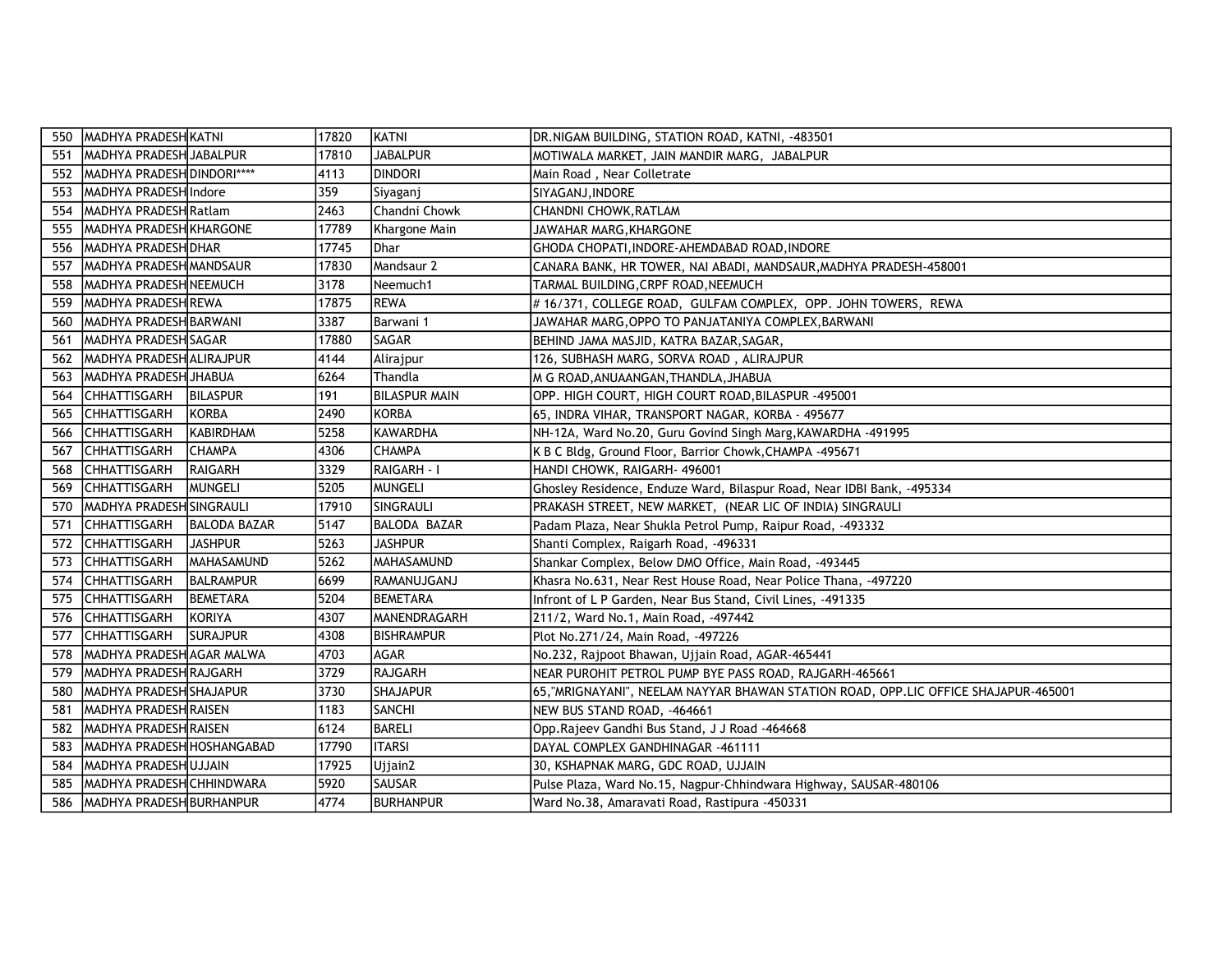| 587 | MADHYA PRADESH BETUL        |                    | 17720 | <b>BETUL</b>            | SYNDICATE BANK, OPP. BRAHMAKUMARI ASHRAM, ITARSI ROAD, SADAR BETUL,                               |
|-----|-----------------------------|--------------------|-------|-------------------------|---------------------------------------------------------------------------------------------------|
| 588 | <b>MADHYA PRADESH DEWAS</b> |                    | 17831 | <b>IDEWAS</b>           | # 2, TARANI COLONY, NEAR FOREST OFFICE, AGRA BOMBAY ROAD,                                         |
| 589 | MADHYA PRADESH HARDA        |                    | 17930 | <b>HARDA</b>            | # 195/2, GOVT.HOSPITAL ROAD, SUBASH WARD, AMBEDKAR CHOWK,                                         |
| 590 | MADHYA PRADESH SEHORE       |                    | 17899 | <b>SEHORE</b>           | TULSI- RADHA APT, NEAR SINDHI DHARMASHALA, SEHORE,                                                |
| 591 | <b>KARNATAKA</b>            | <b>BELAGAVI</b>    | 8513  | ANJANEYA NAGAR BELAGAV  | Manjunath Bldg, Plot1763, CTS No.6525, Sector 10, Satyamarg Cross, Upstairs of More Super Market, |
|     |                             |                    |       |                         | Anjaneyanagar,                                                                                    |
| 592 | KARNATAKA                   | <b>BAGALKOT</b>    | 502   | MAIN BRANCH BAGALKOT    | CTS No. 136/A/1B, Mahaveer Road, A B Contractors Building,                                        |
| 593 | KARNATAKA                   | <b>BELAGAVI</b>    | 505   | KHADE BAZAR BELAGAVI    | F-04,, 1ST FLOOR, SAI GANESH PLAZA, OPP. CHITRA TALKIES, HUNS TALKIES ROAD, KHADE BAZAR,          |
| 594 | KARNATAKA                   | <b>BELAGAVI</b>    | 10500 | MARUTI GALLI            | 1560 MARUTI GALLI,                                                                                |
| 595 | KARNATAKA                   | <b>BELAGAVI</b>    | 10506 | RAMADURG                | BELAGAVI ROAD, RAMADURG                                                                           |
| 596 | KARNATAKA                   | <b>BAGALKOT</b>    | 10802 |                         | SPECIALISED SME BAGALKOTKALADGI ROAD, OPPOSITE COURT,                                             |
| 597 | KARNATAKA                   | <b>BELLARY</b>     | 10643 | BALLARI INFANTRY ROAD   | NO.14, SRI LAKSHMI PLAZA,                                                                         |
| 598 | KARNATAKA                   | <b>VIJAYANAGAR</b> | 537   | <b>HOSPETE</b>          | Jm Building, 942, First Floor, Opp. New Bus Stand, Station Road,                                  |
| 599 | KARNATAKA                   | <b>BELAGAVI</b>    | 5340  | CHIKODI                 | Plot No.6703/1/P-13, M K Kavatagimath Road,                                                       |
| 600 | KARNATAKA                   | <b>BELAGAVI</b>    | 10511 | <b>GOKAK II</b>         | CTS NO 3158, SANGOLLI RAYANNA CIRCLE,                                                             |
| 601 | KARNATAKA                   | <b>BELAGAVI</b>    | 10513 | <b>HUKKERI</b>          | PARVATHI SADAN, NEAR KSRTC BUS STAND,                                                             |
| 602 | KARNATAKA                   | <b>DHARWAD</b>     | 509   | DHARWAD MARKET MAIN     | 34 A/1/B, SOMESHWAR HEIGHTS, P B ROAD, COMMERCIAL COMPLEX, NEAR OLD DSP OFFICE,                   |
| 603 | KARNATAKA                   | DHARWAD            | 11267 | HUBBALLI SHIRUR PARK    | CHADDA BUILDING, OPP: MORE SUPER MARKET, SHIRUR PARK-VIDYANAGAR, CHETANA COLLEGE ROAD,            |
| 604 | KARNATAKA                   | <b>DHARWAD</b>     | 514   |                         | HUBBALLI STATION ROAD BII Floor, Jain Boarding, Station Road,                                     |
| 605 | KARNATAKA                   | <b>GADAG</b>       | 11261 | <b>GADAG BETAGERI</b>   | SMT M I K KALYANA MANTAPA, PALA-BADAMI ROAD,                                                      |
| 606 | KARNATAKA                   | <b>HAVERI</b>      | 11271 | <b>HAVERI</b>           | CTS.NO.3295 TO 3305, MAGAVI CHAMBERS PUNE BANGALORE ROAD P.B.ROAD, HAVERI,                        |
| 607 | KARNATAKA                   | <b>HAVERI</b>      | 457   | SHIGGAON                | OLD BUS STAND ROAD,                                                                               |
| 608 | KARNATAKA                   | <b>GADAG</b>       | 458   | SHIRAHATTI              | Kappattanavar's Building, Main Road,                                                              |
| 609 | KARNATAKA                   | <b>BIDAR</b>       | 1156  | BASAVAKALYAN            | Sri Sadguru Sadanand Math Complex, Main Road,                                                     |
| 610 | KARNATAKA                   | <b>BIDAR</b>       | 10703 | <b>BIDAR AIR FORCE</b>  | ELEMENTARY FLYING SCHOOL, AIR FORCE STN., BIDAR,                                                  |
| 611 | KARNATAKA                   | <b>BIDAR</b>       | 448   | <b>BIDAR MAIN</b>       | Basavasree Complex, Maidan Road,                                                                  |
| 612 | KARNATAKA                   | KALABURGI          | 513   |                         | KALABURGI FORT ROAD MAIP.B.No. 8, Janata Bazar Building, Super Market Complex,                    |
| 613 | KARNATAKA                   | KALABURGI          | 11308 |                         | KALABURGI NUTAN VIDYALANUTAN VIDYALAYA COMPLEX, S B TEMPLE ROAD, GULBARGA,                        |
| 614 | KARNATAKA                   | <b>KOPPAL</b>      | 11801 | KOPPAL-2                | 4/5/473, SALARJUNG ROAD,                                                                          |
| 615 | KARNATAKA                   | KOPPAL             | 526   | KARATGI                 | 8-3-15, Navali Road,                                                                              |
| 616 | KARNATAKA                   | <b>RAICHUR</b>     | 11800 |                         | RAICHUR MAIN 11 (11824 NNO.12-10-102, PM TOWERS, TIPPU SULTAN CIRCLE, GOUSHALA ROAD,              |
| 617 | KARNATAKA                   | <b>RAICHUR</b>     | 519   | <b>RAICHUR MAIN</b>     | Plot No.12-10-89/1, Besides Raichur-Lingasugur Road,                                              |
| 618 | KARNATAKA                   | YADGIRI            | 11302 | YADGIRI-II              | SREEHARI DESHPANDE BUILDING 3-7-45, KAJGARWADI,                                                   |
| 619 | KARNATAKA                   | VIJAYANAGAR        | 1073  | <b>BASAVAN BAGEWADI</b> | CTS 1747,                                                                                         |
| 620 | KARNATAKA                   | VIJAYAPURA         | 504   | <b>BIJAPUR MAIN</b>     | JAINAPUR DESAI COMPLEX, NEW VITHAL MANDIR ROAD,                                                   |
| 621 | <b>TELANGANA</b>            | <b>HYDERABAD</b>   | 13017 | KACHIGUDA RLY STATION   | JAHNAVI COMPLEX, KACHIGUDA, HYDERABAD                                                             |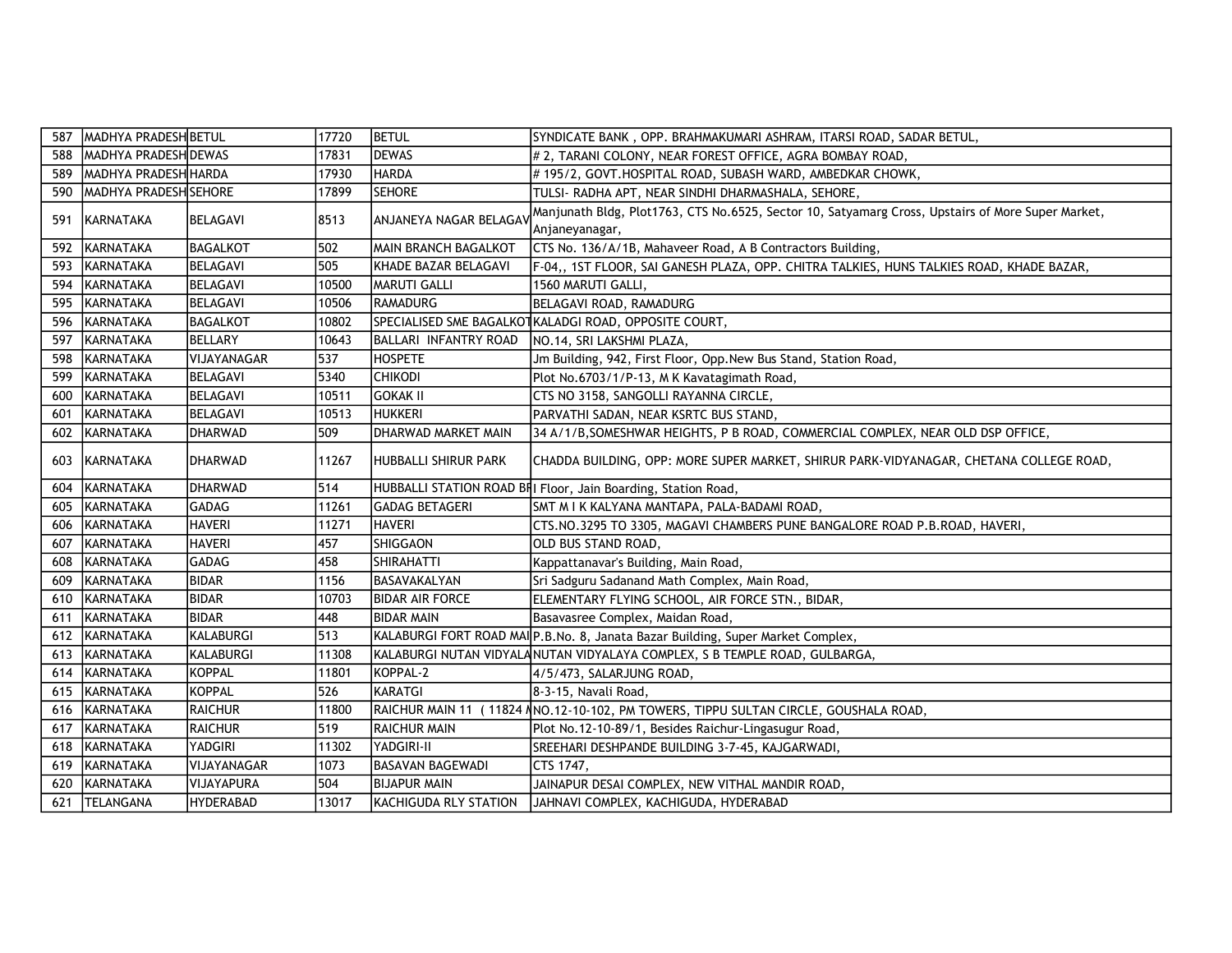| 622 | <b>TELANGANA</b> | <b>HYDERABAD</b>   | 649   | <b>NARAYANGUDA</b>     | OPP SHANTI THEATRE, NEAR YMCA, HYDERABAD                                         |
|-----|------------------|--------------------|-------|------------------------|----------------------------------------------------------------------------------|
| 623 | <b>TELANGANA</b> | <b>HYDERABAD</b>   | 13057 | <b>IBRAHIMBAGH</b>     | OPP SUNCITY BUS STOP NEAR MORE MARKET SUNCITY HYDERSHAKOTE HYDERABAD             |
| 624 | <b>TELANGANA</b> | Medchal Malkajgiri | 1976  | Sainikpuri             | E 89 SAINIKPURI SECUNDERBAD                                                      |
| 625 | <b>TELANGANA</b> | <b>MEDCHAL</b>     | 4175  | MEDCHAL                | RAGHAVENDRA NAGAR COLONY MEDCHAL BESIDE MEDCHAL POLICE STATION                   |
| 626 | TELANGANA        | <b>HYDERABAD</b>   | 2486  | lvivekanandanagar      | 3-5-4 Bagh Amer, Sumitra Nagar, Kukatpally, Hyderabad-500072                     |
| 627 | <b>TELENGANA</b> | <b>VIKARABAD</b>   | 1091  | VIKARABAD I            | Canara bank vikarabad                                                            |
| 628 | <b>TELENGANA</b> | RANGAREDDY         | 1178  | IRAJENDRANAGAR         | Canara bank Rajendranagar                                                        |
| 629 | <b>TELENGANA</b> | RANGAREDDY         | 1825  | <b>VANASTHALIPURAM</b> | Canara bank Vanasthalipuram                                                      |
| 630 | <b>TELENGANA</b> | RANGAREDDY         | 3327  | <b>CHANDANAGAR</b>     | Canara Bank Chandanagar                                                          |
| 631 | <b>TELENGANA</b> | <b>VIKARABAD</b>   | 13095 | <b>VIKARABAD II</b>    | Canara bank vikarabad                                                            |
| 632 | TELANGANA        | NIZAMABAD          | 614   |                        | NIZAMABAD GODOWN ROAD Post Box No: 15, 1st floor, Annapurna Bhavan, Godown Road. |
| 633 | <b>TELENGANA</b> | MAHBUBNAGAR        | 13421 | <b>JADCHARLA</b>       | Canara Bank Jadcharla                                                            |
| 634 | TELANGANA        | <b>ADILABAD</b>    | 4812  | ADILABAD-1             | 6-5-62/5, Hameed pura Cinema Road                                                |
| 635 | TELANGANA        | WARANGAL           | 8484  | <b>MAMILLAGUDEM</b>    | 10-1-97/A, NEAR SRI VIVEKANANDA HIGH SCHOOL                                      |
| 636 | TELANGANA        | NIZAMABAD          | 13510 | NIZAMABAD              | 7-8-785, D Gundaiah Bhavan, Devi Road                                            |
| 637 | TELANGANA        | KAMAREDDY          | 6159  | KAMAREDDY              | H.No:5-3-218, Old NH 7 Road, Vidya Nagar Area                                    |
| 638 | TELANGANA        | SANGAREDDY         | 2986  | SANGAREDDY             | SY.NO:209/1/C, Manjeera Nagar, Main Road Opp.Ape Auto Show Room                  |
| 639 | TELANGANA        | <b>WARANGAL</b>    | 621   | <b>WARANGAL MAIN</b>   | H. No. 8-4-4, Sri Krishna Colony, Station Road, -506002                          |
| 640 | TELANGANA        | YADADRI BHONGIR    | 658   | <b>BHONGIR</b>         | 1-61-2B-2C, Opp Muncipal Office, Station Road, -508116                           |
| 641 | TELANGANA        | NALGONDA           | 665   | <b>CHITYAL</b>         | D.NO 9-32, MAIN ROAD, N H 9, -508114                                             |
| 642 | TELANGANA        | <b>SURYAPET</b>    | 692   | <b>SURYAPET</b>        | 1-4-81, Alankar Talkies Road, -508213                                            |
| 643 | TELANGANA        | NALGONDA           | 776   | NALGONDA I             | D NO 5-4-32, 4-9-54 & 5B, R P ROAD, NALGONDA 508001                              |
| 644 | TELANGANA        | <b>JANAGAON</b>    | 1328  | NAWABPET               | Door No 1-1-53/1, Bank Street, (Behind Library), Jangaon, -506167                |
| 645 | <b>TELENGANA</b> | MAHBUBNAGAR        | 13420 | MEHABUBNAGR            | Canara bank Mehbubnagar                                                          |
| 646 | TELANGANA        | NALGONDA           | 13444 | <b>INALAGONDA</b>      | 5-6-356 TO 360 PRAKASAM BAZAAR, BOTTUGUDA, NALAGONDA, -508001                    |
| 647 | TELANGANA        | WARANGAL           | 4498  | KOTHAGUDEM             | 6-10-124, GANESH BASTHI, NEAR GANESH TEMPLE                                      |
| 648 | <b>TELANGANA</b> | <b>WARANGAL</b>    | 13600 |                        | WARANGAL STATION ROAD NO.8-2-94, R.N.T.ROAD, -506002                             |
| 649 | TELANGANA        | WARANGAL           | 13301 | <b>VEMPET</b>          | P.O VEMPET, VIA, METPALLY                                                        |
| 650 | <b>TELANGANA</b> | WARANGAL           | 4496  | <b>SIDDIPET</b>        | 8-2-25, MGM TOWERS, OPP OLD BUS STAND                                            |
| 651 | TELANGANA        | WARANGAL           | 2498  | KARIMNAGAR I           | 2-3-136, ABOVE MORE SUPER MARKET                                                 |
| 652 | <b>TELANGANA</b> | <b>WARANGAL</b>    | 775   | KHAMMAM                | 56, GANDHI CHOWK                                                                 |
| 653 | <b>TELANGANA</b> | <b>HYDERABAD</b>   | 13020 | lalwal 2               | chittanabhavan ALWAL                                                             |
| 654 | <b>RAJASTHAN</b> | <b>BIKANER</b>     | 4231  | Loonkaransar           | Shop No.18, Near Gate No.1, New Dhaan Mandi, Loonkaransar -                      |
| 655 | RAJASTHAN        | <b>SIKAR</b>       | 4238  | Lachhmangarh           | BUILDING OF MAHAVEER DAS, Nyama Mandir. Nyama Bazar                              |
| 656 | RAJASTHAN        | <b>SIKAR</b>       | 5575  | Sikar Industrial Area  | SHOP NO 7 AND 8 TRANSPORT NAGAR, NEAR RIICO INDUSTRIAL AREA,                     |
| 657 | RAJASTHAN        | SRIGANGANAGAR      | 6103  | Anoopgarh              | SHOP NO 44B, NEW DHAN MANDI, Gharsana Road, Anoopgarh                            |
| 658 | RAJASTHAN        | SRIGANGANAGAR      | 4234  | Karanpur               | HOUSE NO 1 OLD DHAN MANDI, Karanpur                                              |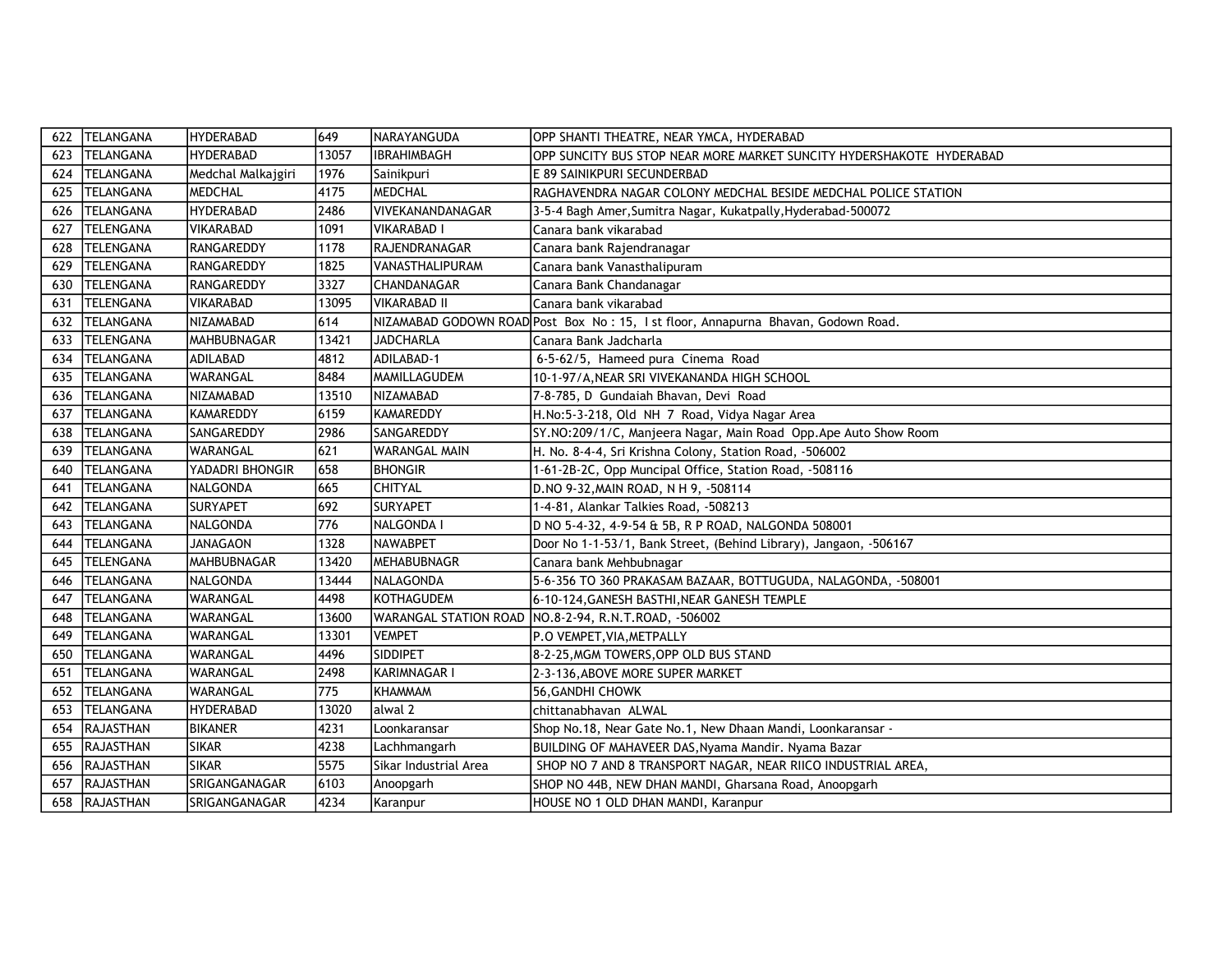| 659 | RAJASTHAN          | SRIGANGANAGAR    | 5574  | Suratgarh Main          | BADOPAL ROAD, PIPAL CHOWK, WARD NO 23, Suratgarh                                                                    |
|-----|--------------------|------------------|-------|-------------------------|---------------------------------------------------------------------------------------------------------------------|
| 660 | RAJASTHAN          | <b>ALWAR</b>     | 6638  |                         | BHIWADI ALWAR BYPASS ROBhagat Singh Colony, Bhiwadi-Alwar By Pass Road, BHIWADI                                     |
| 661 | RAJASTHAN          | <b>ALWAR</b>     | 6304  | KHAIRTHAL               | Mahawar Bhawan, Mator Road, KHAIRTHAL                                                                               |
| 662 | RAJASTHAN          | ALWAR            | 6385  | <b>TIJARA</b>           | Holi Tiba, Near Aslimpur Chowk,                                                                                     |
| 663 | <b>RAJASTHAN</b>   | <b>JAIPUR</b>    | 18358 | Існоми ії               | MORIJA ROAD, NEAR POWER HOUSE, OPP. ANAJ MANDI GATE, CHOMU                                                          |
| 664 | RAJASTHAN          | <b>JAIPUR</b>    | 18356 | <b>JAGATPURA II</b>     | Aqueen Plaza, D-75 SKIT Road, Kusum Vihar Jagatpura, JAIPUR                                                         |
| 665 | <b>RAJASTHAN</b>   | <b>JAIPUR</b>    | 4850  | <i><b>MURLIPURA</b></i> | Plot No.1, Khasra No.79/1, Village Mahapura urf Kukar Kheda, Murlipura                                              |
| 666 | RAJASTHAN          | <b>JAIPUR</b>    | 3815  | PAOTA                   | MAIN BUS STAND, PAOTA                                                                                               |
| 667 | RAJASTHAN          | <b>BHARATPUR</b> | 18339 | <b>BAYANA-II</b>        | FAUZDAR COMPLEX, KACHERI ROAD, NEAR MIRANA TIRAHA, -321401                                                          |
| 668 | RAJASTHAN          | <b>BHARATPUR</b> | 6386  | NADBAI                  | Ground Floor, Dehra Mode Road, Katra, -321602                                                                       |
| 669 | RAJASTHAN          | <b>DAUSA</b>     | 18396 | <b>MANDAVAR</b>         | AT OLD BUS STAND, MAIN MARKET, MAHUWA ROAD, -321609                                                                 |
| 670 | <b>RAJASTHAN</b>   | <b>TONK</b>      | 3594  | <b>I</b> DEOLI          | PLOT NO.2, BEHIND PEER BABA -304001                                                                                 |
| 671 | <b>RAJASTHAN</b>   | <b>AJMER</b>     | 2654  | <b>GEGAL SME</b>        | Post Gangwana, RIICO Industrial Area, Gegal, (2654) Dist: Ajmer-305623                                              |
| 672 | RAJASTHAN          | <b>AJMER</b>     | 18312 | KISHANGARH-II           | DISTT. - AJMER 305801<br>S.K.COMPLEX, PURANI MILL CHAURAHA, JAIPUR ROAD, KISHANGARH (18312)                         |
| 673 | RAJASTHAN          | <b>AJMER</b>     | 5786  | VIJAINAGAR              | PLOT NO 45 MUKESH SANCHETI BHAVAN, SANCHETI CLOLNY, BIJAY NAGAR (5786) DIST AJMER                                   |
|     | 674 RAJASTHAN      | <b>JODHPUR</b>   | 18403 | IBORANADA-II            | GROUND FLOOR PLOT NO.G-264 INDUSTRIAL AREA, PHASE-III BORANADA (18403), DISTT. JODHPUR 342012                       |
| 675 | RAJASTHAN          | <b>JODHPUR</b>   | 6793  |                         | JODHPUR CHOPASNI HOUSIN Opp. PF Office, Shankar Nagar, Chopasni Housing Board (6793) Jodhpur-342008                 |
| 676 | <b>RAJASTHAN</b>   | <b>JODHPUR</b>   | 6641  | <b>PHALODI</b>          | Near Nagar Palika circle, Mohalla Dhola bala, Phalodi(6641) Dist. - Jodhpur 342301                                  |
| 677 | RAJASTHAN          | RAJSAMAND        | 3227  | RAJSAMAND I             | OPP.AWARI MATA MANDIR, KISHORE NAGAR, COLLECTORATE ROAD, -313326                                                    |
| 678 | RAJASTHAN          | <b>SIROHI</b>    | 18435 | ABU ROAD                | # 82 - 84, KRISHNA COMPLEX, AZAD MAIDAN, MAIN MARKET, ABU ROAD-307026                                               |
| 679 | RAJASTHAN          | <b>SIROHI</b>    | 18436 | SIROHI I                | LAXMI SMRUTI, NEAR SARJAWAV GATE, -307001                                                                           |
| 680 | RAJASTHAN          | <b>UDAIPUR</b>   | 3596  | <b>SALLUMBAR</b>        | OPP. HIGHER SECONDARY SCHOOL, UDAIPUR ROAD, -313027                                                                 |
| 681 | <b>RAJASTHAN</b>   | <b>UDAIPUR</b>   | 5802  | UDAIPUR SEC 14          | #3/12, Rajasthan Housing Board (RHB) Colony, Goverdhan Vilas, Sector 14, -313004                                    |
| 682 | <b>MAHARASTRA</b>  | <b>THANE</b>     | 230   | KALYAN MURBAD ROAD      | New Zozwala Building, Murbad Road, -421301                                                                          |
| 683 | <b>MAHARASTRA</b>  | <b>THANE</b>     | 3305  | BHAYANDER (EAST)        | SHREE GANPATH TOWER, "B" WING, NEAR NEW GOLDEN NEST, BHAYANDER EAST, -401105                                        |
| 684 | MAHARASTRA         | <b>THANE</b>     | 3501  | LOUISE WADI THANE       | SUN MAGNETICA" NEAR LIC BUILDING, SERVICE ROAD LOUIS WADI, THANE WEST, -400601                                      |
| 685 | MAHARASTRA         | PALGHAR          | 4641  | PALGHAR                 | Ground Floor, Shree Ramakrishna CHS Ltd, M V Super Market, Panch Batti, Kacheri Road, -401404                       |
| 686 | MAHARASTRA         | <b>THANE</b>     | 5793  | <b>BADLAPUR EAST</b>    | Priya Manaya Bldg, I Floor, New D P Road, Katrap, Badlapur East, -421503                                            |
| 687 | <b>MAHARASTRA</b>  | <b>THANE</b>     | 15463 | BALKUM                  | ARYA CENTRE, GROUND FLOOR, NEAR VARDHAMAN GARDEN, NEAR GALAXY HOSPITAL, MUMBAI AGRA<br>ROAD, BALKUM, THANE, -400608 |
| 688 | MAHARASHTRA        | <b>RAIGAD</b>    | 4652  | KHANDESHWAR KAMOTHE     | Shop No.1-4, Trimurti Enclave, CHS HD P-6, Sector-9, Kamothe, Khandeshwar, -410209                                  |
| 689 | <b>MAHARASHTRA</b> | <b>MUMBAI</b>    | 15038 | <b>PRABHADEVI 2</b>     | RAJAN HOUSE, A.MARATHE MARG, NR. CENTURY BAZAR, PRABHADEVI, -400025                                                 |
| 690 | <b>MAHARASHTRA</b> | <b>MUMBAI</b>    | 1879  | <b>ICUFFE PARADE</b>    | 14th Floor, Maker Tower "E", G D Somani Marg, Cuffe Parade, Colaba, -400005                                         |
| 691 | MAHARASHTRA        | <b>MUMBAI</b>    | 15039 | <b>IMATUNGA BAZAR</b>   | SRI S.MATTAM BLDG, TELANG CROSS ROAD, MATUNGA BZR.BR, -400019                                                       |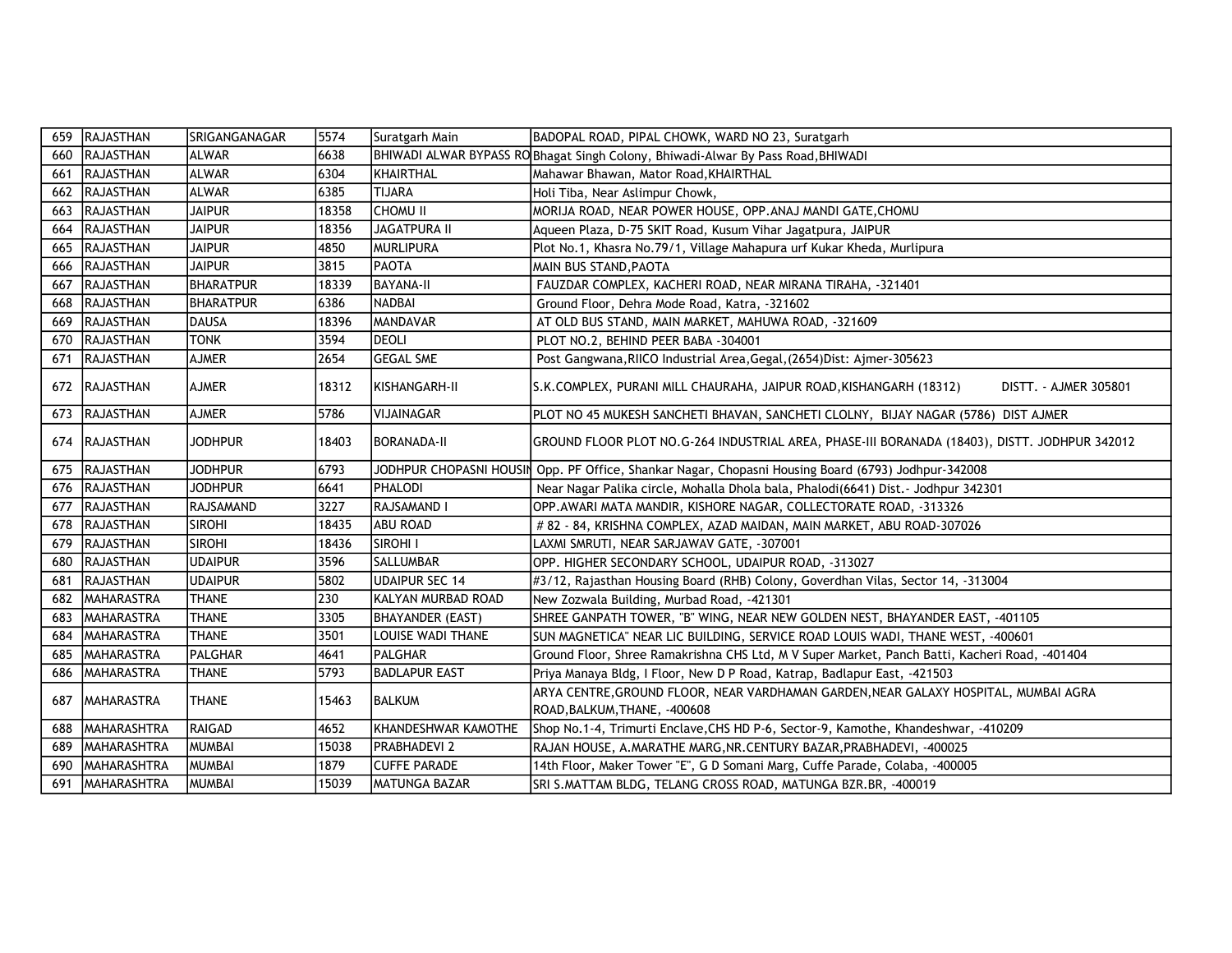| 692 | <b>MAHARASHTRA</b> | <b>RAIGAD</b>     | 15498 | KHARGHR 2                | SHOP NO. 4 & 5 PLOT NO. E 1/A, NEELSIDHI KRUPA CO-OP HOUSING SOCIETY LTD., SECTOR 12, -410210                                                                                                                                            |
|-----|--------------------|-------------------|-------|--------------------------|------------------------------------------------------------------------------------------------------------------------------------------------------------------------------------------------------------------------------------------|
| 693 | <b>MAHARASHTRA</b> | Mumbai suburb     | 170   | Chembur Camp             | Ground Floor, Navbharat Apartments CHS Ltd., Opp. Nityanand Baug CHS Ltd., Mahul Road (R C Marg), Chembur<br>Camp, Chembur, -400074                                                                                                      |
| 694 | <b>MAHARASHTRA</b> | Mumbai suburb     | 224   | Ville Parle East         | Post Box No. 6869, Durga Niwas, 88 Nehru Road Ville Parle East, -400057                                                                                                                                                                  |
| 695 | <b>MAHARASHTRA</b> | Mumbai suburb     | 1517  | Bandra East Gandhi Nagar | Ground Floor, RNA Corporate Park, Near Collector's Office, Opp.Chetna College, Bandra East, -400051                                                                                                                                      |
| 696 | <b>MAHARASHTRA</b> | Mumbai suburb     | 2674  | Mulund East              | Shreenath Plaza, Ground Floor, CTS 525, 525/1 TO 525/8, LT Road, Mulund East, -400081                                                                                                                                                    |
| 697 | <b>MAHARASHTRA</b> | Mumbai suburb     | 15537 | Ville Parle West         | VRINDAVAN BUILDING, GROUND FLOOR, V P ROAD, VILE PARLE (WEST), -400056                                                                                                                                                                   |
| 698 | <b>MAHARASHTRA</b> | <b>DHULE</b>      | 222   | <b>I</b> DHULE           | The Manager, Canara Bank, DHULE (DHULIA) Branch, #1470/A, Lane No.4, Khol Galli, , Post- Dhule H.Ocity-<br>DhuleTQ/City-DhuleDist-DhulePin-424001                                                                                        |
| 699 | IMAHARASHTRA       | Nanded            | 234   | NANDED                   | ICANARA BANK<br>NANDED (DP-234)<br>P.B.NO.61, TARASINGH MARKET,<br>INANDED - 431601<br>94217 68707                                                                                                                                       |
| 700 | <b>MAHARASHTRA</b> | <b>NASHIK</b>     | 15292 | Nasik Jehan Circle       | The Manager, Canara Bank, NASIK JEHAN CIRCLE Branch , S.NO.712/1/3, LAYOUT 453, PLOT NO.1, TRISTAR<br>COMPLEX, SHOP NO.1&2, GANGAPUR ROAD, JEHAN CIRCLE, , Post- Nasik Jehan Circlecity- Nasik TQ/City-<br>NashikDist- NashikPin- 422005 |
| 701 | IMAHARASHTRA       | Jalna             | 2589  | IJALNA                   | CANARA BANK SR NO 9902, KADAM BUILDING, OPP MAMMADEVI SHOPPING, COMPLEX, MASTGAD, JALNA - 431<br>203                                                                                                                                     |
| 702 | <b>MAHARASHTRA</b> | <b>WARDHA</b>     | 2632  | <b>WARDHA</b>            | "Kannad Complex" Plot No.286, Opp. Sai Mandir, -440201                                                                                                                                                                                   |
| 703 | Imaharshtra        | <b>NAGPUR</b>     | 5846  | <b>BALAJI NAGAR</b>      | Plot No.1, Radke Layout, Hingna Road, Besides Bharat Petroleum, -440016                                                                                                                                                                  |
| 704 | Imaharashtra       | YAVATMAL          | 2639  | IYAVATMAL                | Plot No.30/2, Laxmitara Arcade, Opp.Tawade Hospital Street, 38D Tiwari Chowk Main Road, -445001                                                                                                                                          |
| 705 | Imaharashtra       | <b>AMRAVATHI</b>  | 3570  | AMRAVATHI NAVSARI        | SHIVSHAKTI SANKUL, 9 RAY COLONY, NAVSARI, -444604                                                                                                                                                                                        |
| 706 | IMAHARASHTRA       | <b>BHANDARA</b>   | 1397  | <b>BHANDARA</b>          | Sri Keshavrao Nirvan Bldg, Main Road, -441904                                                                                                                                                                                            |
| 707 | MAHARASHTRA        | <b>CHANDRAPUR</b> | 15180 | ICHANDRAPUR-II           | BL.NO.39, P.NO.153, KASTURBA ROAD, TEH-CHANDRAPUR, -442402                                                                                                                                                                               |
| 708 | <b>MAHARASHTRA</b> | <b>GADCHIROLI</b> | 4311  | <b>GADCHIROLI</b>        | 1 Ground Floor, Mohini Complex, Chamorshi Road, -442605                                                                                                                                                                                  |
| 709 | MAHARASHTRA        | <b>GONDIA</b>     | 3312  | <b>GONDIA-I</b>          | P A RICE MILLS HOUSE, OLD BUS STAND ROAD, -441601                                                                                                                                                                                        |
| 710 | MAHARASHTRA        | <b>NANDURBAR</b>  | 4312  | INANDURBAR               | The Manager, Canara Bank, NANDURBAR Branch ,#909E, Ground Floor, Amrut Complex, Amrut Chowk,, Post-<br>Nandurbarcity- NandurbarTQ/City- NandurbarDist- NandurbarPin- 425412                                                              |
| 711 | MAHARASHTRA        | <b>WASHIM</b>     | 4313  | <b>WASHIM</b>            | Paras Plaza-II, Risod Road, -444505                                                                                                                                                                                                      |
| 712 | <b>MAHARASHTRA</b> | AHMEDNAGAR        | 15102 | Ahmednagar M.G. ROAD     | The Manager, Canara Bank, AHMEDNAGAR M.G. ROAD Branch, PLOT NO.46, CTS 7579, M G ROAD, SARJEPURA,,<br>Post- Ahmednagarcity- AhmednagarTQ/City- NagarDist- AhmadnagarPin- 414001                                                          |
| 713 | <b>MAHARASHTRA</b> | <b>PUNE</b>       | 15354 | PIMPRI II                | S.NO.08, HISSA NO.3 TO 11 SUKHWANI CASTLE PIMPRI WAGHERE-411017                                                                                                                                                                          |
| 714 | MAHARASHTRA        | SOLAPUR           | 8658  | <b>SAAT RASTA BRANCH</b> | S.No.162, Ralliwala Bldg, South Sadar Bazar, Saat Rasta                                                                                                                                                                                  |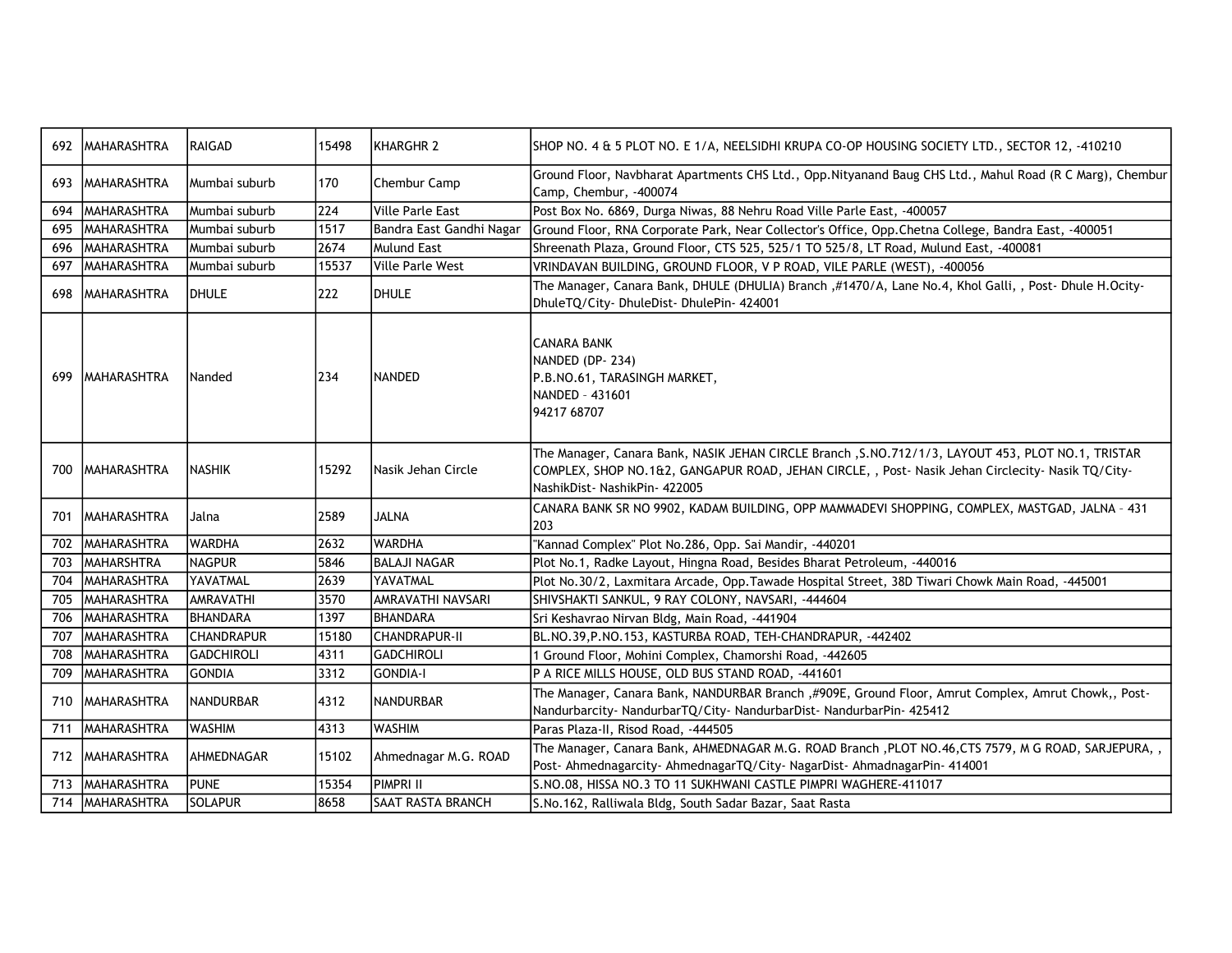| 715 | MAHARASHTRA        | SANGLI            | 1613  | SANGLI                 | 14, A Mahaveernagar, High School Road, P B No.21, Palrawale Road, -416416                                                                                  |
|-----|--------------------|-------------------|-------|------------------------|------------------------------------------------------------------------------------------------------------------------------------------------------------|
|     | 716 MAHARASHTRA    | <b>AKOLA</b>      | 15110 | <b>AKOLA-II</b>        | DAMLE WADI, NEAR SANTOSHI MATA MANDIR, P.B.AKOLA                                                                                                           |
|     | 717   MAHARASHTRA  | <b>RATNAGIRI</b>  | 15384 | SHIVAJINAGAR RATNAGIRI | H.NO.753 MAZGAON LINK ROAD RATNAGIRI                                                                                                                       |
|     | 718 MAHARASHTRA    | <b>SINDHUDURG</b> | 15372 | <b>VENGURLA</b>        | PB NO 15 MAIN ROAD, VENGURLA                                                                                                                               |
|     | 719 MAHARASHTRA    | Aurangabad        | 233   |                        | AURANGABAD SHAHAGANJ P.B.No. 66, 3-12-5, Saheb Chambers, Shahganj, -431001                                                                                 |
|     | 720   MAHARASHTRA  | Hingoli           | 15198 | <b>HINGOLI</b>         | <b>CANARA BANK</b><br>HINGOLI (DP-5255)<br>GROUND FLOOR, NAMEETA KUNJ, NEAR POST OFFICE, HINGOLI - 431513<br>77740 92128                                   |
| 721 | MAHARASHTRA        | <b>JALGAON</b>    | 15200 | JALGAON II             | MAKRA CHAMBERS, RAJKAMAL TALKIES ROAD, 5 POOLAN PETH, -425001                                                                                              |
| 722 | <b>MAHARASHTRA</b> | KOLHAPUR          | 15230 | <b>KOLHAPUR</b>        | CS NO 1446. C-WARD DASARA CHOWK, LAXMIPURI                                                                                                                 |
| 723 | <b>MAHARASHTRA</b> | Beed              | 15160 | <b>BEED</b>            | <b>CANARA BANK</b><br>BEED (E-SYNDICATE) (DP- 15160)<br>MATHURA COMPLEX, JALNA RD,<br>BEED - 432122<br>9423683810                                          |
| 724 | <b>MAHARASHTRA</b> | Parbhani          | 5939  | <b>PARBHANI</b>        | <b>CANARA BANK</b><br>PARBHANI (DP-5939)<br>DURGESHWARI COMPLEX, OPP SURYA HOSP, MAHARANI LAXMIBAI ROAD, GAWHANE CHOW,<br>PARBHANI - 431401<br>77220 28033 |
| 725 | <b>MAHARASHTRA</b> | Latur             | 15247 | LATUR II               | <b>CANARA BANK</b><br>LATUR (E-SYNDICATE) (DP- 15247)<br>DESHPANDE COMPLEX, AUSA ROAD, NANDI STOP, LATUR - 413 512<br>94224 59230                          |
|     | 726 MAHARASHTRA    | Buldhana          | 4310  | <b>KHAMGAON</b>        | <b>CANARA BANK</b><br>KHAMGAON (DP-4310)<br>MUKUND APARTMENT, CIVIL LINES, KHAMGAON-444303<br>77740 69620                                                  |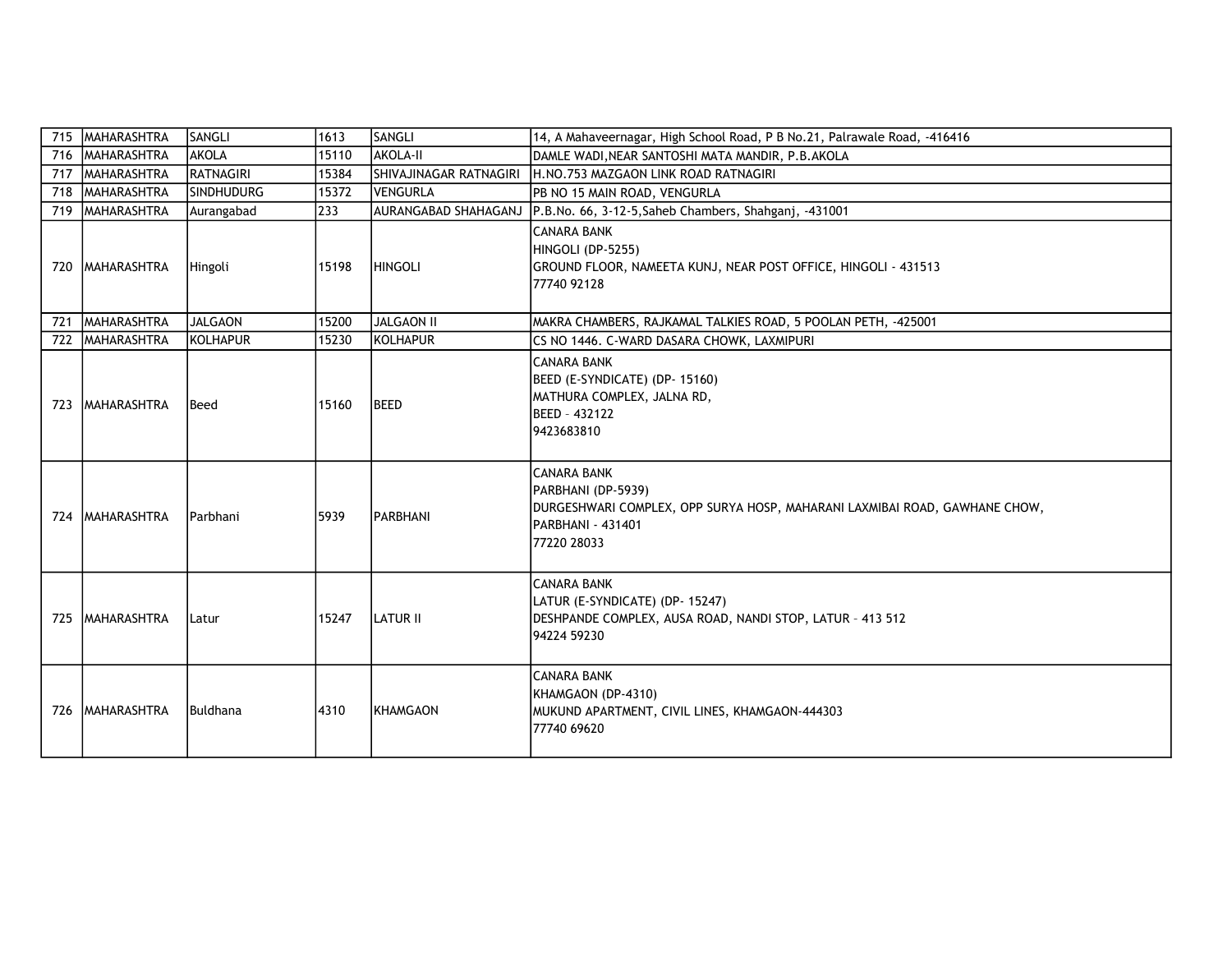| 727 | <b>MAHARASHTRA</b>   | Osmanabad      | 15300 | IOSMANABAD II                      | CANARA BANK<br>OSMANABAD (E-SYNDICATE) (DP- 15300)<br>SHOP NO 1,2,8 &9 SUNIL PLAZA<br>OSMANABAD - 413501<br>94221 48287 |
|-----|----------------------|----------------|-------|------------------------------------|-------------------------------------------------------------------------------------------------------------------------|
| 728 | MAHARASHTRA          | Pune           | 316   | Pune Camp MG Road                  | Post Box No. 21, Red Cross Building, 11, M.G.Road, Pune Camp                                                            |
| 729 | <b>MAHARASHTRA</b>   | Pune           | 12079 | lPune Kothrud                      | Plot No.10/32A, Rambaug Colony, S No.121 & 122, Kothrud,                                                                |
| 730 | MAHARASHTRA          | Pune           | 161   | Pune Kirkee                        | Office No.5 & 6, Kirkee Business Centre, Dr. Babasaheb Ambedkar Marg, Kirkee, -411003                                   |
| 731 | <b>UTTAR PRADESH</b> | Meerut         | 5026  | <b>SARDHANA</b>                    | NEAR PRABHAT NAGAR, SARDHANA, BINAULI ROAD, -250342                                                                     |
| 732 | UTTAR PRADESH        | ALIGARH        | 18650 | Kurja                              | G.T.ROAD, RAGHAV COMPLEX, MURARINAGAR, TEH.KHURJA                                                                       |
| 733 | <b>UTTAR PRADESH</b> | <b>MATHURA</b> | 18535 | RAYA                               | SADABAD ROAD RAYA DISTRICT MATHURA                                                                                      |
| 734 | <b>UTTAR PRADESH</b> | Aligarh        | 1020  | <b>JALALPUR</b>                    | CANARA BANK JALALPUR, JALALPUR, TEH KOIL DIST. ALIGARH JALALPUR                                                         |
| 735 | <b>UTTAR PRADESH</b> | Agra II        | 371   | Etmatpur                           | Thakur Ram swaroop Builing Main Market Etampdpur agra                                                                   |
| 736 | <b>UTTAR PRADESH</b> | <b>ETAH</b>    | 293   | Sidhpura                           | Canara bank Sidhpura District Kasganj                                                                                   |
| 737 | <b>UTTAR PRADESH</b> | Muzaffarnagar  | 19494 | Saharanpur Raiwala                 | NEAR MOTI MAHAL MANDI SAMITI ROAD SAHARANPUR                                                                            |
| 738 | <b>UTTAR PRADESH</b> | Aligarh        | 290   | Akrabad                            | Canara Bank Building, Link Road,                                                                                        |
| 739 | <b>UTTAR PRADESH</b> | Agra I         | 291   | <b>NARAICH</b>                     | Hathras Road, Naraich,                                                                                                  |
| 740 | <b>UTTAR PRADESH</b> | Muzaffarnagar  | 18951 | İSHAMLI                            | H NO.581, WARD NO.24, CAIRANA PANIPAT ROAD,                                                                             |
| 741 | <b>UTTAR PRADESH</b> | Baghpat        | 18560 | BAGPAT                             | DELHI-SAHRANPUR ROAD,                                                                                                   |
| 742 | <b>UTTAR PRADESH</b> | Etah           | 18674 | <b>ETAH</b>                        | NEAR JWALA TALKIES, AGRA ROAD, ETAH,                                                                                    |
| 743 | <b>UTTAR PRADESH</b> | Meerut         | 18845 | KANKERKHERA                        | S.D. INTER COLLEGE, KANKER KHERA, MEERUT CANTONMENT,                                                                    |
| 744 | <b>UTTAR PRADESH</b> | Hapur          | 18649 | BULANDSHAHR                        | 48-A, CIVILLINES, BULANDSHAHR,                                                                                          |
| 745 | <b>UTTAR PRADESH</b> | Etah           | 2977  |                                    | Etah Krishi Utpadan Mandi SDR.INDU AGARWAL NURSING HOME, SHIKOHABAD ROAD, PREM NAGAR,                                   |
| 746 | <b>UTTAR PRADESH</b> | Mathura        | 18862 | MATHURA MAHOLI ROAD                | PLOT NO.C-57&58, GAURI PLAZA, MAHOLI ROAD,                                                                              |
| 747 | <b>UTTAR PRADESH</b> | Agra II        | 1438  | <b>FATEHPUR SIKRI</b>              | 122/123, Santosh Nagar,                                                                                                 |
| 748 | UTTAR PRADESH        | Aligarh        | 1594  | <b>ATRAULI</b>                     | Rukmani Market, Naya Bazar,                                                                                             |
| 749 | <b>UTTAR PRADESH</b> | Aligarh        | 195   | <b>SIKANDRA RAO</b>                | G.T.Road, Sikandra Rao,                                                                                                 |
| 750 | <b>UTTAR PRADESH</b> | Aligarh        | 364   | <b>ALIGARH MAIN</b>                | Apsara Complex, Gandhimarg, Post Box 15,                                                                                |
| 751 | <b>UTTAR PRADESH</b> | Baghpat        | 2224  | <b>BAGHPAT</b>                     | Adjacent to Green Field School, Opp.Jat Bhawan, Delhi Road,                                                             |
| 752 | <b>UTTAR PRADESH</b> | Muzaffarnagar  | 1627  | SAHARANPUR MAIN                    | 4/330, A.B.C. Pulljogian Chakrota Road,                                                                                 |
| 753 | <b>UTTAR PRADESH</b> | Muzaffarnagar  | 18949 | SAHARANPUR AMBALA ROADAMBALA ROAD, |                                                                                                                         |
| 754 | <b>UTTAR PRADESH</b> | Hapur          | 2171  | <b>PANCHSHEEL NAGAR</b>            | 18-12/702, Free Ganj Road, Opp. Railway Park,                                                                           |
| 755 | UTTAR PRADESH        | Muzaffarnagar  | 1456  | Muzaffarnagar                      | Devi Market, P.B. No. 39, G T Road,                                                                                     |
| 756 | <b>UTTAR PRADESH</b> | Etah           | 398   | <b>DHUMRI</b>                      | VPO: Dhumri                                                                                                             |
| 757 | UTTAR PRADESH        | Muzaffarnagar  | 19354 |                                    | MUZAFFARNAGAR JANSATH MAHALAXMI ENCLAVE, JANSATH ROAD,                                                                  |
| 758 | <b>UTTAR PRADESH</b> | Hapur          | 2154  | Bulandshahr                        | Jail Road, Harihar Press Compound,                                                                                      |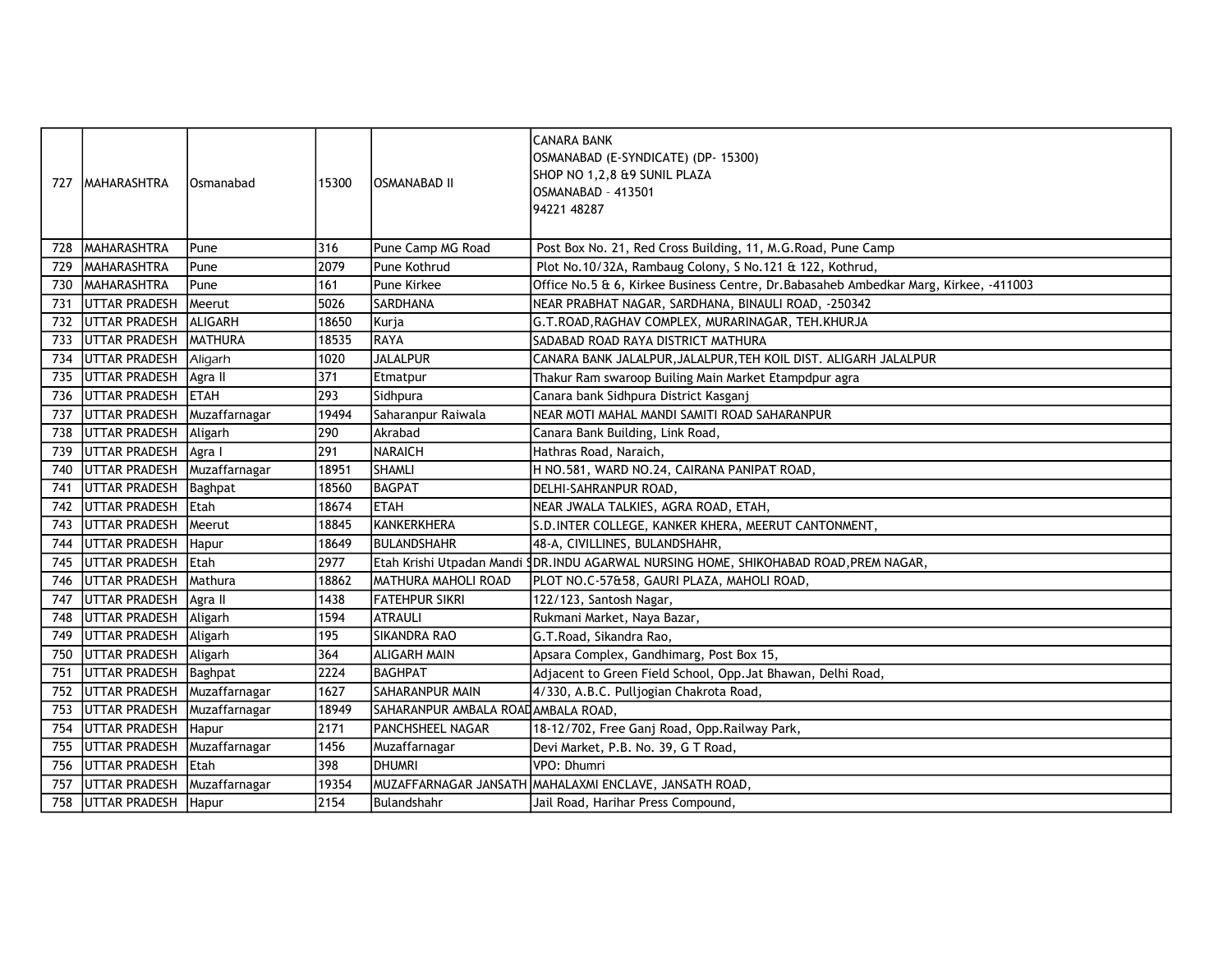| 759 | UTTAR PRADESH          | Meerut            | 19421 |                            | BHAGWANPUR CHITTAWAN GARH ROAD, PO: SAMAYPUR,                                     |
|-----|------------------------|-------------------|-------|----------------------------|-----------------------------------------------------------------------------------|
| 760 | <b>UTTAR PRADESH</b>   | Mathura           | 18525 | KOSIKALAN                  | 1ST FLOOR RAJ BHAVAN,                                                             |
| 761 | <b>UTTAR PRADESH</b>   | Hapur             | 18628 | <b>HPDA HAPUR</b>          | HPDA OFFICE, DELHI ROAD, PREET VIHAR HAPUR,                                       |
| 762 | <b>UTTAR PRADESH</b>   | Baghpat           | 2323  | Baghpat                    | Floor, Lala Musaddi Lal Jain Dharmashala Buildings, Bhagwan Mahavir Marg Mandi,   |
| 763 | UTTAR PRADESH          | Meerut            | 18567 | <b>MAWANA</b>              | NO.98/1, MAIN ROAD,                                                               |
| 764 | UTTAR PRADESH          | Mathura           | 2868  |                            | Mathura Shri Krishna Janam #90 A, JAGANNATH DHAM, SRI KRISHNA JANMASTHAN,         |
| 765 | UTTAR PRADESH          | Aligarh           | 18510 | ALIGARH MAIN               | AGRA ROAD (OPP.GANDHI PARK),                                                      |
| 766 | UTTAR PRADESH          | Agra I            | 18610 | <b>AGRA MAIN</b>           | BLOCK NO.86/4, ISPAT BHAWAN, 1 ST FLOOR, SANJAY PLACE,                            |
| 767 | UTTAR PRADESH          | Etah              | 18814 | FIROZABAD                  | SHIVAM COMPLEX E KANT IST FLOOR, BYPASS ROAD, FIROZABAD,                          |
| 768 | UTTAR PRADESH          | Agra II           | 354   | <b>KHERAGARH</b>           | Khergarh                                                                          |
| 769 | UTTAR PRADESH          | Aligarh           | 246   | <b>HATHRAS MAIN</b>        | Sadabad Gate Opp Police Chowki, Agra-Aligarh Road,                                |
| 770 | <b>UTTAR PRADESH</b>   | <b>Etah</b>       | 1493  | <b>NARKHI</b>              | VPO: Narkhi                                                                       |
| 771 | UTTAR PRADESH          | Aligarh           | 245   | Gonda                      | Gonda                                                                             |
| 772 | UTTAR PRADESH          | <b>IEtah</b>      | 242   | <b>GANJDUNDWARA</b>        | RAILWAY ROAD,                                                                     |
| 773 | <b>UTTAR PRADESH</b>   | Agra I            | 1581  | DIGNER                     | Ram Singh Building,                                                               |
| 774 | <b>UTTAR PRADESH</b>   | <b>IEtah</b>      | 241   | Kanshiram Nagar            | SBI COLONY NADRAI GATE,                                                           |
| 775 | <b>UTTAR PRADESH</b>   | Agra I            | 193   | AGRA J H COLONY            | 243, Jaipur House Colony,                                                         |
| 776 | <b>UTTAR PRADESH</b>   | Meerut            | 8580  | UNIVERSITY ROAD            | M 178/2 SHRI NATHJI COMPLEX, UNIVERSITY ROAD,                                     |
| 777 | UTTAR PRADESH          | Muzaffarnagar     | 2206  | SHAMLI                     | VERMA MARKET, SHAMLI                                                              |
| 778 | <b>UTTAR PRADESH</b>   | <b>IEtah</b>      | 243   | Jalesar                    | Bara Bazar,                                                                       |
| 779 | <b>UTTAR PRADESH</b>   | <b>IEtah</b>      | 18711 | MAINPURI                   | BHAWANT CHAURAHA, STATION ROAD,                                                   |
| 780 | <b>UTTAR PRADESH</b>   | Agra II           | 4288  | lbah                       | Opp. J P Palace Marriage Home,                                                    |
| 781 | <b>UTTAR PRADESH</b>   | Agra II           | 1444  | DAUKI                      | Village Dauki,                                                                    |
| 782 | UTTAR PRADESH          | Aligarh           | 18512 | <b>HATHRAS</b>             | GIRIRAJ AUTOMOBILE COMPOUND, ALIGARH ROAD HATHRAS, HATHRAS,                       |
| 783 | UTTAR PRADESH          | Agra I            | 192   | <b>AGRA M G ROAD</b>       | 71, Nehrunagar, M.G.Road,                                                         |
| 784 | JAMMU AND KASH JAMMU   |                   | 100   | <b>JAMMU MAIN</b>          | SHALIMAR JAMMU                                                                    |
| 785 | JAMMU AND KASH KATHUA  |                   | 3323  | KATHUA                     | Ward No.4, College Road, Krishna Colony -184101                                   |
| 786 | JAMMU AND KASHSRINAGAR |                   | 17600 | SRINAGAR                   | NO.1, EXCHANGE ROAD, -290001                                                      |
| 787 | JAMMU AND KASHLEH      |                   | 17651 | <b>SRINAGAR</b>            | TSASKAN COMPLEX NEAR LIC OFFICE DISTRICT LIBRARY ROAD-194101                      |
| 788 | JAMMU AND KASHUDHAMPUR |                   | 3144  | <b>UDHAMPUR</b>            | OPP.SBI, DHAR ROAD, -182101                                                       |
| 789 | JAMMU AND KASHRAJOURI  |                   | 5281  | RAJOURI                    | W No.6, Jawahar Nagar, Subham Palace -185132                                      |
| 790 | PUNJAB                 | AMRITSAR          | 18100 | <b>AMRITSAR COURT ROAD</b> | <b>COURT ROAD AMRITSAR</b>                                                        |
| 791 | PUNJAB                 | <b>GUDASPUR</b>   | 1402  | <b>GURDASPUR MAIN</b>      | CANARA BANK GT ROAD ZILA PARISHAD BUILDING GUDASPUR                               |
| 792 | PUNJAB                 | KAPURTHALA        | 2220  | KAURTHALA MAIN BAZAR       | OPPOSITE PUNJAB N SIND NEAR MDSD SCHOOL KAPURTHALA                                |
| 793 | PUNJAB                 | PATHANKOT         | 8578  |                            | PATHANKOT MDK ARYA SROPPOSITE MDK ARYA SR SEC PUBLIC SCHOOL, SAILI ROAD PATHANKOT |
| 794 | PUNJAB                 | <b>TARN TARAN</b> | 2852  | <b>TARN TARAN</b>          | CANARA BANK JANDIALA ROAD TARN TARAN                                              |
| 795 | PUNJAB                 | Bathinda          | 4056  | Bathinda SME               | Shop No.52 & 53, Model Town, Phase-1, Near More Departmental Stores               |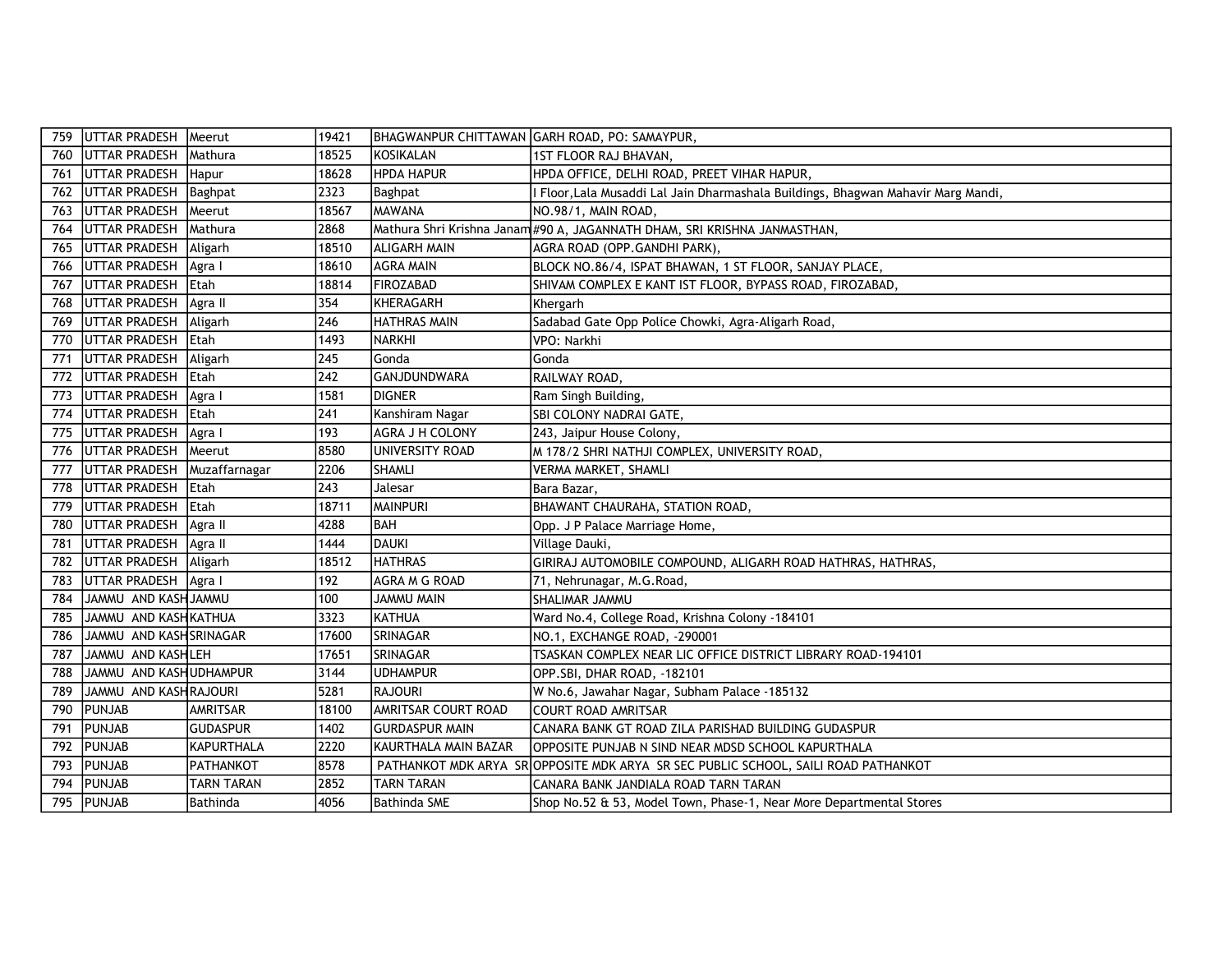| 796 | PUNJAB                  | FAZILKA                | 18127 | <b>ABOHAR 2</b>           | SCO 24-25, LAJPAT RAI MARKET ROAD, MAIN CIRCULAR ROAD                                             |
|-----|-------------------------|------------------------|-------|---------------------------|---------------------------------------------------------------------------------------------------|
| 797 | PUNJAB                  | FAZILKA                | 1400  | <b>FAZILKA</b>            | Court Road                                                                                        |
| 798 | PUNJAB                  | <b>MANSA</b>           | 2472  | <b>MANSA</b>              | <b>Water Works Road</b>                                                                           |
| 799 | <b>PUNJAB</b>           | <b>KOTKPURA</b>        | 2104  | KOTKPURA                  | Hospital Road, Mehta Chowk                                                                        |
| 800 | PUNJAB                  | <b>FEROZPUR</b>        | 2094  | <b>FEROZPUR</b>           | Biv, Ir-12 Malwal Rd, Ferozpur                                                                    |
| 801 | PUNJAB                  | <b>BARNALA</b>         | 3976  | BARNALA                   | 11/54, K C Road                                                                                   |
| 802 | PUNJAB                  | <b>SANGRUR 2</b>       | 18176 | SANGRUR <sub>2</sub>      | B 207, WARD NO. 3, OPP. PATWAR KHANA MAIN ROAD, MAIN POST OFFICE                                  |
| 803 | PUNJAB                  | <b>MALERKOTLA 2</b>    | 18122 | MALERKOTLA 2              | WARD NO.6, THANDI SADAK                                                                           |
| 804 | CHANDIGARH              | <b>CHANDIGARH</b>      | 1625  | SECTOR 35                 | SCO 311/312 SECTOR 35 CHANDIGARH                                                                  |
| 805 | <b>PUNJAB</b>           | PATIALA                | 1087  | <b>PATIALA MAIN</b>       | No.2, Chhoti Biradari, The Mall, -147001                                                          |
| 806 | PUNJAB                  | <b>ROOPNAGAR</b>       | 2473  | ROOPNAGAR I               | No.3139, College Road -140001                                                                     |
| 807 | PUNJAB                  | <b>SAS NAGAR</b>       | 19620 | <b>SECTOR 82</b>          | PLOT NO.30, JANTA LAND PROMOTERS LTD. (JLPL) INDUSTRIAL AREA S.A.S NAGAR SECTOR-82, MOHALI-160055 |
| 808 | PUNJAB                  | Jalandhar              | 2227  |                           | Mai Hiran Gate - Jalandhar Near Sheetla Mata Mandir , Mai Hiran Gate , Jalandhar                  |
| 809 | <b>PUNJAB</b>           | Jalandhar              | 18166 | lBasti Danishmanda        | 120 Foot Road, Near Sports Market, Basti Danishmanda                                              |
| 810 | PUNJAB                  | Hoshiarpur             | 2096  | Hoshiarpur Main           | Guashalla Bazar, Hoshiarpur                                                                       |
| 811 | JAMMU AND KASH SAMBA    |                        | 4711  | SAMBA                     | Opp. Bhargwa College, Pathankot National Highway, -184121                                         |
| 812 | JAMMU AND KASHANANTNAG  |                        | 2067  | <b>ANANTNAG</b>           | Junglat Mandi, New Eidgah Road, -192101                                                           |
| 813 | <b>PUNJAB</b>           | LUDHIANA               | 2107  | <b>BHARAT NAGAR CHOWK</b> | Bharat Nagar chowk, P B No. 347, Ludhiana                                                         |
| 814 | <b>PUNJAB</b>           | MOGA                   | 2116  | MOGA                      | GANDHI ROAD, NEAR RAILWAY CROSSING, MOGA                                                          |
| 815 | PUNJAB                  | <b>SBS NAGAR</b>       | 2333  | NAWASHAHAR                | KAUSHAL TOWER, BANGA ROAD,                                                                        |
| 816 | <b>PUNJAB</b>           | <b>FATEHGARH SAHIB</b> | 18121 | <b>FATEHGARH SAHIB</b>    | WARD NO 11, BASSI ROAD, SIRHIND MANDI                                                             |
| 817 | HIMACHAL PRADESSOLAN    |                        | 1189  | <b>SOLAN</b>              | Themall, Bansal Estate Solan P B No.13,                                                           |
| 818 | HIMACHAL PRADESSHIMLA   |                        | 1964  | <b>SHIMLA</b>             | 20, Kashmiri Mohalla, Middle Bazar,                                                               |
| 819 | HIMACHAL PRADESKANGRA   |                        | 2062  | Dharamshala               | Kotwali Bazar,                                                                                    |
| 820 | HIMACHAL PRADESMANDI    |                        | 2064  | <b>MANDI</b>              | Hospital Road, Mandi                                                                              |
| 821 | HIMACHAL PRADESUNA      |                        | 2066  | UNA-I                     | Nangal Road, Unna                                                                                 |
| 822 | HIMACHAL PRADESKULLU    |                        | 2420  | Ikullu                    | Akhara Bazar,                                                                                     |
| 823 | HIMACHAL PRADESHAMIRPUR |                        | 3238  | Hamirpur                  | MAIN ROAD, WARD NO.6, NEW ROAD,                                                                   |
| 824 | HIMACHAL PRADESBILASPUR |                        | 3239  | BILASPUR                  | HIMACHAL EMPORIUM BHAVAN, COURT MAIN,                                                             |
| 825 | HIMACHAL PRADESSIRMAUR  |                        | 4599  | INAHAN                    | #36/7, Near Yashwant Chowk, The Mall,                                                             |
| 826 | HIMACHAL PRADESCHAMBA   |                        | 5139  | <b>CHAMBA</b>             | Dogra Bazar Near Laxmi Narayan Temple Chamba                                                      |
| 827 | UTTARAKHAND             | Dehradun               | 5315  | Patel Nagar               | Bhavya Tower, 2/2, Industrial Estate, Kargi Road, Dehradun                                        |
| 828 | UTTARAKHAND             | Dehradun               | 18976 | Saharanpur Road-II        | SANTOSH TOWER, GROUND FLOOR, MAJARA, SAHARANPUR ROAD, Dehradun                                    |
| 829 | UTTARAKHAND             | Uttarkashi             | 18979 | Uttarkashi                | PATEL BHAWAN, OPP. DM OFFICE, GANGOTRI HIGHWAY, UTTARKASHI                                        |
| 830 | <b>UTTARAKHAND</b>      | Tehri Garhwal          | 2166  | New Tehri Town            | Near Hanuman Chowk, Main Market Tehri                                                             |
| 831 | <b>UTTARAKHAND</b>      | Chamoli                | 5547  | Joshimath                 | Shah Bhawan Road, Uppar Bazar                                                                     |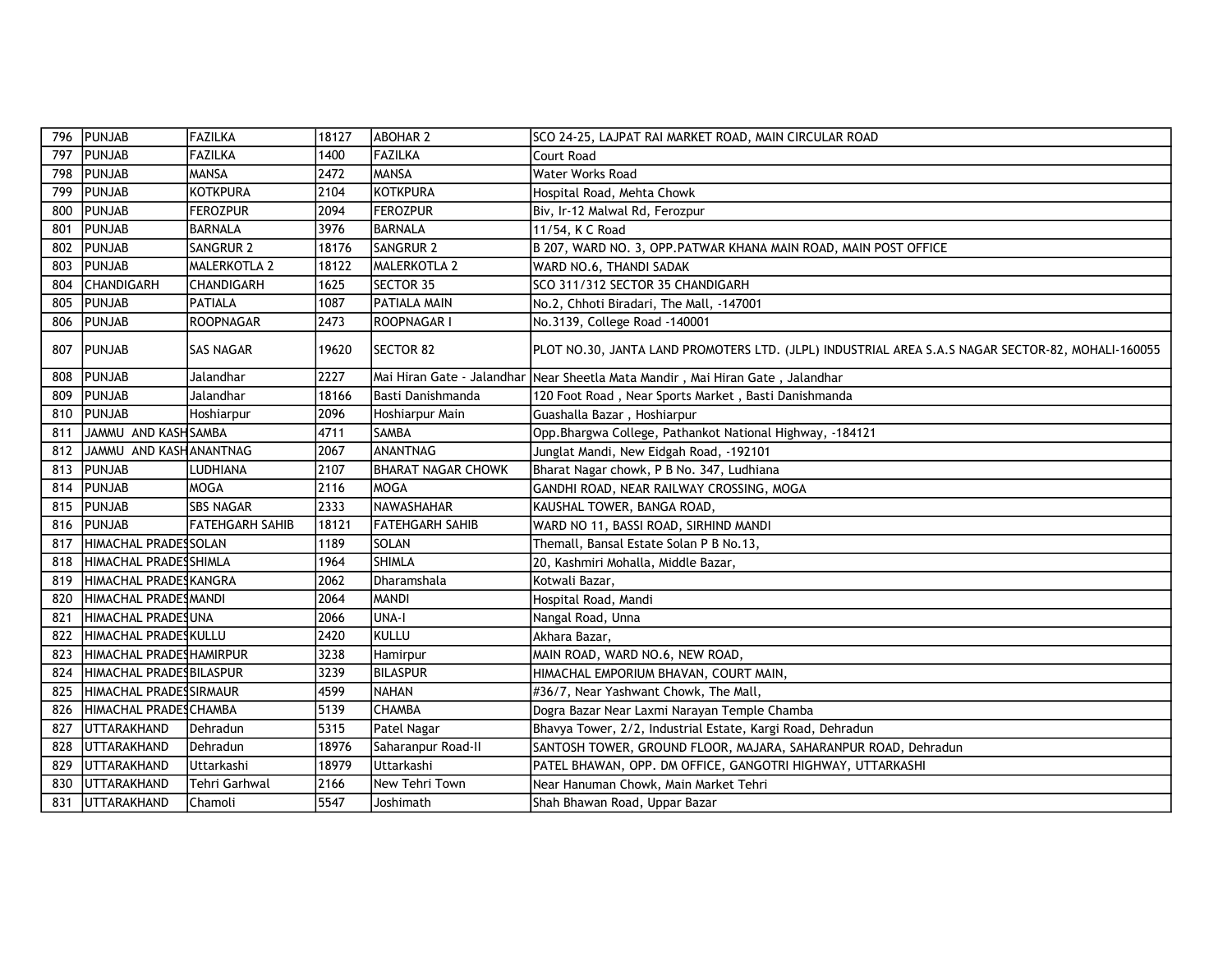| 832 | <b>UTTARAKHAND</b> | Chamoli           | 18658 | Chamoli                     | HOTEL SURYA, OPP BUS STAND, CHAMOLI                                                                |
|-----|--------------------|-------------------|-------|-----------------------------|----------------------------------------------------------------------------------------------------|
| 833 | UTTARAKHAND        | <b>Pauri</b>      | 5873  | Balbhadrapur                | Bel Road, Kotdwara PO                                                                              |
| 834 | UTTARAKHAND        | Rudraprayag       | 5875  | Rudraprayag                 | Alaknanda Palace, Near New Bus Stand                                                               |
| 835 | UTTARAKHAND        | Haridwar          | 6205  | <b>Roorkee Station Road</b> | Near Gangnahar Thana, Railway Station Road, Purwavalli, Ganeshpur                                  |
| 836 | UTTARAKHAND        | Haridwar          | 18730 | Hardwar II                  | NO.27, DEVA SHEKHVAN AGRASEN CHAURAHA                                                              |
| 837 | DELHI              | Central Delhi     | 19000 | <b>ASAF ALI ROAD</b>        | 29A/1 MADHO MANSION IST FLOOR ASAF ALI ROAD                                                        |
| 838 | DELHI              | Central Delhi     | 19024 | <b>DEV NAGAR KAROL BAGH</b> | 16-B/6, MEHRA CHAMBERS, DESH BANDHU GUPTA ROAD DEV NAGAR                                           |
| 839 | DELHI              | East Delhi        | 1682  | Shankar Nagar               | K-79, Chachi Building, Krishnanagar                                                                |
| 840 | DELHI              | East Delhi        | 19050 | Nirman Vihar                | E.353, NIRMAN VIHAR, OPP.LAXMI NAGAR                                                               |
| 841 | DELHI              | East Delhi        | 6258  | Shakar Pur                  | W A-84 A, Shakar Pur,                                                                              |
| 842 | DELHI              | New Delhi         | 19019 | NANGALRAYA                  | PLOT 11 BHANOT BLDG DDA COMPLEX, NANGAL RAYA                                                       |
| 843 | DELHI              | West Delhi        | 19132 | DELHI RAJOURIE GARDEN       | Z - 1 - B OPPOSITE KUKREJA HOSPITAL RAJOURI GARDEN                                                 |
| 844 | <b>DELHI</b>       | South West Delhi  | 19109 | IDWARKA                     | PLOT NO. 27, SECTOR 12 A DISTRICT CENTRE, DWARKA, DWARKA                                           |
| 845 | DELHI              | West Delhi        | 19168 | MOHAN GARDEN                | B-3, RAMA PARK, MAIN NAJAFGARH ROAD, UTTAM NAGAR, NEW DELHI MOHAN GARDEN                           |
| 846 | DELHI              | West Delhi        | 2455  | <b>VIKASPURI</b>            | 18-G, DDA Community Centre, Vikaspuri                                                              |
| 847 | DELHI              | South West Delhi  | 2881  | <b>DWARKA SECTOR 6</b>      | SF-11A, 11B, 11C, SUPREME PLAZA, I FLOOR, PLOT NO 15, DWARKA SECTOR-6                              |
| 848 | DELHI              | West Delhi        | 1386  | <b>RAJOURI GARDEN</b>       | J-6, Rajouri Garden, J-13/1, Rajouri Garden, New Delhi                                             |
| 849 | DELHI              | West Delhi        | 2010  | <b>EAST PATEL NAGAR</b>     | #28/8, East Patelnagar, New Delhi                                                                  |
| 850 | DELHI              | South East Delhi  | 268   | East of Kailash             | Suraj Prabhat No.1 & 2, Community Centre, East of Kailash                                          |
| 851 | DELHI              | South East Delhi  | 341   | Lajpat Nagar                | A-9 DDA Shopping Complex, Defence Colony,                                                          |
| 852 | <b>DELHI</b>       | South East Delhi  | 390   | Nehru Place                 | I Floor, B Block, DDA Building, Nehru Place, New Delhi,                                            |
| 853 | <b>IDELHI</b>      | South Delhi       | 1768  |                             | Sheikh Sarai (Triveni Phase-#2-4 & 5, I Floor, Triveni Phase II, N.S.C.Shopping Complex, New Delhi |
| 854 | DELHI              | New Delhi         | 143   | CONNAUGHT CIRCUS F-19       | F 19, Connaught Circus                                                                             |
| 855 | DELHI              | New Delhi         | 347   | R K PURAM BRANCH            | #12, Aradhana Enclave, Moti Bagh, R K Puram Sector 12 Post, R.K.Puram                              |
| 856 | DELHI              | New Delhi         | 1305  | Imunirka                    | F 66, Munirka, New Delhi                                                                           |
| 857 | DELHI              | New Delhi         | 19004 |                             | DELHI CONNAUGHT CIRCUS B-39, NEAR PVR PLAZA, CONNAUGHT PLACE                                       |
| 858 | DELHI              | North West Delhi  | 387   | <b>WAZIRPUR</b>             | 18, Community Centre, Central Market, Ashoka Vihar, Wazirpur                                       |
| 859 | DELHI              | North Delhi       | 2006  | <b>AZADPUR</b>              | G.T.Karnal Road, New Subji Mandi, Azadpur,                                                         |
| 860 | DELHI              | North West Delhi  | 6378  | KANJHAVALA                  | #144/15, Extended Lal Dora, Kanjhawala                                                             |
| 861 | DELHI              | North Delhi       | 19060 | <b>ASHOK VIHAR</b>          | 11, COMMUNITY CENTRE, ASHOK VIHAR                                                                  |
| 862 | DELHI              | North East Delhi  | 19130 | <b>DTC YAMUNA VIHAR</b>     | DTC DEPOT YAMUNA VIHAR                                                                             |
| 863 | DELHI              | <b>SHAHDARA</b>   | 19179 | <b>DILSHAD GARDEN</b>       | G-37, DILSHAD COLONY, DILSHAD GARDEN                                                               |
| 864 | DELHI              | Central Delhi     | 19195 | <b>SANT NAGAR BURARI</b>    | KHASRA NO. 353 & 816, MAIN 100 FOOTA ROAD, SANT NAGAR BURARI                                       |
| 865 | <b>UTTARAKHAND</b> | Almora            | 2324  | ALMORA II - 2324            | ROYAL HOTEL BUILDING, MALL ROAD, ALMORA                                                            |
| 866 | UTTARAKHAND        | Pithoragarh       | 18718 | <b>PITHOAGARH II</b>        | SILTHAM-PITHORGARH, GANDHI CHOWK MAIN ROAD                                                         |
| 867 | <b>UTTARAKHAND</b> | lNainital         | 6284  | HALDWANI II                 | Talli Bamori, Mukhani Chauraha                                                                     |
| 868 | <b>UTTARAKHAND</b> | Udham Singh Nagar | 2543  | RUDRAPUR                    | D-1, D-2, 4/2C Civil Lines                                                                         |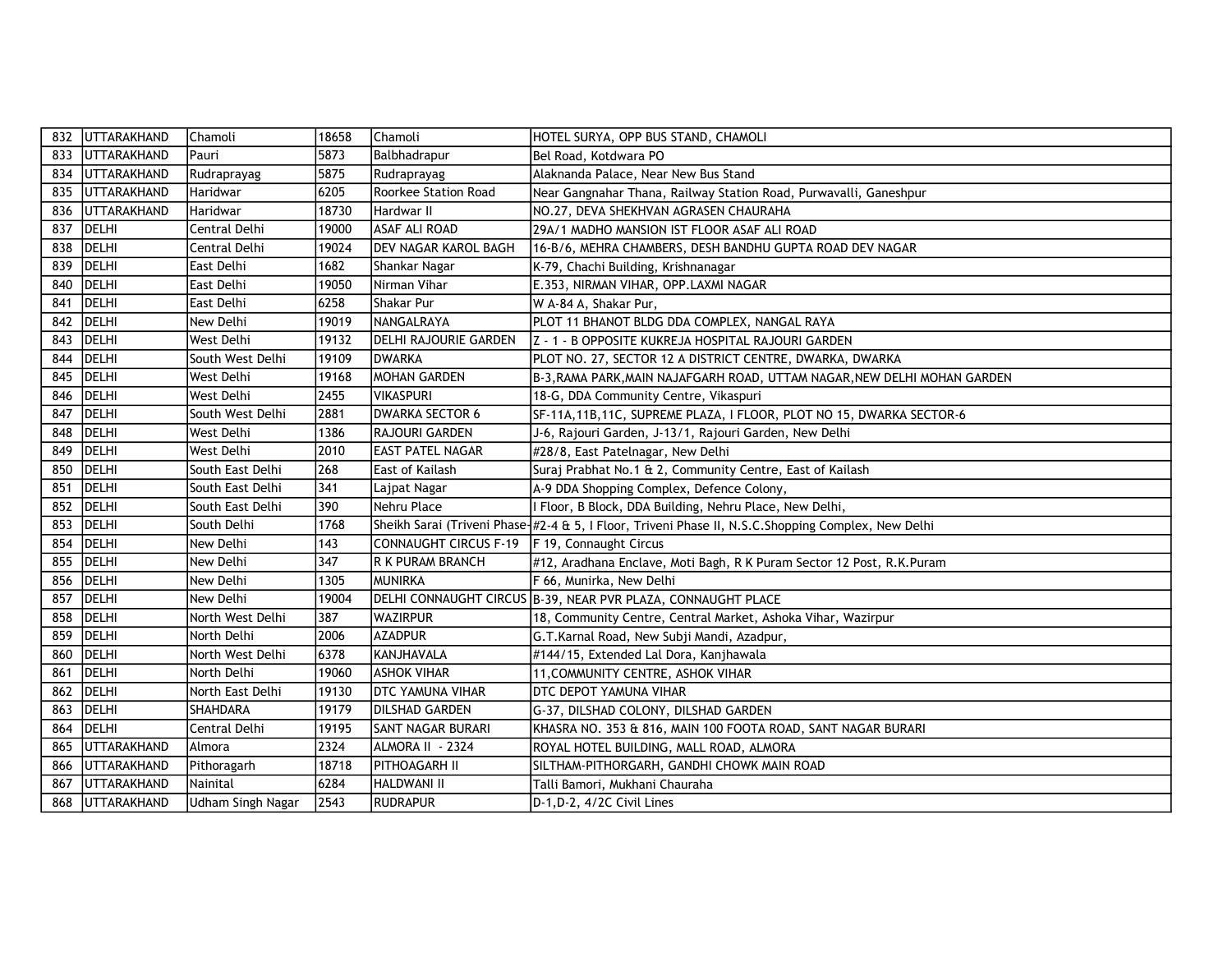| 869 | UTTARAKHAND          | Nainital                 | 2325  | <b>HALDWANI</b>            | Bareilly Road, Haldwani                                                             |
|-----|----------------------|--------------------------|-------|----------------------------|-------------------------------------------------------------------------------------|
| 870 | <b>UTTARAKHAND</b>   | <b>Udham Singh Nagar</b> | 18745 | <b>RUDRAPUR II</b>         | HOTEL KRISHNA KASHIPUR, BYPASS ROAD, RUDRAPUR,                                      |
| 871 | <b>UTTARAKHAND</b>   | Champawat                | 18958 | <b>CHAMPAWAT II</b>        | GIC CHOWK, CHAMPAWAT-PITHORGARH MAIN ROAD                                           |
| 872 | UTTARAKHAND          | Bageshwar                | 4180  | BAGESHWAR                  | Hotel Siddarth, Station Road,                                                       |
| 873 | <b>UTTAR PRADESH</b> | Ghaziabad                | 18556 | <b>GHAZIABAD MAIN 2</b>    | NO. 47 GROUND FLOOR NAVYUG MARKET                                                   |
| 874 | <b>UTTAR PRADESH</b> | Ghaziabad                | 1683  | <b>SAHIBABAD</b>           | Link Road, Prahlad Garhi, Sahibabad                                                 |
| 875 | UTTAR PRADESH        | Ghaziabad                | 1149  | <b>GHAZIABAD MAIN 1</b>    | 39-39, Addl. Sihani Gate Scheme, I Floor, Malivar Chowk                             |
| 876 | UTTAR PRADESH        | <b>NOIDA</b>             | 18689 | <b>ALFA COMMERCIAL GN</b>  | GROUND FLOOR, PLOT NO. B-1, KASNA TOWER NO. 1, ALPHA COMMERCIAL MARKET,             |
| 877 | <b>HARYANA</b>       | <b>FARIDABAD</b>         | 19255 | FARIDABAD OLD              | SCF 65 SECTOR 16 A OPPOSITE NEHRU COLLEGE FARIDABAD                                 |
| 878 | <b>HARYANA</b>       | <b>FARIDABAD</b>         | 2039  | TIKONA PARK FARIDABAD      | <b>D2 NIT FARIDABAD</b>                                                             |
| 879 | <b>HARYANA</b>       | PALWAL                   | 18218 | <b>PALWAL II</b>           | Opp. Saraswati Mahila College, Delhi Mathura Road palwal 121102                     |
| 880 | <b>HARYANA</b>       | AMBALA                   | 200   | AMBALA CANTT               | Kidar Nath Bldg., Nicholsen Road, Cantonment, -133001                               |
| 881 | <b>HARYANA</b>       | AMBALA                   | 5527  | AMBALA SEC 9               | S.C.O-7, Sector 9, HUDA Market, -134003                                             |
| 882 | <b>HARYANA</b>       | YAMUNANAGAR              | 2060  | YAMUNANAGAR I              | Jawahar Market, Raduar Road, -135001                                                |
| 883 | <b>HARYANA</b>       | YAMUNANAGAR              | 18285 | YAMUNANAGAR II             | RADAUR ROAD, CAMP AREA, -135001                                                     |
| 884 | <b>HARYANA</b>       | PANCHKULA                | 18201 |                            | PANCHKULA HOUSING COMF PANCHKULA HSG COMPLEX, SCC NO.27, SEC.11, TEH.KALKA, -134109 |
| 885 | <b>HARYANA</b>       | PANCHKULA                | 5824  | <b>SEC 19 PANCHKULA</b>    | SCO-69, Sector 19, -134109                                                          |
| 886 | <b>HARYANA</b>       | <b>REWARI</b>            | 2878  | <b>REWARI KLP</b>          | CANARA BANK NEAR KLP COLLEGE DELHI ROAD REWARI                                      |
| 887 | <b>HARYANA</b>       | MAHENDRAGARH             | 18263 | NARNAUL SME                | OPP RAJA GARDEN SINGHANA ROAD NARNAUL                                               |
| 888 | <b>HARYANA</b>       | <b>NUH</b>               | 18217 | <b>INUH</b>                | GENERAL HOSPITAL ROAD, NUH                                                          |
| 889 | <b>HARYANA</b>       | Gurgugram                | 5907  | Sec 5, Gurugram            | Sec 4-5 Crossing, Old Railwy Road, Gurugram, 122001                                 |
| 890 | <b>HARYANA</b>       | <b>GURGAON</b>           | 3571  | FARRUKHNAGAR               | WAZIRPUR ROAD, OPP. ANAJ MANDI, FARRUKHNAGAR                                        |
| 891 | <b>HARYANA</b>       | MAHENDRAGARH             | 6175  | <b>ATELI MANDI</b>         | RAILWAY ROAD, NEAR OLD BUS STAND                                                    |
| 892 | <b>HARYANA</b>       | <b>GURGAON</b>           | 18183 | <b>ISEC 55</b>             | SCO 100, HUDA MARKET, SECTOR 55 GURGAON                                             |
| 893 | <b>HARYANA</b>       | <b>GURGAON</b>           | 2040  | Alwar Road Gurgaon         | 1211/6, ROSHANPURA, OLD GURUDWARA ROAD, OPP. SHRIRAM JEWELLERS, GURGAON             |
| 894 | <b>HARYANA</b>       | PANIPAT                  | 18205 | <b>IPANIPAT II</b>         | NEAR SD COLEEGE, GT ROAD PANIPAT                                                    |
| 895 | <b>HARYANA</b>       | PANIPAT                  | 19683 | PANIPAT 13/17              | HUDA SEC 13/17, MAIN MARKET PANIPAT                                                 |
| 896 | HARYANA              | <b>JIND</b>              | 18248 | <b>JIND</b>                | GOHANA ROAD, NEAR RANI TALAB, JIND                                                  |
| 897 | <b>HARYANA</b>       | SONIPAT                  | 3022  |                            | SONIPAT HINDU SR SEC SCH GOHANA ROAD, NEAR POLICE LINE                              |
| 898 | <b>HARYANA</b>       | <b>SONIPAT</b>           | 18281 | SONIPAT SEC 14             | HUDA SEC 14, SONIPAT                                                                |
| 899 | <b>HARYANA</b>       | <b>JIND</b>              | 19679 | NARWANA                    | RAILWAY ROAD, NARWANA                                                               |
| 900 | <b>HARYANA</b>       | <b>HISAR</b>             | 2043  | <b>HISSAR MAIN</b>         | CO 182-183 COMMERCIAL URBAN ESTATE-I -125001                                        |
| 901 | <b>HARYANA</b>       | <b>FATEHABAD</b>         | 2343  | <b>FATEHABAD</b>           | G.T.Road -125050                                                                    |
| 902 | <b>HARYANA</b>       | <b>FATEHABAD</b>         | 3165  | <b>TOHANA</b>              | GUARD BHAWAN, NEAR KANWAR SAIN CHOWK, RAILWAY ROAD, -125120                         |
| 903 | <b>HARYANA</b>       | Jhajjar                  | 2217  | <b>BAHADURGARH MAIN</b>    | P B No 20, Saini Bhawan, Delhi-Rohtak Road, Dharampura -124507                      |
| 904 | <b>HARYANA</b>       | <b>HISAR</b>             | 5525  | HISSAR SEC-14              | SCO-11, Sector 14, -125001                                                          |
| 905 | <b>HARYANA</b>       | Bhiwani                  | 5692  | <b>BHIWANI SABJI MANDI</b> | Near Inderjeet Hospital, Sabji Mandi, Rohtak Gate, -127021                          |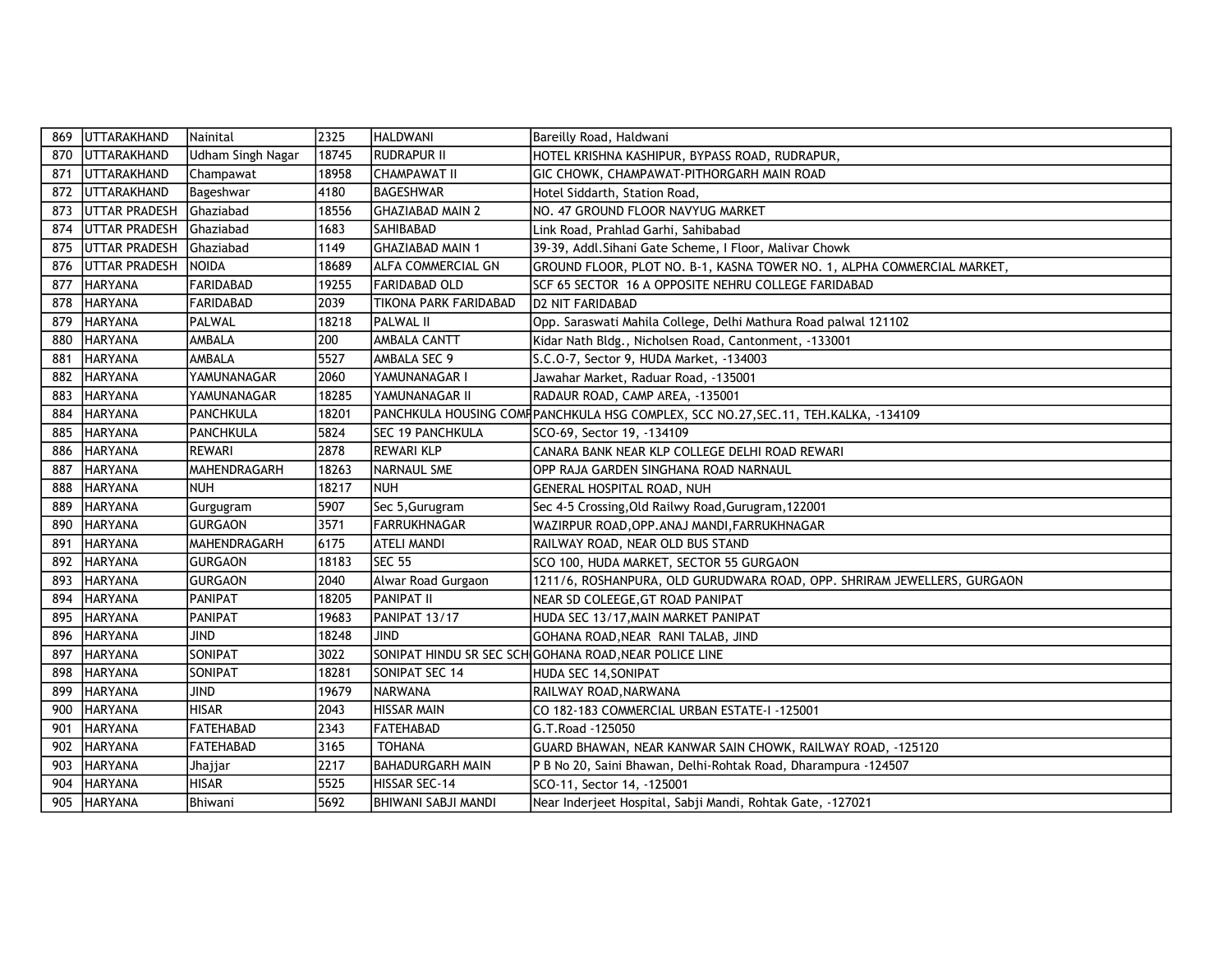| 906 | <b>HARYANA</b>            | <b>SIRSA</b>     | 6481  | <b>SIRSA HISSAR ROAD</b>    | Plot No.14/346/A-14/347, Guru Nanak Nagar, Hissar Road, -125055                                 |
|-----|---------------------------|------------------|-------|-----------------------------|-------------------------------------------------------------------------------------------------|
| 907 | <b>HARYANA</b>            | Rohtak           | 6621  | <b>ROHTAK JHAJJAR ROAD</b>  | #692-693, Ward No.33, Katmandi, Jhajjar Road, -124001                                           |
| 908 | <b>HARYANA</b>            | <b>SIRSA</b>     | 18267 | <b>SIRSA</b>                | CITY-THANA ROAD, -125055                                                                        |
| 909 | <b>HARYANA</b>            | <b>BHIWANI</b>   | 18275 | <b>BHIWANI</b>              | BUILDING NO 1, SHOPPING COMPLEXAD, VIJAYANAGAR, -125021                                         |
| 910 | <b>HARYANA</b>            | <b>JHAJJAR</b>   | 18289 | <b>JHAJJAR</b>              | NEAR BHAGAT SINGH CHOWK, WARD NO.1, -124103                                                     |
| 911 | <b>HARYANA</b>            | <b>ROHTAK</b>    | 19666 | <b>ROHTAK SUNARIA CHOWK</b> | PLOT NO.22, NEW JANATA COLONY CIRCULAR ROAD SUNARIA CHOWK-124001                                |
| 912 | <b>HARYANA</b>            | KURUKSHETRA      | 2475  | KURUKSHETRA MAIN            | RAILWAY ROAD -136118                                                                            |
| 913 | <b>HARYANA</b>            | KARNAL           | 5845  | <b>KARNAL Hansi Road</b>    | #32/7(Old No.6), Opp.Nirankari Bhawan, Hansi Road, -132001                                      |
| 914 | <b>HARYANA</b>            | <b>KARNAL</b>    | 5859  | PUNDRI                      | SCO-51, HUDA Market, -136026                                                                    |
| 915 | <b>HARYANA</b>            | KAITHAL          | 18278 | KAITHAL II                  | # 1035 - A/11, DHAND ROAD, OPP. REEBOK SHOWROOM, NEAR ASHWANI GARG NURSING HOME, -136027        |
| 916 | <b>HARYANA</b>            | KURUKSHETRA      | 18292 |                             | KURUKSHETRA MOHAN NAG ABHI PALACE,AGGARRAIN CHOWK, MOHAN NAGAR,KURUKSHETRA, HARYANA, -136118    |
| 917 | <b>HARYANA</b>            | <b>KARNAL</b>    | 18256 |                             | 132001, MAHARANA PRATAP CHOWK 13/725, OPP.ARJUN GATE, MAHARANA PRATAP CHOWK 13/2001             |
| 918 | <b>UTTAR PRADESH</b>      | <b>BAREILLY</b>  | 5119  | <b>SANJAY NAGAR</b>         | SANJAY NAGAR BAREILLY                                                                           |
| 919 | UTTAR PRADESH             | <b>BAREILLY</b>  | 6236  | NAWABGANJ                   | NAWAB GANJ DISTT BAREILY                                                                        |
| 920 | <b>UTTAR PRADESH</b>      | BAREILLY         | 6745  | <b>FARIDPUR</b>             | <b>FARIDPUR DISTT BAREILLY</b>                                                                  |
| 921 | UTTAR PRADESH             | PILIBHIT         | 2155  | <b>BHIKARIPUR</b>           | VILL+ PO BHIKARIPUR DISTT PILIBHIT                                                              |
| 922 | UTTAR PRADESH             | <b>RAMPUR</b>    | 18678 | BILASPUR                    | <b>BILASPUR DISTT RAMPUR</b>                                                                    |
| 923 | UTTAR PRADESH             | <b>GORAKHPUR</b> | 2629  | <b>GORAKHNATH</b>           | Gorakhnath Road, GORAKHPUR U.P                                                                  |
| 924 | UTTAR PRADESH             | <b>BALLIA</b>    | 18961 | BALLIA                      | SHIV COLONY, NEAR POST OFFICE, BHRAGU ASHRAM, UP                                                |
| 925 | UTTAR PRADESH             | KUSHINAGAR       | 18639 | KUSHINAGAR                  | GROUND FLOOR, H NO.22, WARD NO 12, INDIRANAGAR, SAPHA ROAD, KASYA, UP                           |
| 926 | <b>UTTAR PRADESH</b>      | <b>GORAKHPUR</b> | 18679 | GORAKHPUR MAIN              | LAHIRI BHAWAN 1 ST FLOOR, BANK ROAD GOLGHAR, GORAKHPUR, UP                                      |
| 927 | <b>UTTAR PRADESH</b>      | <b>MAU</b>       | 18704 | MAU                         | GROUND FLOOR, ARAZI 85, NEAR JEEVAN REKHA HOSPITAL, NH 29, BYE PASS ROAD, SHAHADATPURA, MAU, UP |
| 928 | <b>UTTAR PRADESH</b>      | <b>DEORIA</b>    | 18963 | <b>IDEORIA</b>              | 14/535 M N PLAZA, CIVIL LINES, DEORIA, UP                                                       |
| 929 | <b>UTTAR PRADESH</b>      | AMBEDKARNAGAR    | 18645 | AKBARPUR                    | OPPOSITE PWD OFFICE, MOHSINPUR MANSURPUR                                                        |
| 930 | <b>UTTAR PRADESH</b>      | <b>GONDA</b>     | 18964 | GONDA                       | OPPOSITE VIKAS BHAWAN CIVIL LINES                                                               |
| 931 | UTTAR PRADESH             | <b>JAUNPUR</b>   | 18691 | <b>JAUNPUR</b>              | TD COLLEGE ROAD OLANDGANJ                                                                       |
| 932 | <b>UTTAR PRADESH</b>      | <b>SULTANPUR</b> | 18738 | SULTANPUR                   | KASBA KNI OPPOSITE AASHTHA HOSPITAL FAIZABAD ROAD                                               |
| 933 | <b>UTTAR PRADESH</b>      | <b>BALRAMPUR</b> | 3688  | BALRAMPUR                   | CITY PALACE ROAD NEAR MEJOR CHOURAHA                                                            |
| 934 | <b>UTTAR PRADESH</b>      | <b>GHAZIPUR</b>  | 3208  | <b>GHAZIPUR</b>             | SHUDHRA COMPLEX MAHUABAGH                                                                       |
| 935 | <b>UTTAR PRADESH</b>      | KANPUR           | 1673  | IDARSHANPURWA               | H.No.119/1052 & 119/1052-A, Darshanpurwa                                                        |
| 936 | <b>UTTAR PRADESH</b>      | KANPUR           | 18697 |                             | KANPUR SURVODYA NAGAR B-1-B, OFFICER'S COLONEY, SARVODAYNAGAR,                                  |
| 937 | UTTAR PRADESH             | <b>HARDOI</b>    | 18681 | HARDOI                      | NO.471, LINE PURWA, CIVIL LINES,                                                                |
| 938 | UTTAR PRADESH             | KANNAUJ          | 18702 | KANNAUJ                     | SHAKUN NIWAS, OPP SHANKAR SWEETS BARA BAZAR KANNAUJ                                             |
| 939 | <b>UTTAR PRADESH</b>      | <b>ETAWAH</b>    | 18655 | <b>ETAWAH</b>               | 762, HARSH NAGAR, KUTCHEHRI ROAD ETAWAH,                                                        |
| 940 | UTTAR PRADESH FARRUKHABAD |                  | 18665 | <b>FARRUKHABAD</b>          | LAL GATE, NEAR BADRI VISHAL DEGREE COLLEGE, -                                                   |